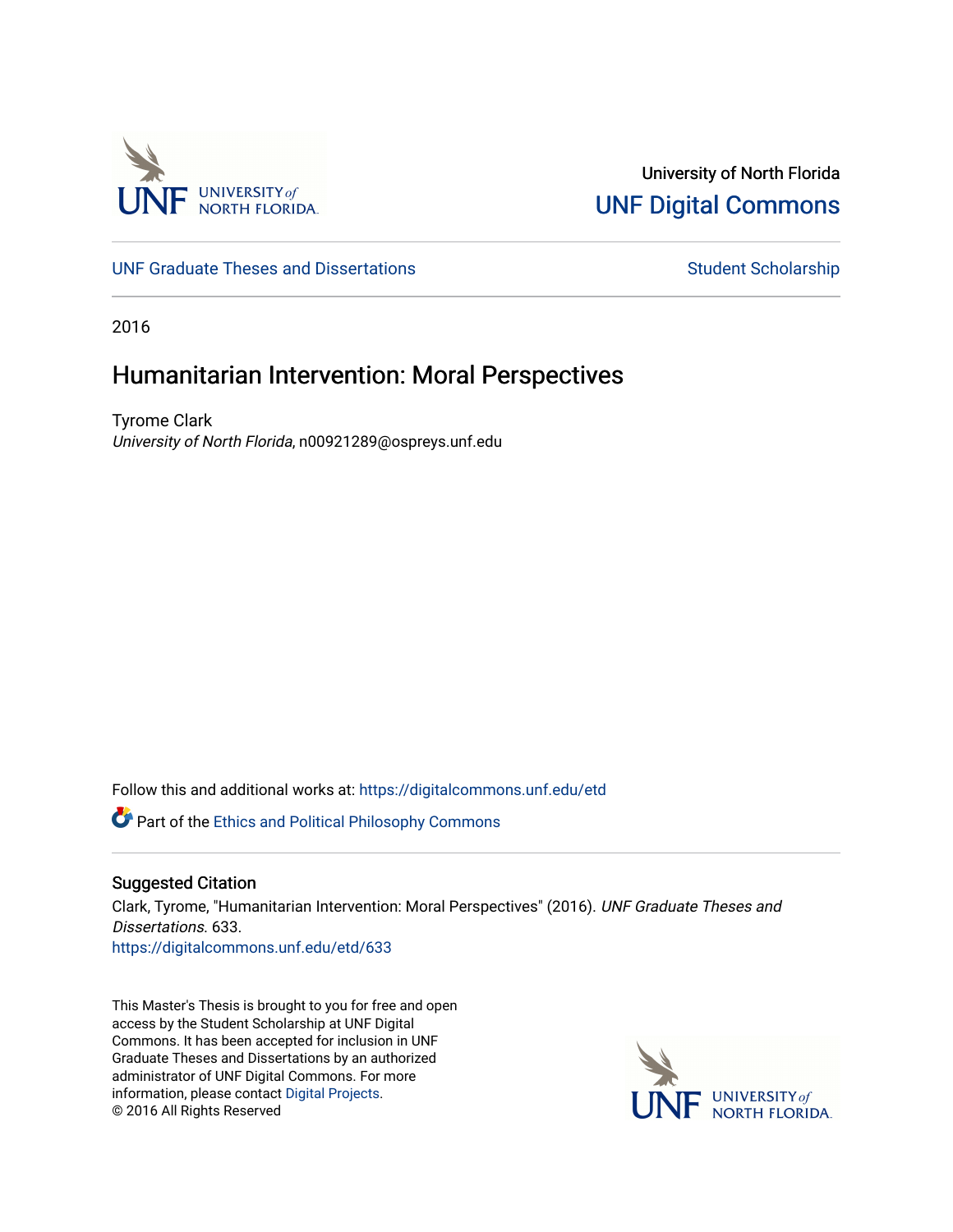Humanitarian Intervention

by

Tyrome Nathan Clark

A Thesis submitted to the Department of Philosophy

in partial fulfillment of the requirements for the degree of

Master of Arts

UNIVERSITY OF NORTH FLORIDA

COLLEGE OF ARTS AND SCIENCES

May, 2016

Unpublished work © Tyrome Nathan Clark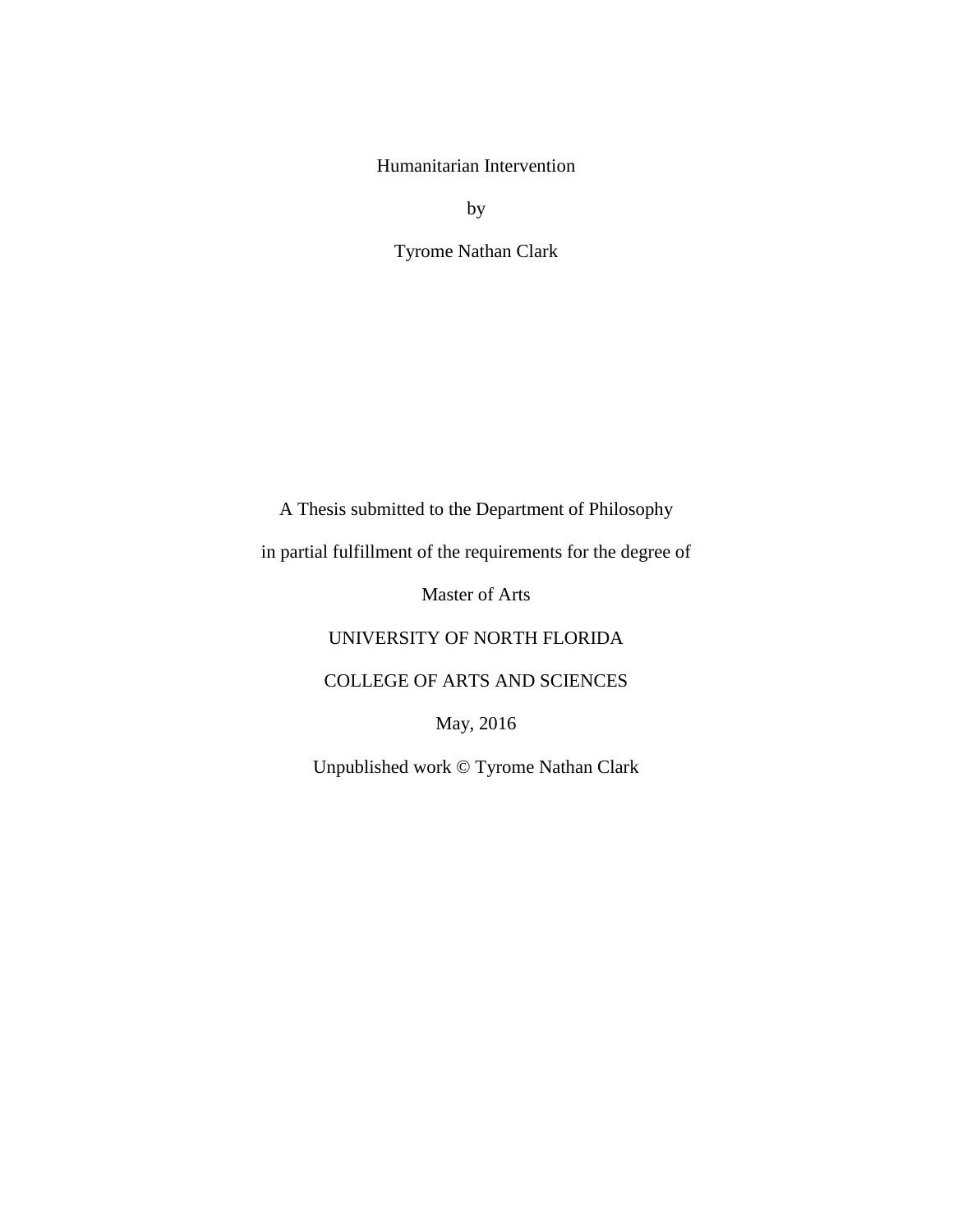This Thesis titled Humanitarian Intervention: Moral Perspectives is approved:

Type in Name of Committee Chair

Type in Name of Committee Member 1

Type in Name of Committee Member 2

Accepted for the (Type in Name of Department):

Type in Name of Department Chair

Accepted for the (Type in Name of College):

Type in Name of College Dean

Accepted for the University:

Dr. John Kantner Dean of the Graduate School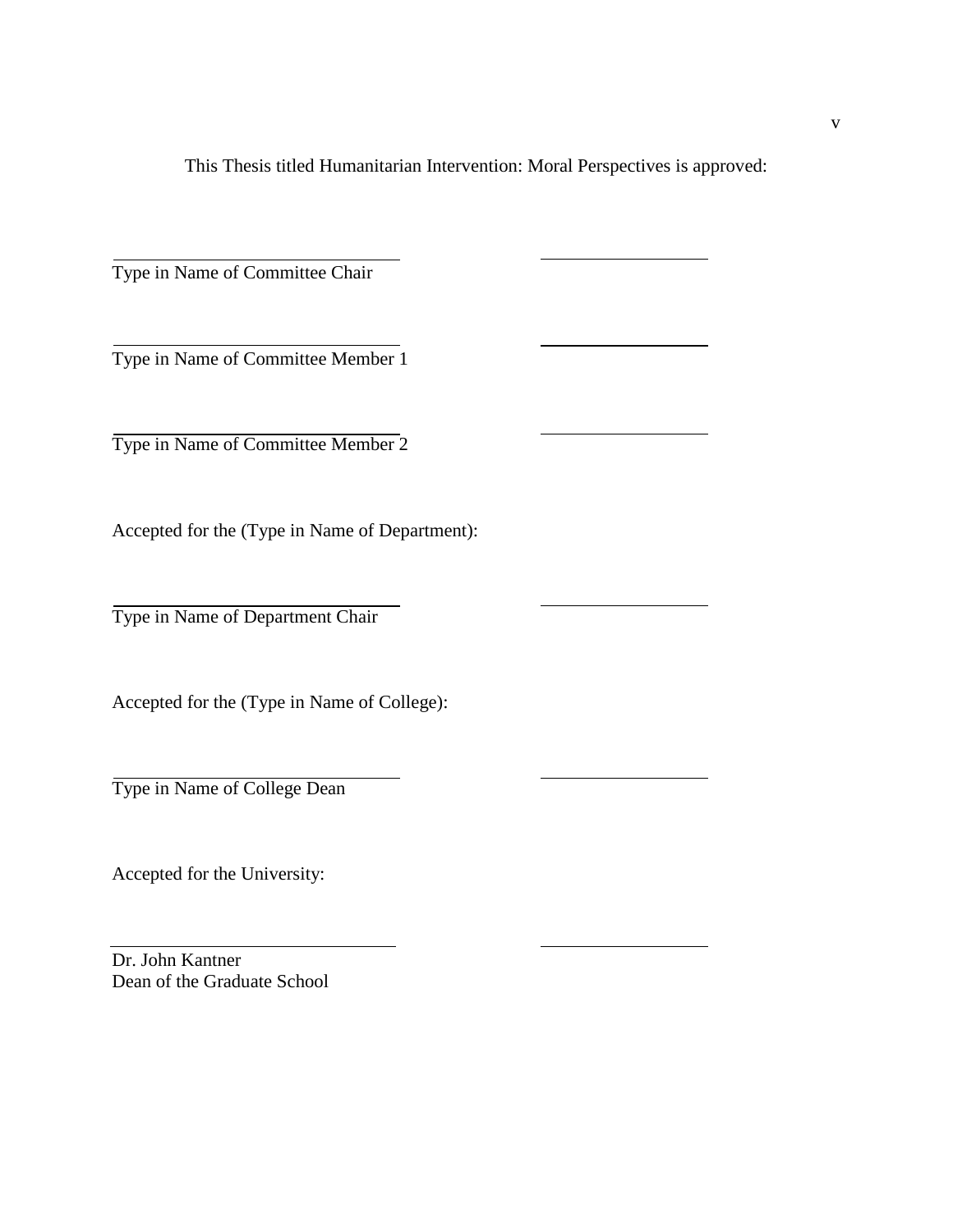## TABLE OF CONTENTS

vi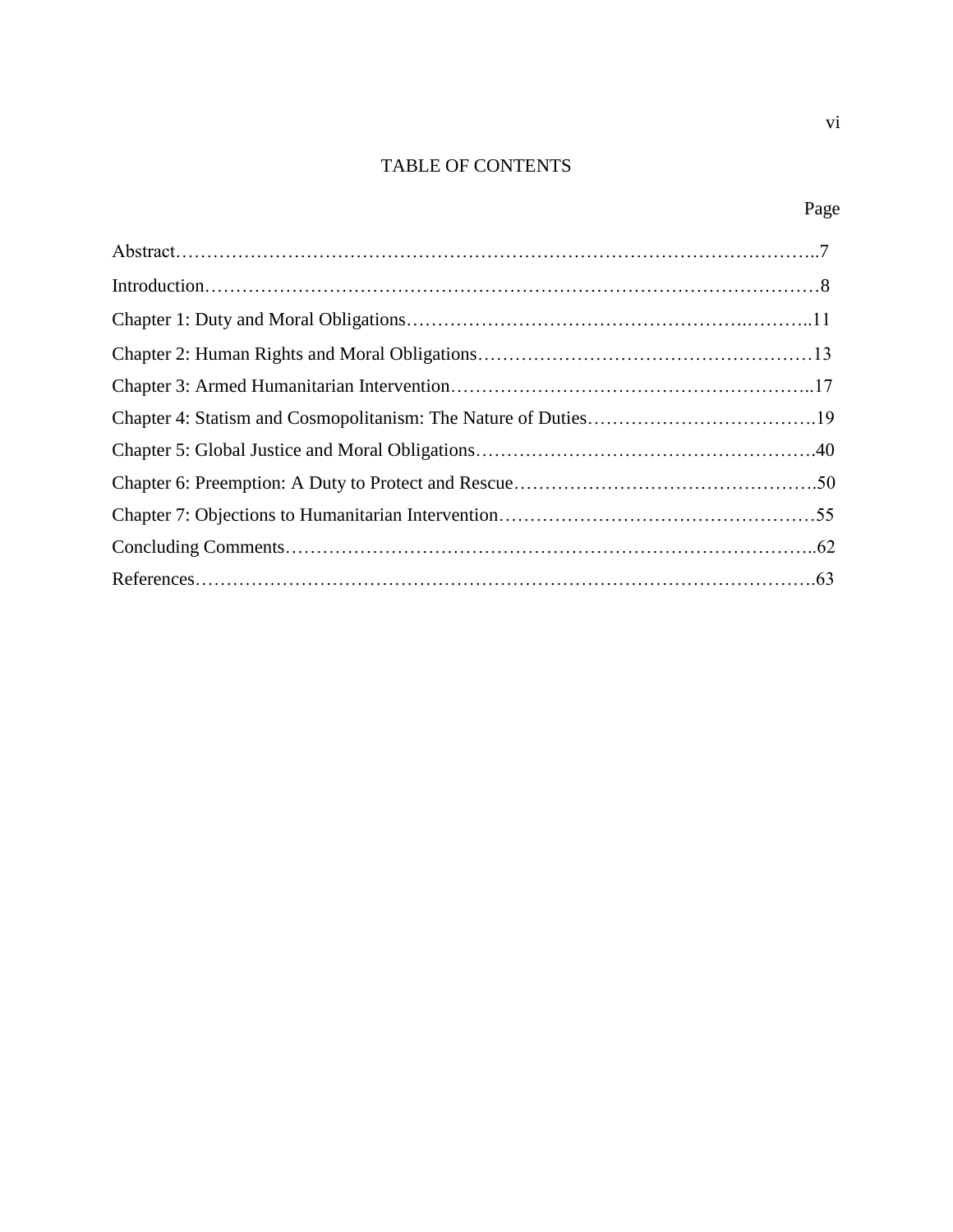#### ABSTRACT

This thesis addresses primary concepts in the humanitarian intervention debates. I argue that humanitarian intervention is a perfect duty. The global community has a moral obligation to act decisively in the face of extreme human rights abuses. There are two contrasting theoretical perspectives regarding international relations and humanitarian intervention: statism and cosmopolitanism. These contrasting perspectives contest the relative value of state sovereignty and human rights. Some of the most prominent ethicists in the debate have determined states have a "right" to intervene militarily in the internal affairs of other states to halt severe human rights abuses but there is no "duty" to intervene. These conclusions are largely based upon consequentialist considerations. This thesis argues a deontological perspective is essential. References to events Rwanda, Darfur, and Kosovo are made. There is a critical role for preemptive actions to play in addressing humanitarian crises and calls for global justice.

## Key Words

Perfect duties, humanitarian intervention, human rights, sovereignty, statism, cosmopolitanism, morally determinant, preemption, deontological ethics, consequentialist ethics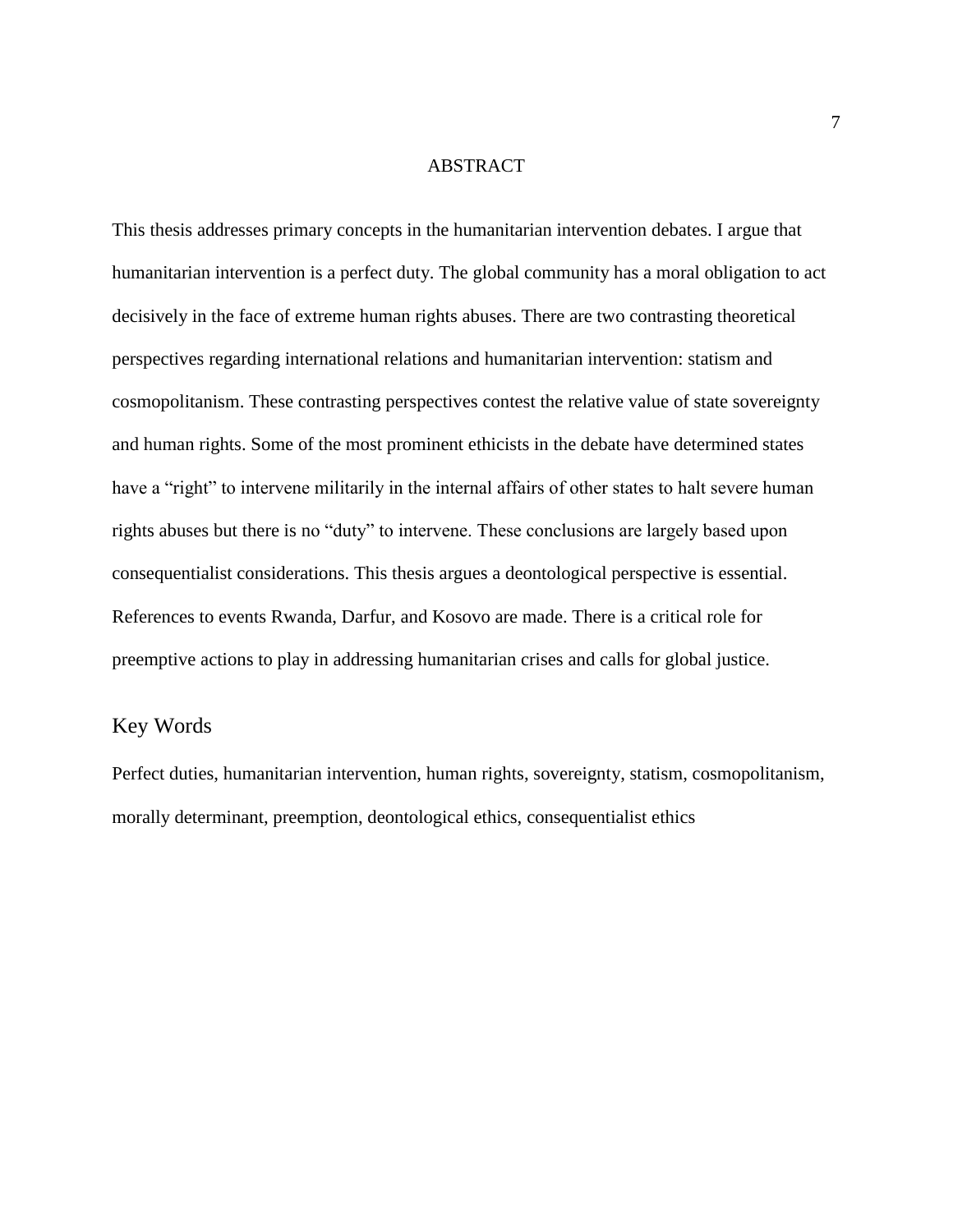## **Introduction**

 Approximately 40 million people were killed in wars between states while more than four times that number, some 170 million people, were killed by their own governments in the  $20<sup>th</sup>$ century.<sup>1</sup> In addition to repressive governments, the lack of a functioning state government with authority over its entire territory can foster humanitarian crises. With many states incapable of carrying out their responsibility to protect lives and maintain public order, the scourge of mass murder, ethnic cleansing and genocide continues accompanied by rampant disease and starvation. Some human rights abuses can only be averted or halted by military force. While all reasonable religious and ethical theories converge in the judgment that severe human rights abuses are morally unacceptable, there is no convergence regarding morally acceptable responses to such atrocities.<sup>2</sup> The morality of military intervention in the affairs of another sovereign state, on the one hand, has to be examined against the moral permissibility of not acting to protect innocent lives from systematic human rights abuses, on the other. How are morally authoritative guidelines for determining when to act established and justified?

 Deliberations regarding humanitarian intervention encompass a range of contentious moral, political and legal concepts. This essay examines some of the contemporary moral concepts employed in deliberations regarding humanitarian intervention. The salient themes in the debate are essentially moral in nature and I generally shall put the political and legal considerations aside in this essay.<sup>3</sup> The justification of humanitarian intervention should rest upon moral reasoning rather than international law. Moral reasoning has the potential to guide us in a more

 $^1$  Alex Bellamy and Paul Williams, "The UN Security Council and the Question of Humanitarian Intervention in Darfur", *Journal of Military Ethics* 5, no. 2, (2006): 144.

<sup>2</sup> Fernando Teson, *Humanitarian Intervention: An Inquiry into Law and Morality. 3rd ed*. (2005): 48.  $3$  Ibid., 8.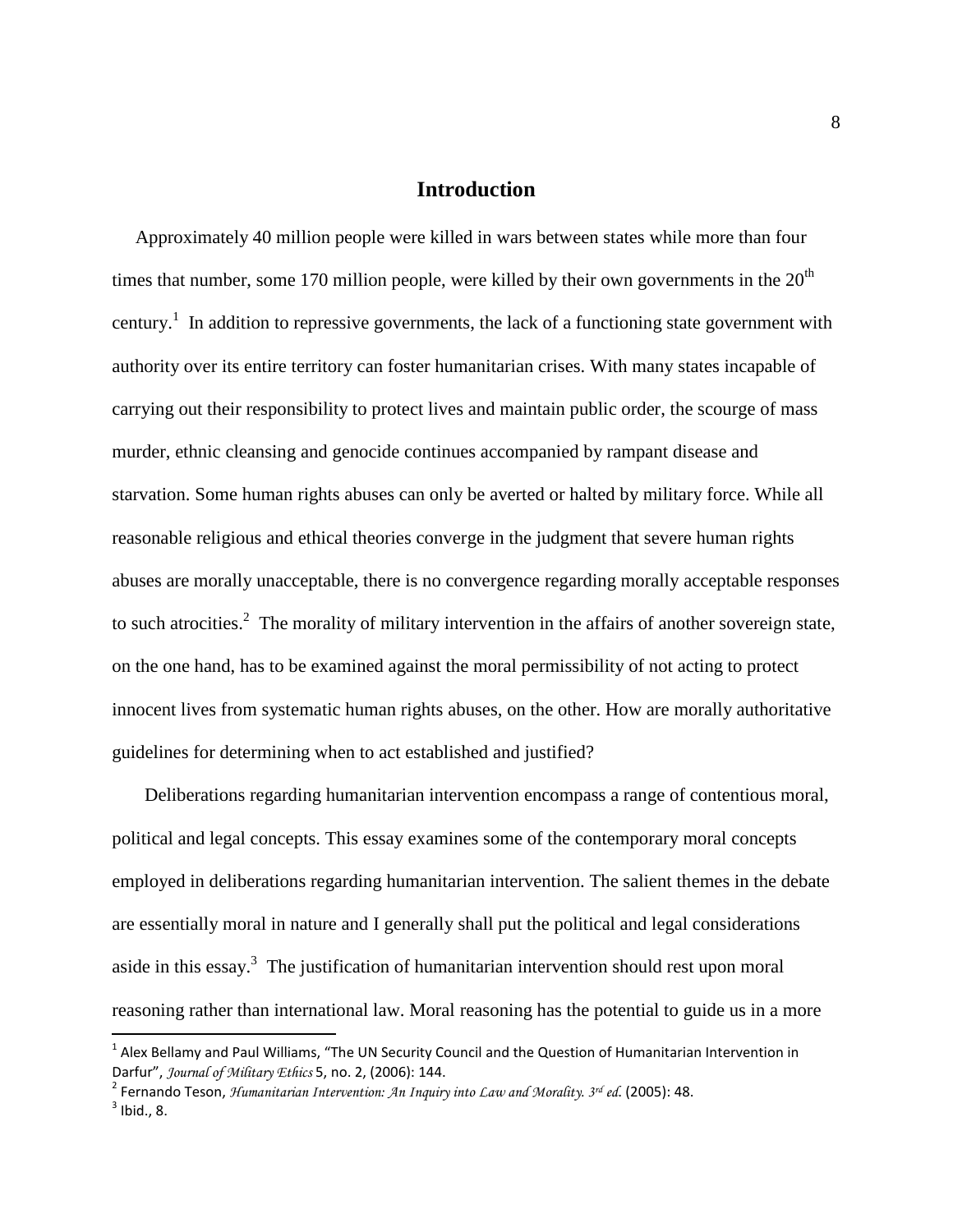just and comprehensive manner. Laws and political traditions are bound to reflect communally established practices based upon prudential considerations. Moral reasoning can help us determine what *ought* to be done for sake of global justice. Legislative bodies will often prescribe what will be done based upon the unjust inclinations of its most powerful members. The deficiencies of the United Nations Security Council as a source of just international law make the need for alternative sources of authoritative international norms evident. Customs and agreements based upon international power structures should not take priority over sound moral reasoning.<sup>4</sup>

 In general, conclusions regarding what is morally acceptable are guided by the relative priority assigned to contrasting philosophical concepts. Broadly speaking, a deontological focus, for example, emphasizes what actions we *ought* to take based upon principles that guide agents in determining what choices are morally required, forbidden, or permitted. In contrast, a consequentialist perspective will assess the morality of actions based upon the value of the state of affairs (or outcome) they bring about relative to what has been determined to be the overall "Good".<sup>5</sup> The Kantian deontological principle of humanity as an end-in-itself is central to this thesis.

 This essay contends there are sound philosophical reasons to view humanitarian intervention as a moral obligation in certain cases. Initiating military actions to halt human rights violations is the essence of humanitarian intervention. The moral worth of humanitarian intervention rests upon the supreme principle of humanity as an end-in-itself. In fact, humanitarian intervention is a perfect duty in that the empirical circumstances themselves surrounding human rights crises

<sup>4</sup> Aidan Hehir in *Humanitarian Intervention: An Introduction, 2nd ed*., notes the distinction, (2013): 112.

<sup>&</sup>lt;sup>5</sup> Larry Alexander and Michael Moore, "Deontological Ethics" The Stanford Encyclopedia of Philosophy, Spring 2015 Edition: 1.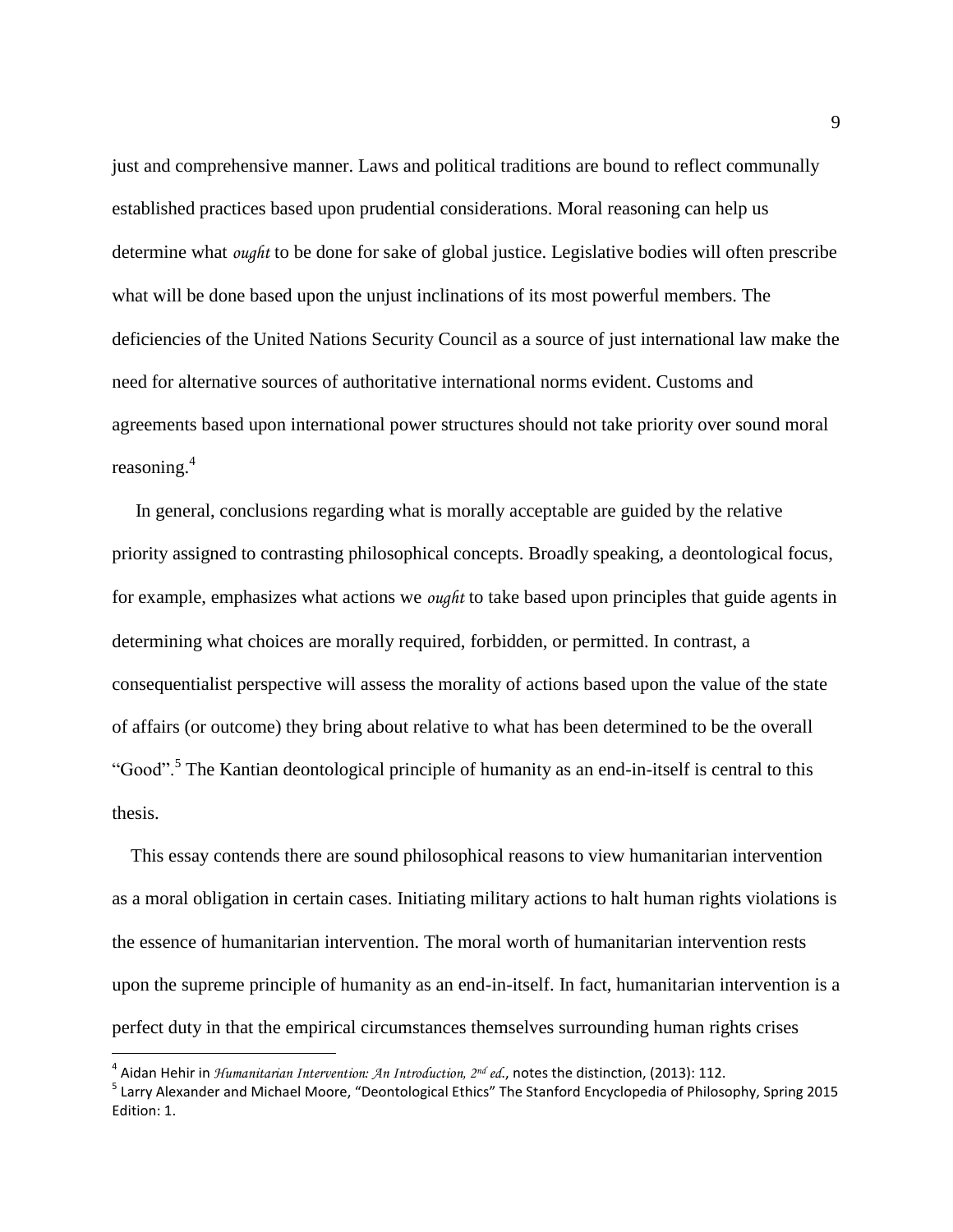generally dictate *what actions* must be taken, *when* the action must be taken and *who* must take the life-saving actions.<sup>6</sup> Human rights obligations are universal. At the same time, only a limited number of states possess the military assets needed to rescue victims of extreme abuse.

 This essay establishes the case for humanitarian intervention as a moral obligation by considering critical aspects of several topics related to human rights and global justice in the 21<sup>st</sup> century. They include: (1) the nature of duty and moral obligations, (2) human rights and moral obligations, (3) armed humanitarian intervention, (4) statist and cosmopolitan conceptions of global order and duty, (5) global justice and moral obligations, (6) the role of preemption in the duty to protect and rescue, and (7) objections to humanitarian intervention. The general nature of this essay rests upon narrowing the nature of human rights violations that necessitate humanitarian intervention while at the same time making a case for decisive early actions when abuses are imminent. While there are a wide range of opinions regarding the scope and nature of human rights, I advocate humanitarian intervention only in cases involving a narrow class of human rights violations which we reviewed later.

 The essay will explore the value of preemption as a moral response to the threat of severe human rights abuses. In expounding upon the related topics I hope to address essential elements of a deontological approach to humanitarian intervention. In constructing an effective future approach to humanitarian intervention the International Commission on Intervention and State Sovereignty (ICISS) notes the necessity of meeting several basic objectives.<sup>7</sup> They include the establishment of the legitimacy of military intervention when necessary, and the establishment of

<sup>6</sup> Violetta Igneski, "Perfect and Imperfect Duties to Aid", *Social Theory and Practice*, (July 2006: 444).

<sup>&</sup>lt;sup>7</sup> The ICISS was established by the government of Canada and published its report, "The Responsibility to Protect", in December 2001: 11.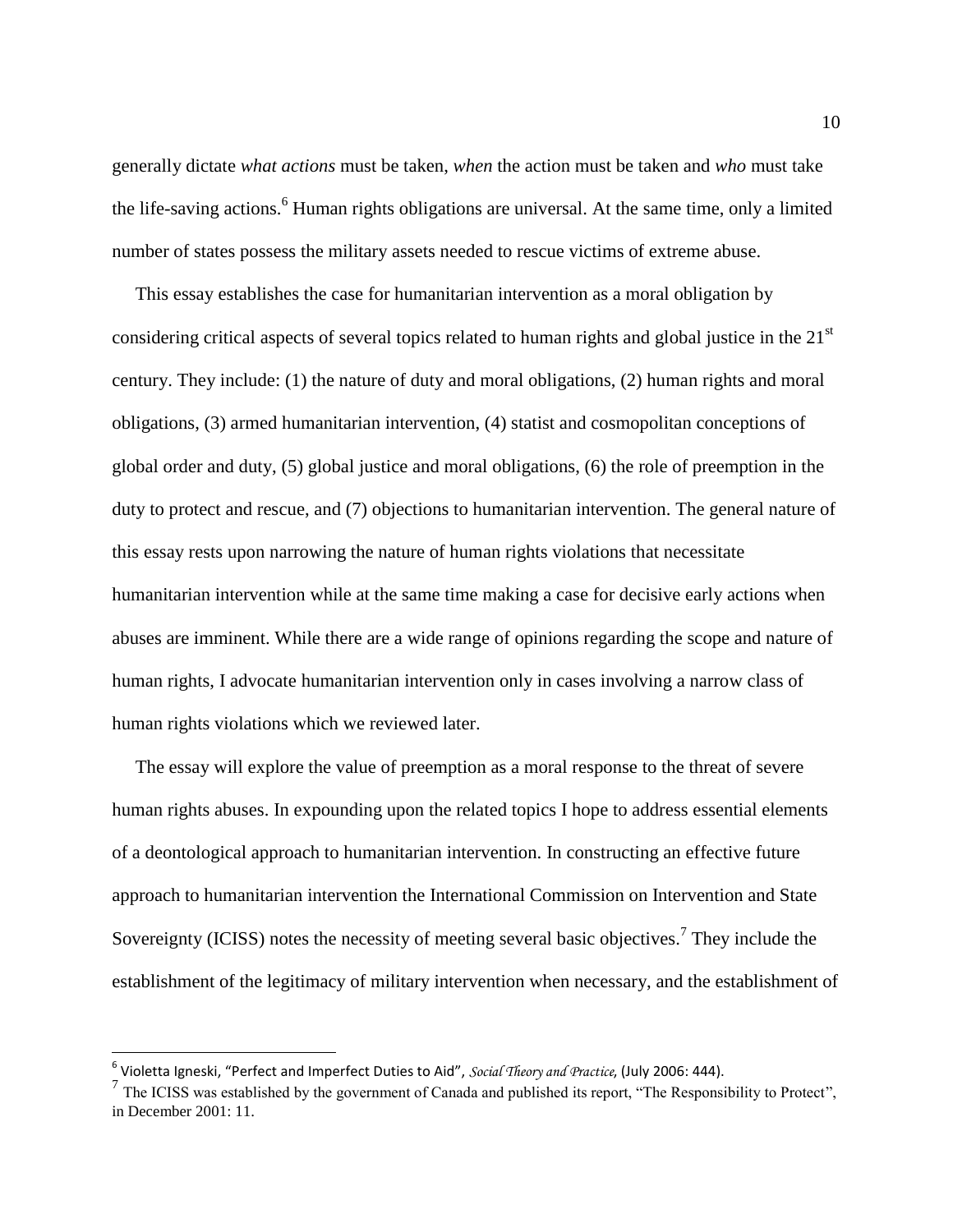clearer rules, procedures and criteria for determining whether, when and how to intervene. How are we to determine our moral duties regarding humanitarian crises?

## **Chapter 1: Duty and Moral Obligations**

We turn now to a consideration of the critical role of the concept of duty in deontological ethics. Drawing distinctions between the nature of perfect and imperfect duties is important. In order for society to exist at all, some basic moral requirements or laws of civil society must be observed. In contrast, observing other social practices only contribute to "an improved existence". <sup>8</sup> Perfect rights and duties are viewed as taking their identity from the first kind of obligation: the imperfect from the second. Imperfect duties maybe considered duties linked to adopting ends. One could, for example, make a general commitment to beneficence and aiding the needy. The structure of this imperfect duty gives the agent latitude regarding who to help, how to help and when to help. The obligations of an imperfect duty are generally not dictated by emergency circumstances. The agent is not bound to fulfill this duty in any particular way or at any particular time.<sup>9</sup> The time, place, object and nature of the actions required come into play in considering whether an obligation is a perfect or imperfect duty.

 The fact that one has latitude in fulfilling an imperfect duty gives the agent a range of options in choosing who to help, how to help, and when to help.<sup>10</sup> In contrast, a duty is perfect when one has an obligation to perform a particular task at a specific time. In sum, a perfect obligation binds one to do a specific thing, while an imperfect obligation may commit one to a general orientation

<sup>8</sup> J. B. Schneewind, *The Invention of Autonomy: A History of Modern Moral Philosophy*, (1998):133.

<sup>9</sup> Violetta Igneski, "Perfect and Imperfect Duties to Aid", *Social Theory and Practice*, (July 2006: 440).

<sup>10</sup> George Rainbolt, "Perfect and Imperfect Obligations", *Philosophical Studies* (2000): 243.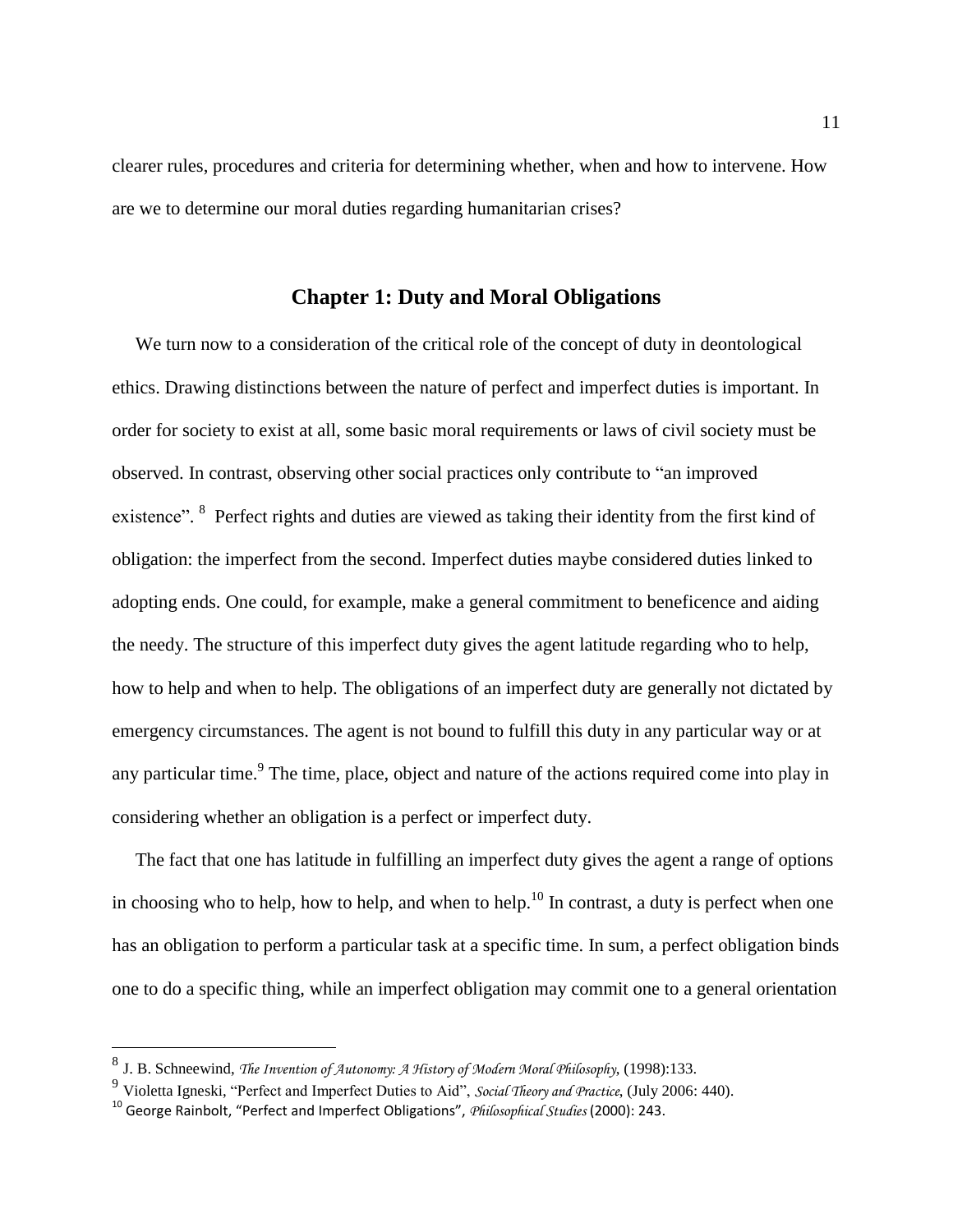of charity and beneficence, for example, giving one the latitude to fulfill the obligation in a number of different ways. Igneski argues it is the "moral determinacy" of situations that accounts for this difference between the two.<sup>11</sup> In general, morally determinant circumstances are characterized by an imminent danger requiring specific actions to avert a tragic outcome. Accordingly, a perfect duty obliges an agent to do (or refrain from doing) a *particular act* and it is determinate in terms of *who* must carry it out and *when* it must be done.

 Humanitarian crises are "morally determinant", and humanitarian intervention is as an appropriate response to these human tragedies.<sup>12</sup> Definitive actions, not long-range strategic calculations, are required. Specifically, there are two conditions that make a situation morally determinant.<sup>13</sup> A morally determinant situation specifies when the agent must act. In most cases the specific time is *now*. <sup>14</sup> The response is required immediately. And the situation itself dictates what must be done to resolve the problem.<sup>15</sup> From the agent's perspective, a specific act is required, if the moral obligation is to be fulfilled. Acting in a timely manner in specific ways is required to save victims of ethnic cleansing and genocide, for example. The general circumstances themselves determine what must be done. When civilians are being systematically killed by state-supported military forces, or armed gangs beyond the control of the states, the only way to halt the carnage is counter military measures. These are circumstances in which many lives will be lost if only non-military initiatives are pursued. Appeals to reason and diplomatic initiatives alone will not stop those bent on ethnic cleaning and genocide. If actions are not taken immediately lives will be lost. For these reasons humanitarian crises typically

 $11$  Violetta Igneski, "Perfect and Imperfect Duties to Aid", 440.

 $12$  Ibid., 446.

 $13$  Ibid., 448.

 $14$  Ibid., 449.

 $15$  Ibid., 448.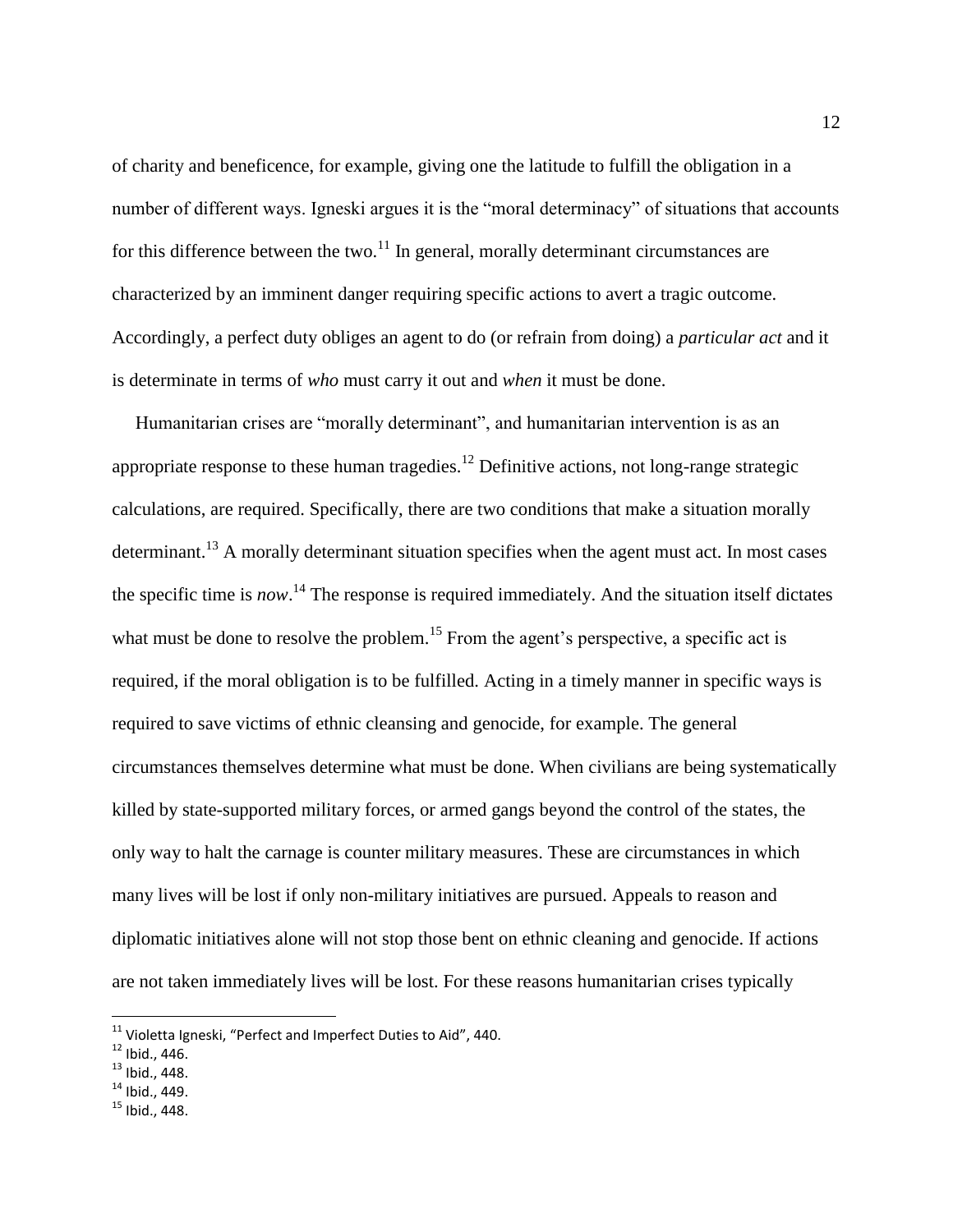prompt circumstances entailing perfect duties to rescue. The imminent threat of mass murder and genocide creates morally determinant circumstances. A morally determinant situation will, in and of itself, circumscribe *particular actions*, *who* must take the actions, and *when* (or by when) the actions must be taken in order to fulfill a moral obligation.

 To a large extent clarifying the moral imperative of employing military actions to rescue victims of human rights abuses requires us to specify the nature of human rights and exactly what humanitarian intervention does and does not entail. We start first with the concept of human rights then consider details regarding what humanitarian intervention entails. This should help us clarify how morally authoritative trip-lines for determining when to act are established and justified? The nature and justification of human rights is also contentious. Yet a claim that humanitarian intervention is a moral obligation based upon duties to protect human rights requires us to specify how basic human rights are conceived in this essay. Ideally, the overall expectation is the establishment of humanitarian intervention as a legitimate component within a framework of universal moral norms. The existing human rights treaties and conventions have provided a contextual platform for addressing global moral norms regarding human dignity and the sanctity of human life. Therefore, it is appropriate to consider human rights here.

## **Chapter 2: Human Rights and Moral Obligations**

 Human rights have a high moral priority. Interest-based justifications and agency-based justifications offer critical considerations. Securing the basic interest and needs of human beings is a primary consideration. The process of identifying and justifying basic human interests and needs is itself considerably engrossing. Nevertheless, human rights should secure minimal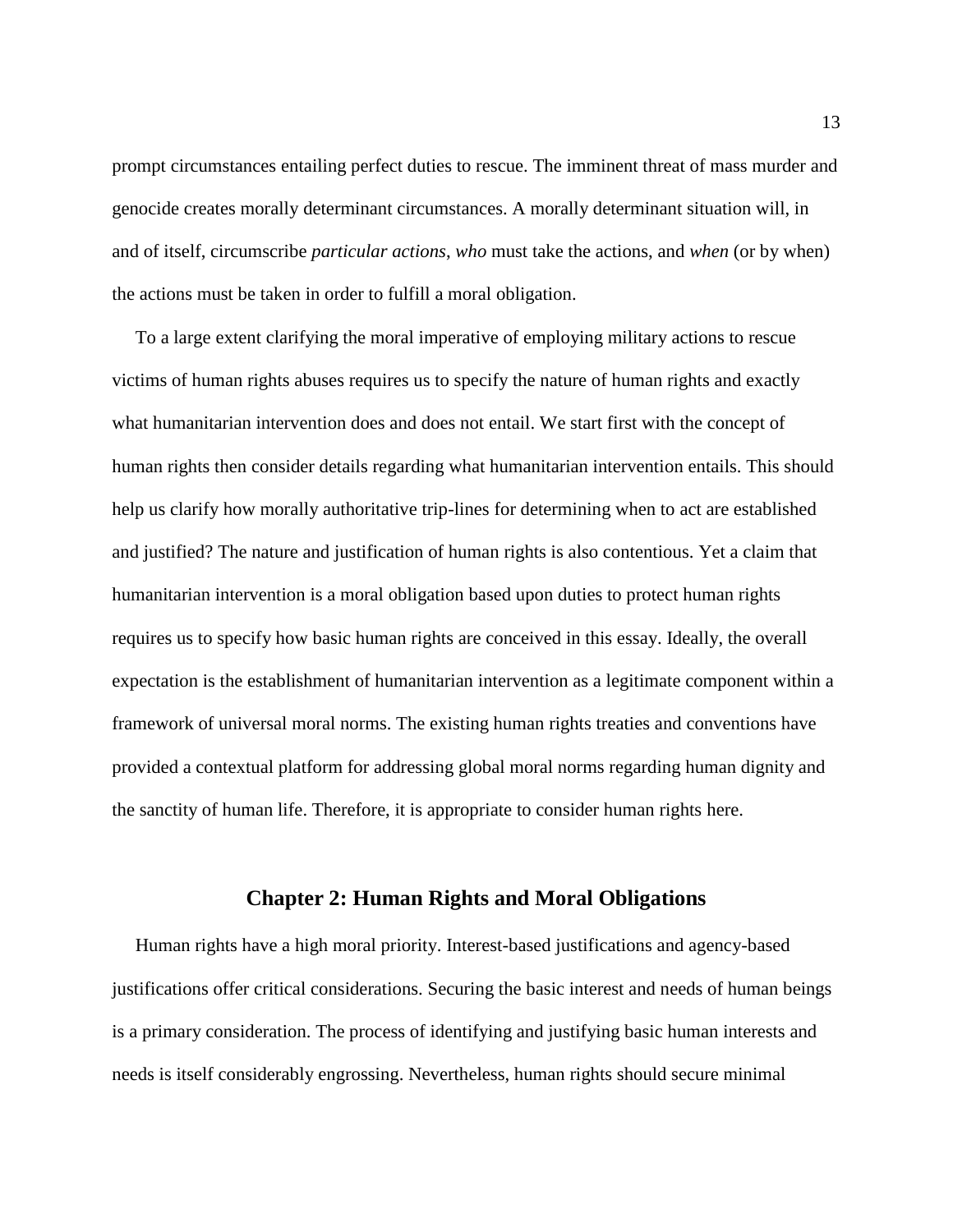standards that make it possible for human beings to pursue a life plan and social arrangements they choose without coercive directives. The universal nature of human rights, respect for human beings as rational agents, and the legitimate claims of right holders are important considerations in the humanitarian intervention debate.

 The universal nature of human rights is critical to humanitarian intervention. A brief examination of the nature of rights as they relate to claims is examined. Finally, it is noted while individuals may have morally imperatival claims on others, we do not necessarily consider all morally legitimate claims to be human rights. However, morally legitimate claims, when placed in context, are directly related to the duty of humanitarian intervention. I address this in greater detail later.

 Broadly speaking, human rights are primarily universal moral norms that bind all people in all places at all times: they exist independently of legal and political recognition, and human beings have them simply because they are human beings.<sup>16</sup> They are the rights of all human beings. Gordon notes Locke's contention that "human beings possess natural rights, independently of the political recognition granted them by the state".<sup>17</sup> Essentially, these natural rights are possessed independently of and prior to the formation of any political community. Being human, not political declarations and treaties, is the critical consideration in defining human rights. The moral significance of human rights and human-rights violations does not vary with whose human rights are at stake; as far as human rights are concerned, all human beings matter equally.

<sup>16</sup> John-Stewart Gordon, "On Justifying Human Rights", in Boylan's *The Morality and Global Justice Reader*, (2011):28.  $17$  Ibid., 31.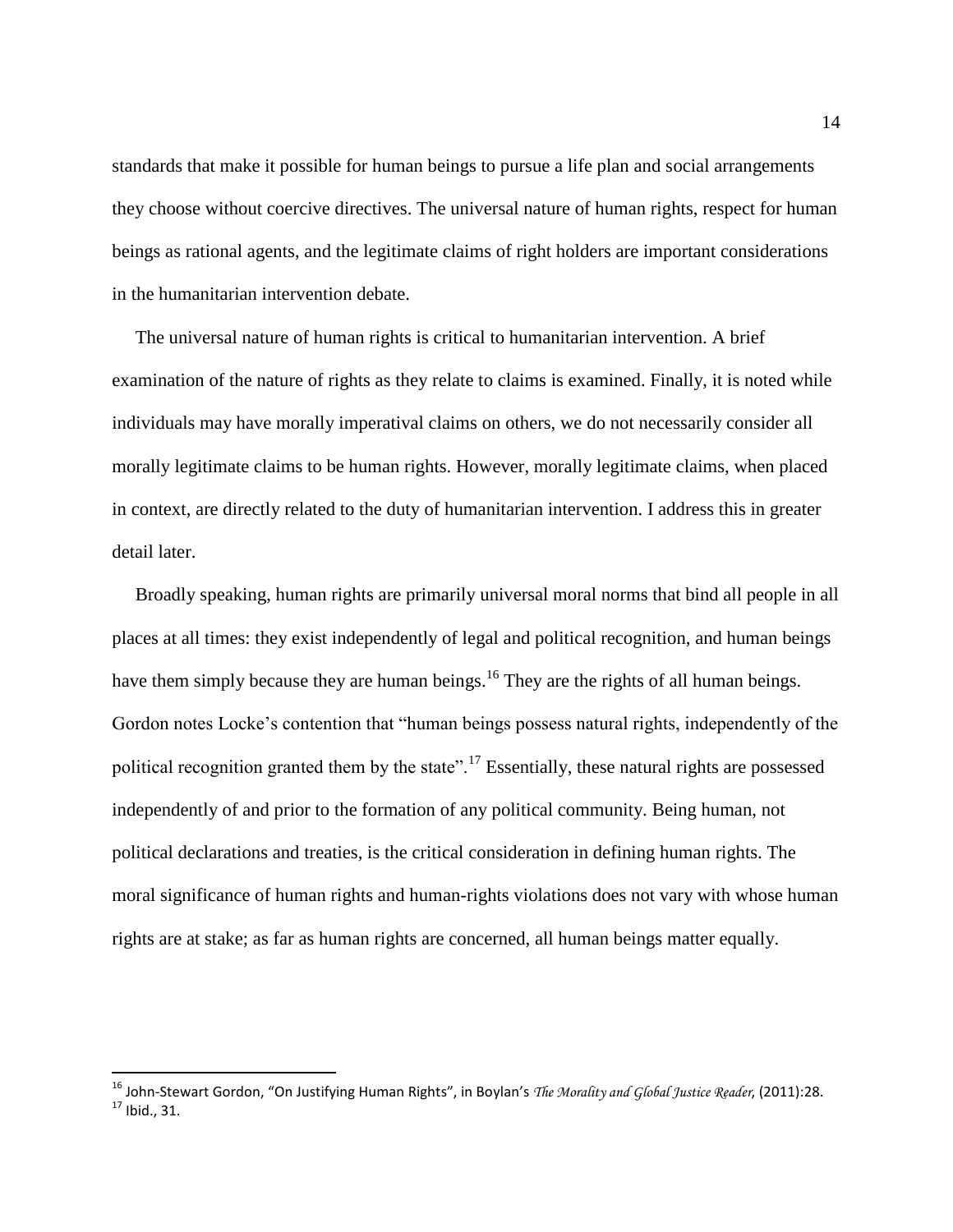Human rights have an "independent existence".<sup>18</sup> People have human rights independently of whether they are found in the practices, mores, or the laws of their country or culture. A human right is a genuinely universal moral right. Human rights do not depend in any way on the status of the individual. They are rights that pertain to human beings merely because they are human beings.

 Human rights are sustainable and justified as inherently valuable, "always and everywhere", largely because human beings are naturally goal creating, purposive, and evaluative beings.<sup>19</sup> I am in agreement with the perspective that human rights are best understood and justified with regards to a moral obligation to protect human agency or autonomy. A critical aspect of Western human rights is their existence as moral rights of individuals to make autonomous decisions regarding their lives. Boylan notes the imperative of all people having the ability and opportunity to make decisions regarding "the essential core commonly held values: ethics, aesthetics and religion."<sup>20</sup> The agent-based perspective of human rights is directly linked to the natural ability of humans to form, revise, and pursue conceptions of a worthwhile life. Having the autonomy to act upon one's essential core values is essential. Accordingly, the justifying generic function that Griffin assigns to human rights is protecting individual agency which includes three components: autonomy, freedom, and a minimal well-being.<sup>21</sup> From my perspective, establishing human rights based upon the natural capacities of individuals highlights their universal nature. Yet, what matters most in the end is a consensus regarding human dignity and the sanctity of human life.

<sup>18</sup> James Nickel, "Human Rights" *The Stanford Encyclopedia of Philosophy*, (Winter 2013): 3.

<sup>19</sup> Robert Churchill, "Global Human Rights", in Boylan's *The Morality and Global Justice Reader*, (2011):20.

<sup>20</sup> Michael Boylan, *Morality and Global Justice: Justifications and Applications*, (2011): 24.

<sup>&</sup>lt;sup>21</sup> James Nickels, "Human Rights", 9.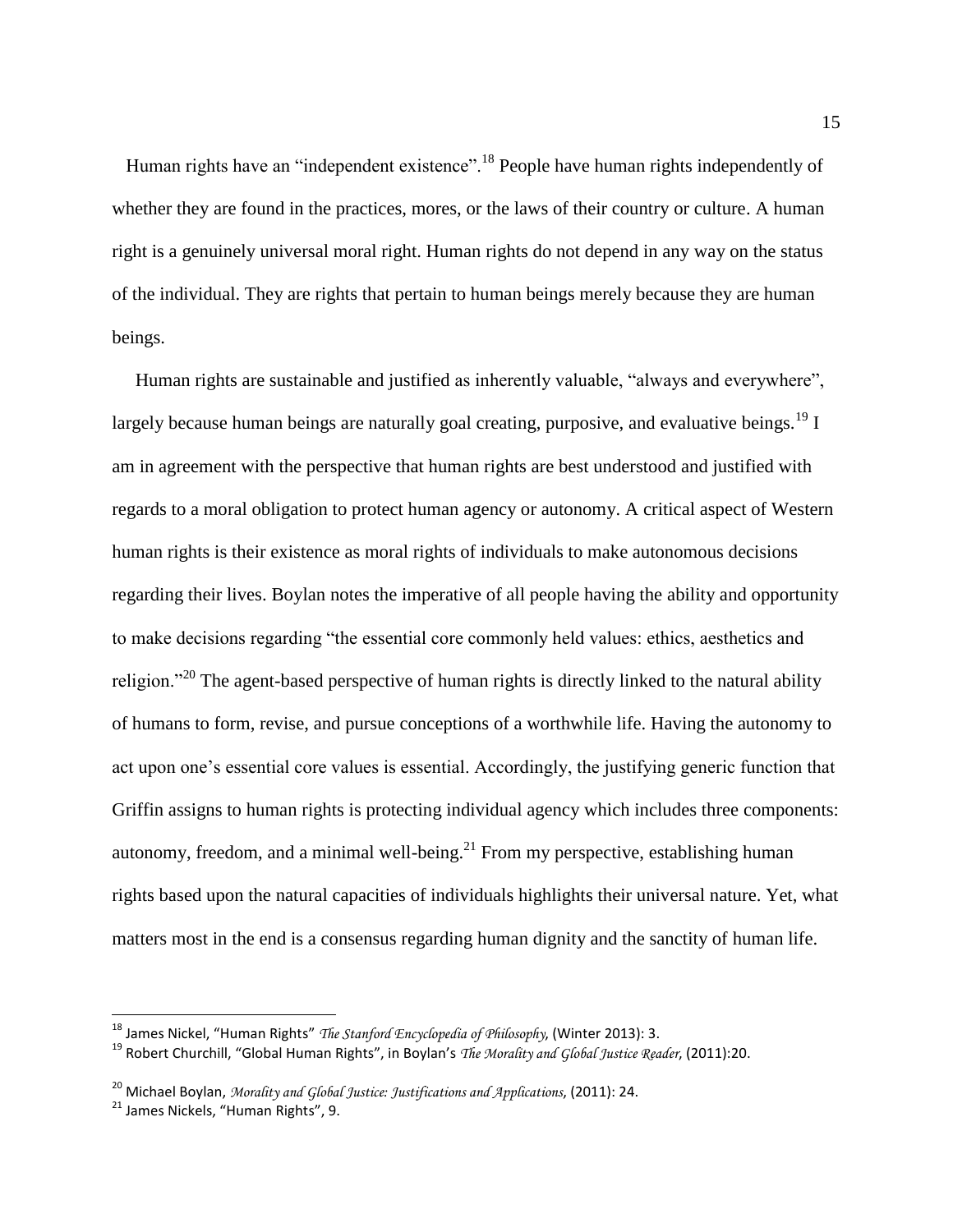The various ways in which individuals and institutions bear correlative duties is a critical aspect of human rights. Consideration must be given to the relationship between rights and duties. Human rights are unequivocally justified when a definite claim can be established against a specific agent. Given the expansive nature of the human rights debate, I find the concept of having duty-bearers corresponding to right-holders is essential. The various ways in which individuals and institutions bear correlative duties is a decisive aspect of human rights. If it is established, for example, that there is a "right" to an education, then it is the case that this right imposes a corresponding duty on others to provide an education. "Human rights are rights of all individuals against all individuals: To say that all men have a right to life is to impose on all men the duty of respecting human life."<sup>22</sup> This perspective gives focus to individual human beings, not the state, as the ultimate source of morality and the ultimate units of moral concern. Human rights are essentially the rights of everyone imposing a duty upon everyone.

 What the specific content of the counterpart obligation is and who specifically has that obligation are critical aspects of human rights. I am inclined to agree, there are no substantive rights without specific obligations on the part of second parties. Where these things (correlative claims and obligations) are lacking we don't have a proper right.<sup>23</sup> Human rights are "doubly universal" in the sense that all human beings are protected by human rights and, at the same time, they also hold corresponding duties to others with the same rights. $^{24}$ 

 Human rights conceived from this perspective reference a "narrow definition", not including all of the privileges delineated in the Universal Declaration of Human Rights and in the constitutions of liberal Western states. Reference is being made to a "special class of urgent

<sup>22</sup> Rex Martin, "Are Human Right Universal", in Patrick Hayden's (ed.), *The Philosophy of Human Rights*, (2001): 62.  $^{23}$  Ibid., 65.

<sup>&</sup>lt;sup>24</sup> John-Stewart Gordon "On Justifying Human Rights": 30.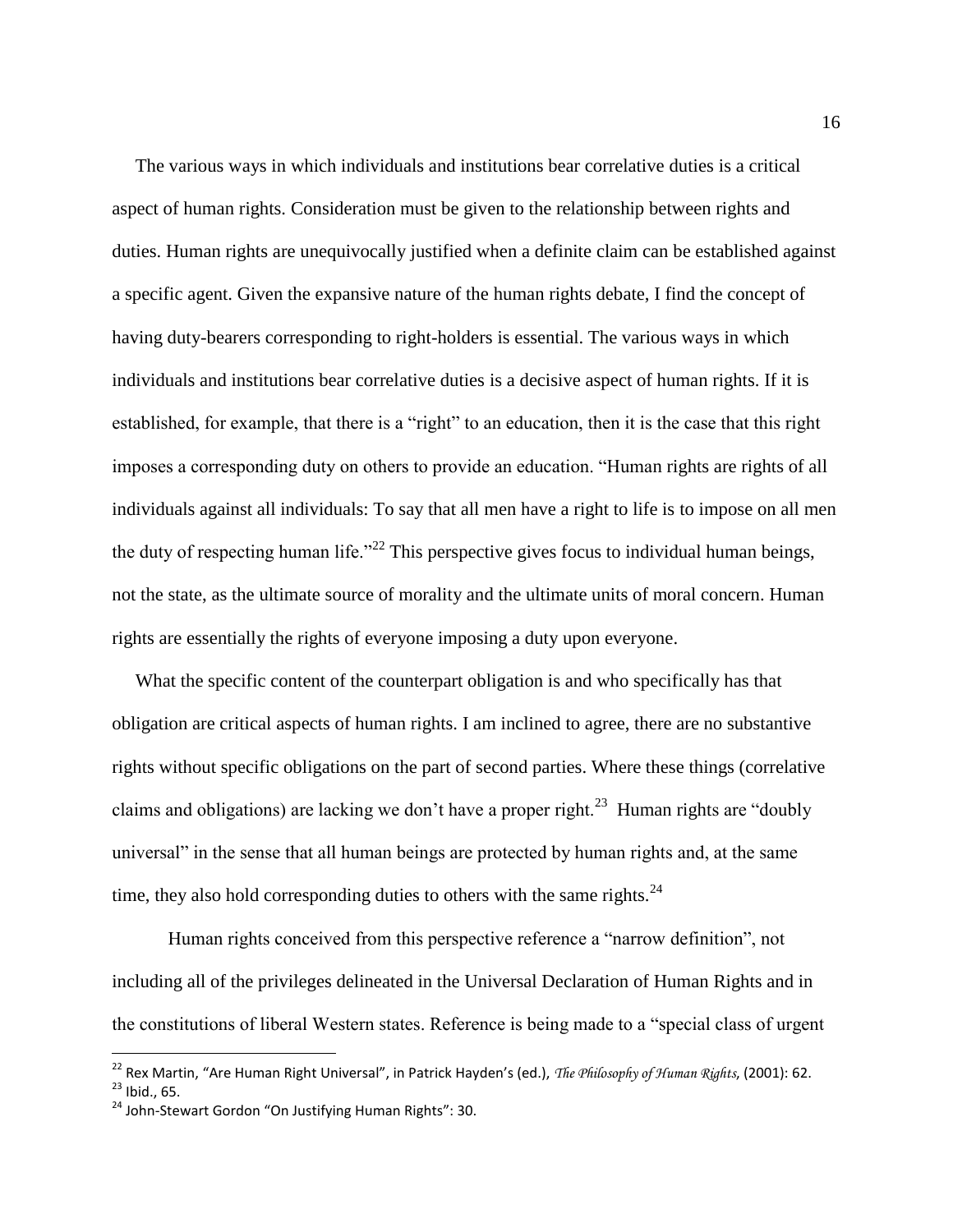rights" prohibiting mass murder and genocide.<sup>25</sup> The violation of this class of rights is universally condemned. Humanitarian intervention should proceed with the objective of securing the right to physical integrity and unwarranted bodily harm, without interfering with the ongoing social, economic, and political arrangements of communities. At the same time, positive rights and duties are also essential as we shall see.

 Advancing the concept of humanitarian intervention requires at least a minimal consensus on human rights. The existence of a basic consensus, or a lack thereof, plays a critical role in the nature of international responses to human rights abuses. However, narrowing the scope of human rights does not, by any means, narrow the scope of legitimate moral obligations. The duty of humanitarian intervention, I will argue, involves moral obligations that lay beyond those based upon human rights. Human rights are an essential component, but not the only consideration. We discuss critical aspects of moral obligations based upon global justice later.

### **Chapter 3: Armed Humanitarian Intervention**

 In this essay humanitarian intervention is viewed as military action of one state, a group of states, or an international organization aimed at a prevention or interruption of life threatening conflicts in another state. The purpose is to stop significant and specific human rights violations. The world has an obligation to prevent widespread human suffering resulting from mass murder, ethnic cleansing and genocide. Human lives can be put at risk not only by external aggression, but also by circumstances within a country over which the government has little or no control. It is only when national systems of justice either cannot or will not act to deter or halt large scale

<sup>&</sup>lt;sup>25</sup> Ibid., 79.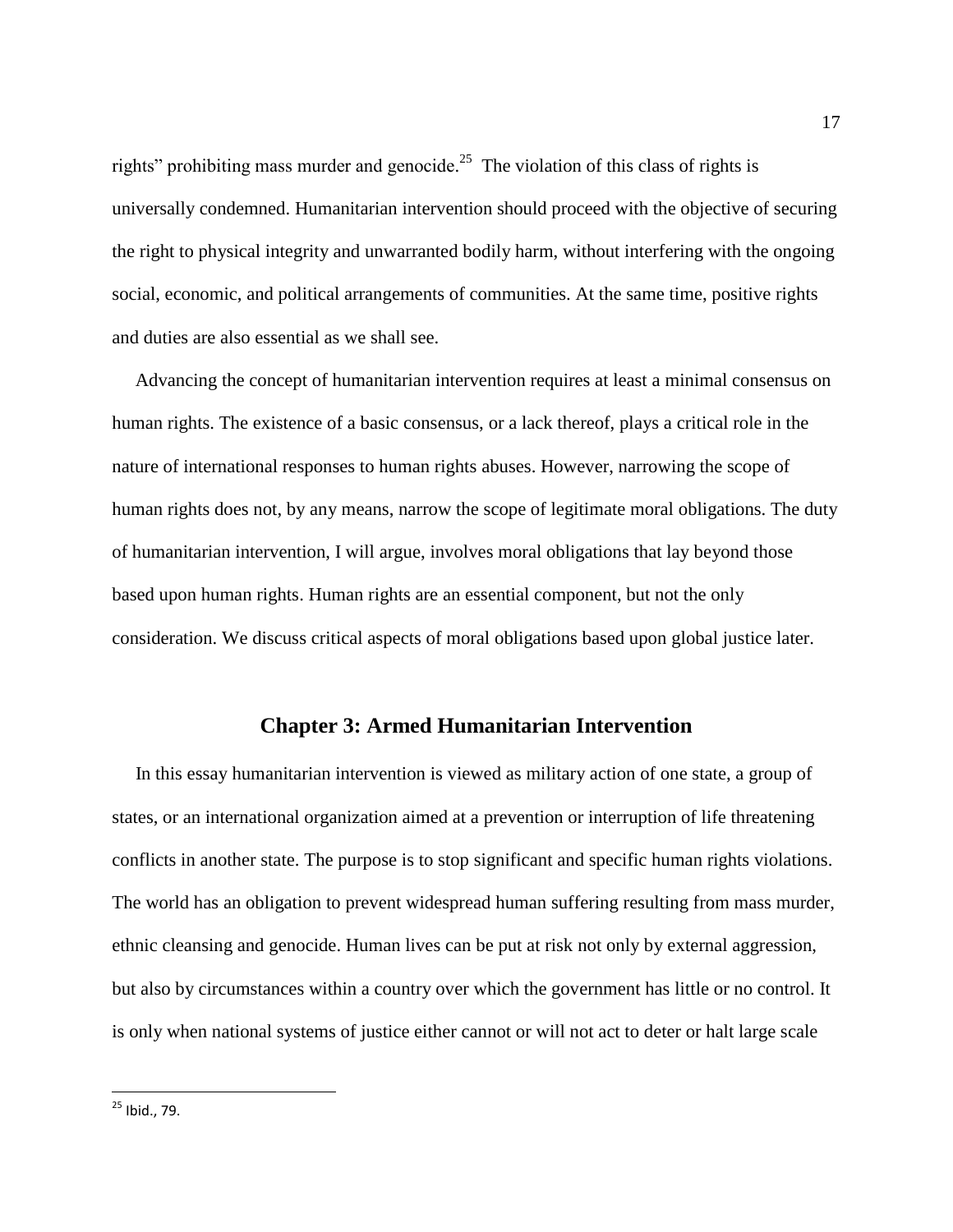crimes against humanity that universal jurisdiction and other international obligations should come into play.

 Humanitarian intervention has different objectives than both traditional war-fighting and traditional peace keeping operations.<sup>26</sup> It is important to note how humanitarian interventions are distinguished from other types of military enforcement action and traditional peacekeeping. The goal is to protect populations and not to defeat or destroy an enemy militarily. In contrast to UNsanctioned cases of humanitarian intervention, peacekeeping operations are authorized by the Security Council under Chapter VI of the Charter – rather than Chapter VII, which allows for the "use of all necessary means" to restore international peace and security, including military force.<sup>27</sup> The justification of military force as an option is supported by the knowledge that in some circumstances only military force can accomplish the job of protecting victims of human rights abuses and ensuring protection of them.

 The fact that many developing states lack the capacity to effectively secure human rights is critical. Outside assistance may constitute the main lifeline for many distressed populations. Yet, humanitarians confront formidable problems in security deprived societies. The conditions in the great lakes regions of Africa is an example. "Since 1998 deaths in the Democratic Republic of the Congo alone approach 5.4 million."<sup>28</sup> Humanitarians acting to protect and rescue victims confront formidable problems in war-torn societies. Belligerents often do not consent to allowing the passage and provision of relief. And they generally have no respect for human rights conventions and international agreements. They are often unaware of them or are not signatories. The dramatic increases in the numbers and kinds of civilian fatalities and human rights abuses

<sup>&</sup>lt;sup>26</sup> ICISS Report, 57

<sup>27</sup> Thomas Weiss, *Humanitarian Intervention: War and Conflict in the Modern World 2nd ed.,* (2012): 9.

<sup>28</sup> Ibid., 81.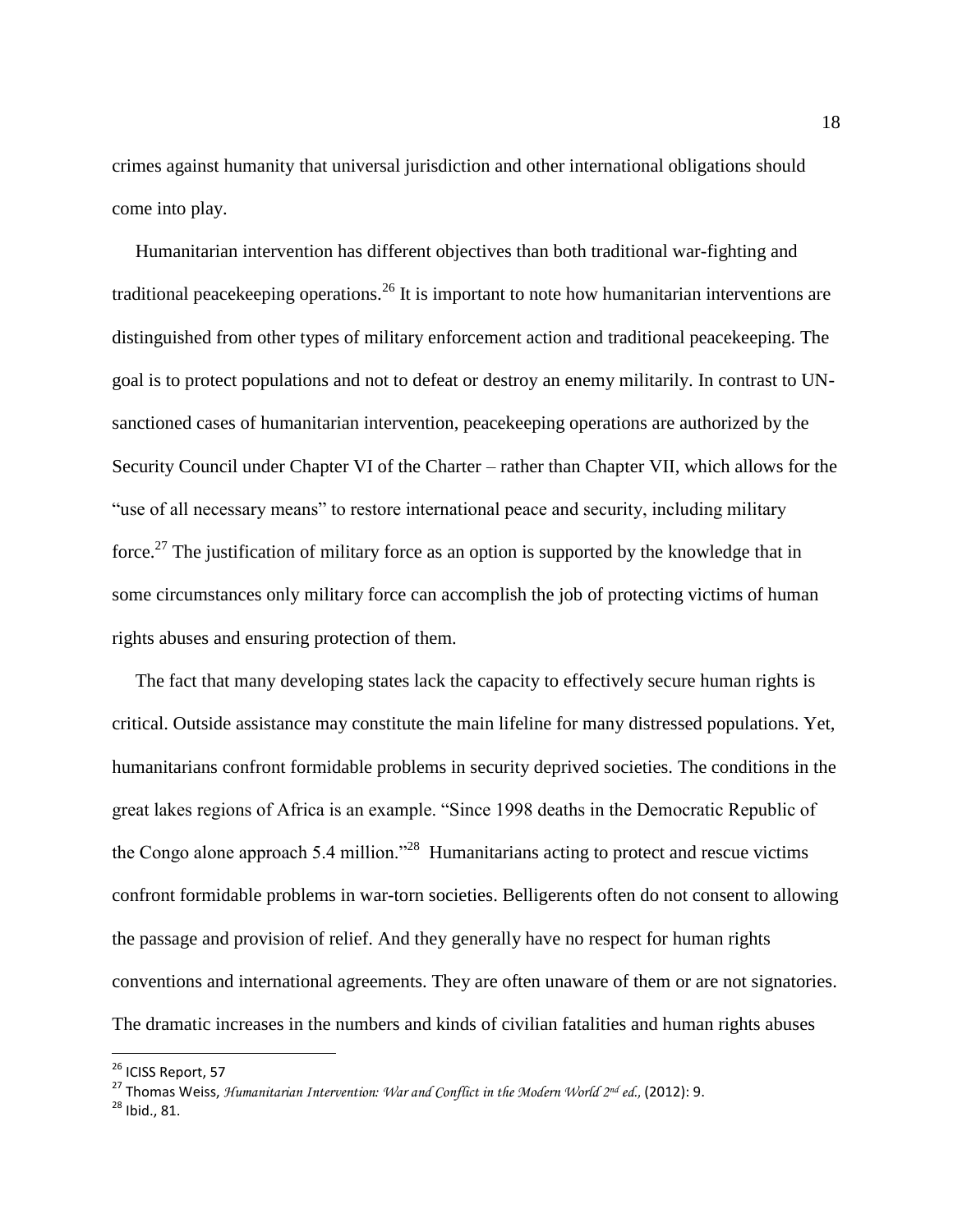has heightened humanitarian calls for military resources to protect victims and ensure the establishment of their rights.<sup>29</sup> In such circumstances, the most basic task is for aid agencies to actually carve out secure spaces in which to operate. Humanitarian agents require safe zones in which to operate.

 Humanitarian intervention as noted here excludes actions against the territorial integrity of the target state. It also excludes attempts to restrict the ongoing political independence of any state.<sup>30</sup> The short-range goal of humanitarian intervention is to bring security and to protect human lives, not to undermine the sovereignty of the state. The long-range goal is to support, not undermine, the rights of communities to make choices regarding political, economic, and cultural systems.

## **Chapter 4: Statism and Cosmopolitanism: The Nature of Duties**

 Advancing humanitarian intervention as a global norm poses a challenge to the current structure of the global order.<sup>31</sup> Nonintervention and restraint regarding the use of military force is broadly defended in scholarly essays, and proclaimed in national and international bodies. It is the prevailing tradition. Statists, in general, may acknowledge an imperfect obligation of benevolence in using non-military power as a diplomatic tool in international relations, but there is nothing to indicate they view the duty to protect and rescue victims of human rights abuses as a perfect duty. They view the maintenance of order with institutionalized prohibitions against

<sup>&</sup>lt;sup>29</sup> Ibid., 88.

<sup>30</sup> Aidan Hehir notes in *Humanitarian Intervention: An Introduction, 2nd ed*., there is an array of definitions for humanitarian intervention, (2013): 21.

<sup>&</sup>lt;sup>31</sup> Tom Farer, "Humanitarian Intervention Before and After 9/11: Legality and Legitimacy", J.L. Holzgrefe and Robert Keohane, (eds.), *Humanitarian Intervention: Ethical, Legal, and Political Dilemmas*, (2003): 53.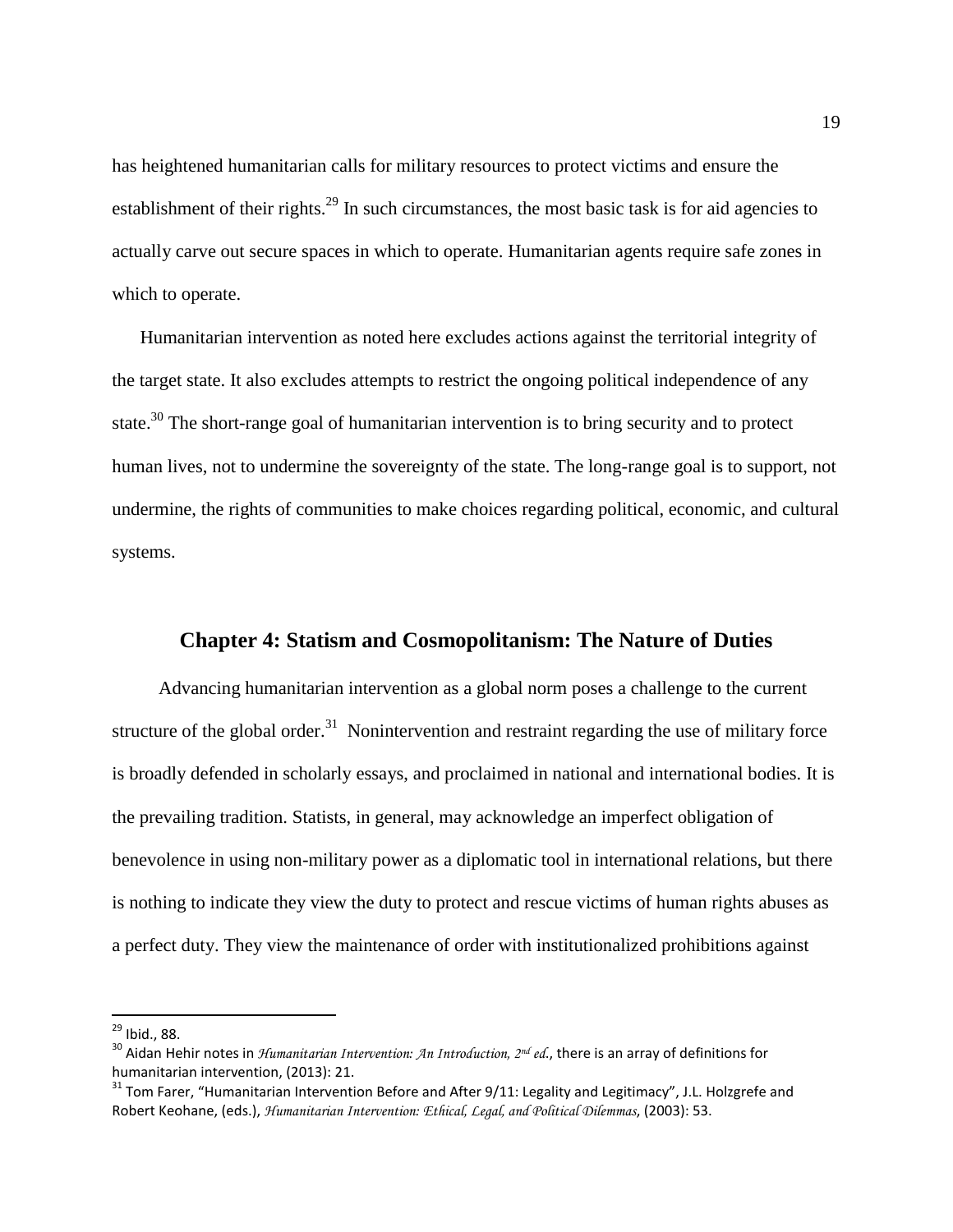interference in the internal affairs of other states as an essential element of international peace and stability.

 In contrast, cosmopolitans are likely to view the moral imperative to respond to human rights abuses quite differently. From their perspectives, the violation of the rights of innocent people should be the referent object of concern in deliberations regarding humanitarian intervention. Cosmopolitans focus upon the universal nature of obligations to humanity. Some cosmopolitans advocate humanitarian intervention in a relatively wide range of repressive political situations. Authoritarian governments are often viewed as unduly repressive; consequently, they may be considered legitimate targets of international intervention. Arbitrary arrests and detentions, restrictions on freedom of movement and assembly, and "non-democratic" institutions in general, pose challenges regarding the scope of universal human rights, according to cosmopolitans.

 Broadly speaking, we have two contrasting theoretical positions regarding international relations.<sup>32</sup> One way in which these perspectives contrast is their degree of focus on moral judgments in international relations. In international relations and foreign policy considerations skepticism about the possibility of international moral norms has attained the status of a professional orthodoxy in both academic and policy circles as the dominant or default paradigm.<sup>33</sup> Enhancing national security and considerations regarding the global balance of power are the primary focus. This orientation represents the "realist" perspective linked to statism. Concepts such as global justice and humanitarian goals as ends-in-themselves are not realist considerations.

<sup>32</sup> Eric Heinze, *Waging Humanitarian War: The Ethics, Law, and Politics of Humanitarian Intervention*, (2009): 15.

<sup>33</sup> Charles Beitz, *Political Theory and International Relations*, (1979): 15.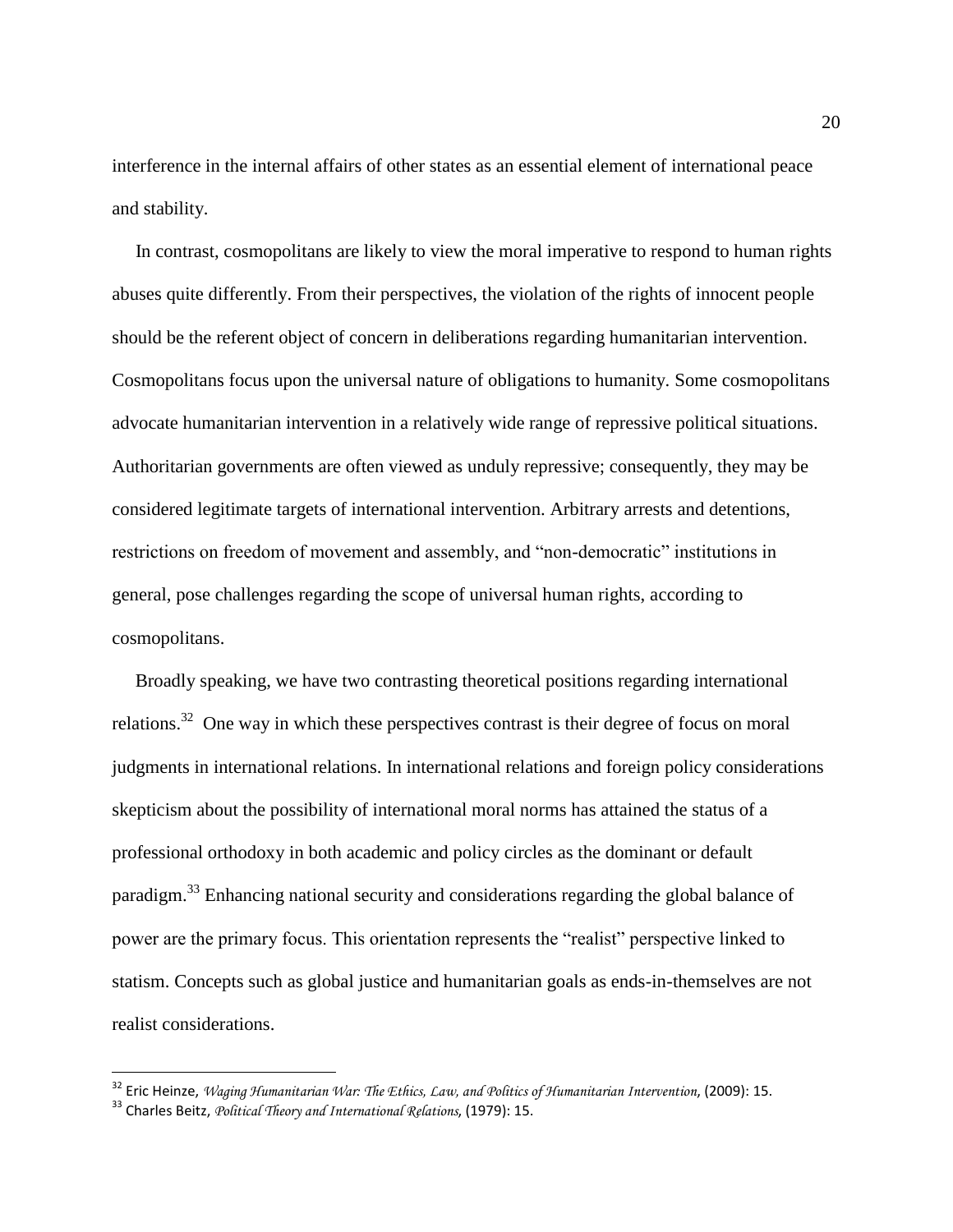Statism gives priority to specific principles of international relations that generally do not give human rights and humanitarian actions much weight. National security and strategic advantage should motivate actions. The sovereignty of the state is given greater weight than the human rights of its individual inhabitants. On the other hand, cosmopolitanism advances a conception of international relations that gives priority to principles of individual human rights and "global justice" over state sovereignty.

 Global justice in the context of this essay and humanitarian intervention is considered as an institutionalized retributive commitment to timely addressing humanitarian crises that are largely the result of Western colonialism, imperialism, and globalization. For this purpose, we are referencing legitimate international expectations that procedures must be developed for, and resources committed to, rescuing and protecting people from specific human rights abuses. We discuss Western influences in shaping the current global order later.

 Noninterventionists contend states hold international rights above and beyond human rights. Interventionists claim the international rights of states are but a derivation of human rights. More will be said about this claim later. On the whole, cosmopolitans accept the principle of humanitarian intervention as a legitimate moral imperative.<sup>34</sup>

 Although adherents to cosmopolitanism share certain core convictions, there are different versions of cosmopolitanism. The same can be said for statism; there is no one perspective regarding the relative importance of state sovereignty, human rights, individual or state selfdetermination and international moral obligations. However, the perspectives contrast regarding the nature of sovereignty. A cosmopolitan perspective acknowledges peoples or individuals as the legitimate bearer of rights. A statist views states as the legitimate bearer of rights in the

<sup>34</sup> Teson, *Humanitarian Intervention*, 18.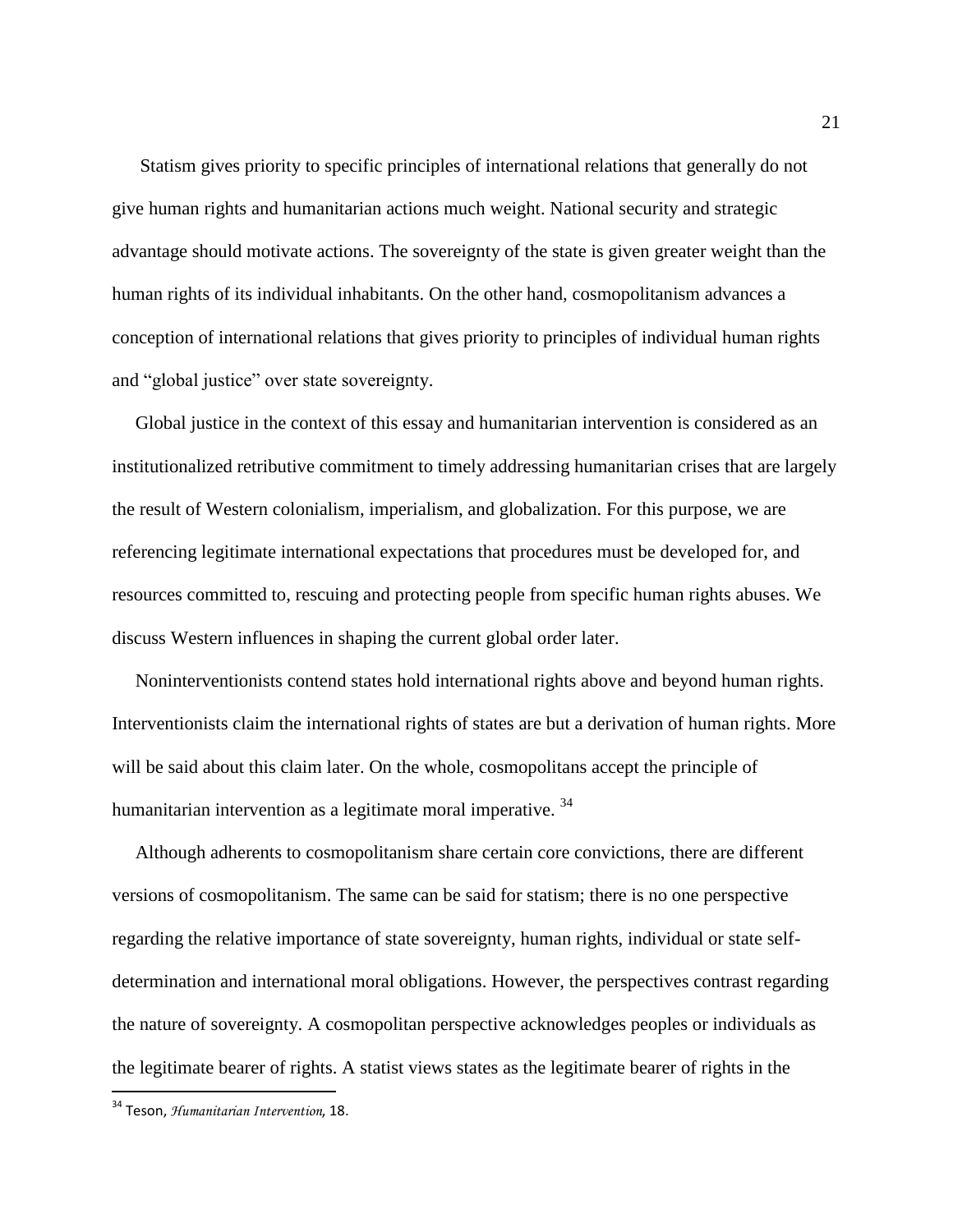international community. The nature and privileges of citizenship differ between these positions. Ideally, individuals are viewed as citizens of a universal moral community from a cosmopolitan perspective. Statists view individuals as citizens of specific states with rights and privileges conferred by the state. Conferring rights, duties, and liberties based upon ethnicity, nationality, and other "artificial" categories is fundamentally inappropriate from the perspective of most cosmopolitans.<sup>35</sup> Statists are inclined toward a perspective granting one's compatriots an elevated status, and they are inclined to believe that people are naturally inclined to specific allegiances toward their nation, state, and local political forms. Statists are inclined to acknowledge and accept moral standards as communitarian, as opposed to universal moral standards. In contrasts to individual rights and agency, communitarians emphasize social identity based upon membership in specific groups and kinship ties stressing a sense of common purpose and tradition. Viewed from this perspective, international intervention could be interpreted seen as a strike at the heart of the social identity and established traditions of a community.

#### **Statism**

 $\overline{a}$ 

 Statism is, to a large extent, theoretically constructed on the principle that the rules of international relations are derived analogously from domestic society.<sup>36</sup> In the liberal tradition, autonomous citizens in domestic society are viewed as having a right to self-determination and freedom from external interference. States are the international analog of individuals in domestic society and as such, states have the same rights and privileges in the international arena that individuals have in liberal domestic settings. The principle of nonintervention is emphasized as

<sup>35</sup> Uwe Steinhoff, "Against Pogge's Cosmopolitanism" *Ratio*, (2013): 340.

<sup>36</sup> Heinze, *Waging Humanitarian War*, 17.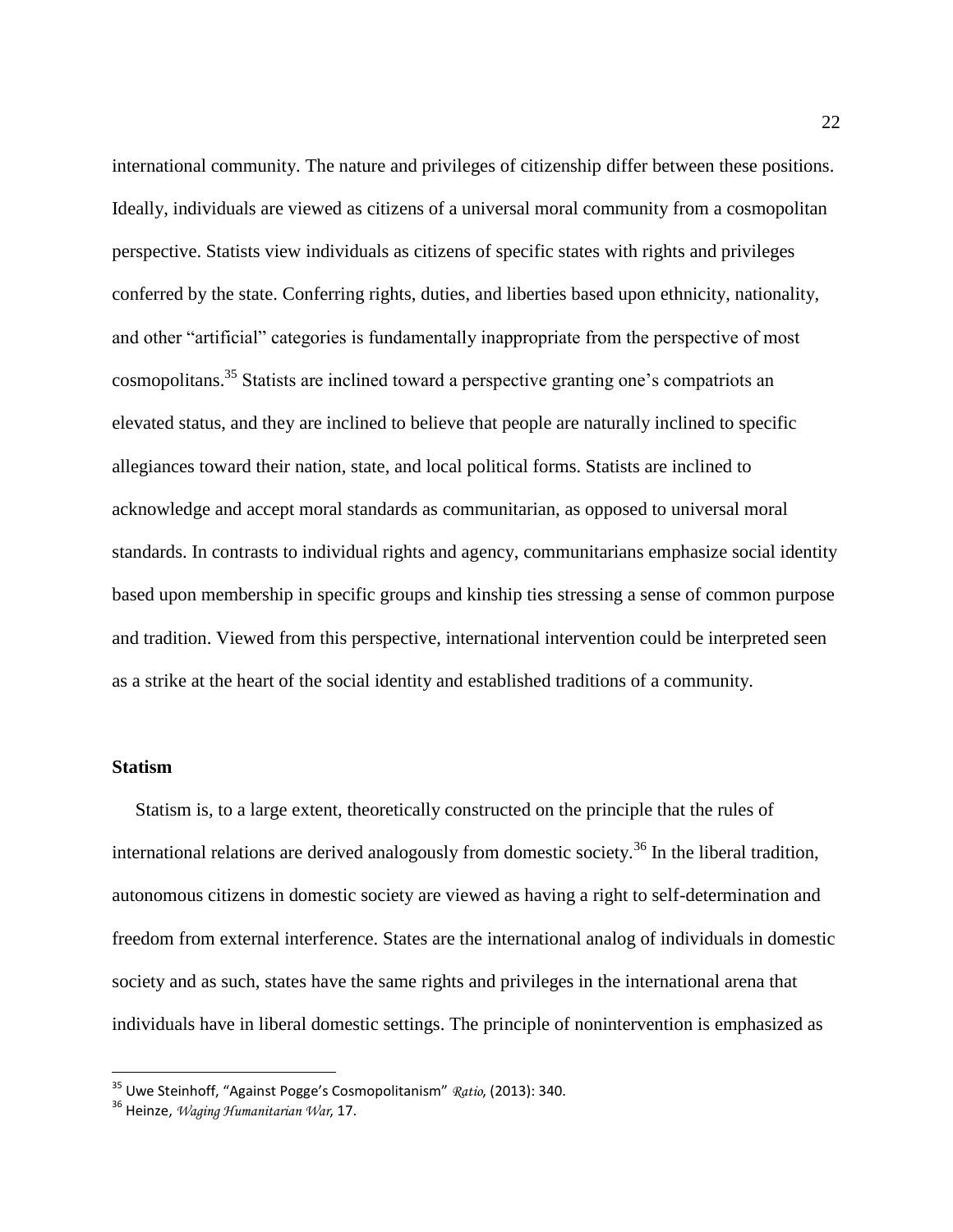just and necessary in order to protect the rights of nation-states. This perspective constrains humanitarian intervention.

Michael Walzer articulates many of the established principles of contemporary statists.<sup>37</sup> From the statist perspective, states are comparatively self-enclosed and states must refrain from interfering in the domestic affairs of other states. The only global community is a community of states, not of humanity. Established governments are the legitimate representatives of people in international relations. A primary legitimating principle of international politics is selfdetermination of states. States have a right to territorial integrity, and within their territorial borders they have a right to independence and non-interference regarding their choices about political, economic, and cultural systems. This includes the rights of people to establish political processes and institutions that may be viewed as morally and structurally untenable from a Western perspective.<sup>38</sup> This is a molecular theory of world politics, in which self-contained nation-states are the units of moral and political consideration; states are bound together from within and present themselves as a unit from without.<sup>39</sup> This ideological framework entails specific limitations regarding the use of force in international relations. States may legitimately wage war only as a response to aggression.<sup>40</sup>

 Walzer argues that nonintervention and territorial integrity have moral worth because it is only within states where people can establish political communities of their own making.<sup>41</sup> People should be granted the right to be governed in accordance with their own traditions. States

<sup>37</sup> David Luban, "The Romance of the Nation-State", Robert Goodin and Philip Pettit, (eds.), *Contemporary Political Philosophy* (2006): 670.

<sup>38</sup> Ibid., 670.

<sup>39</sup> Ibid., 671.

<sup>40</sup> Teson, *Humanitarian Intervention*, 27.

<sup>41</sup> Heinze, *Waging Humanitarian War*, 18.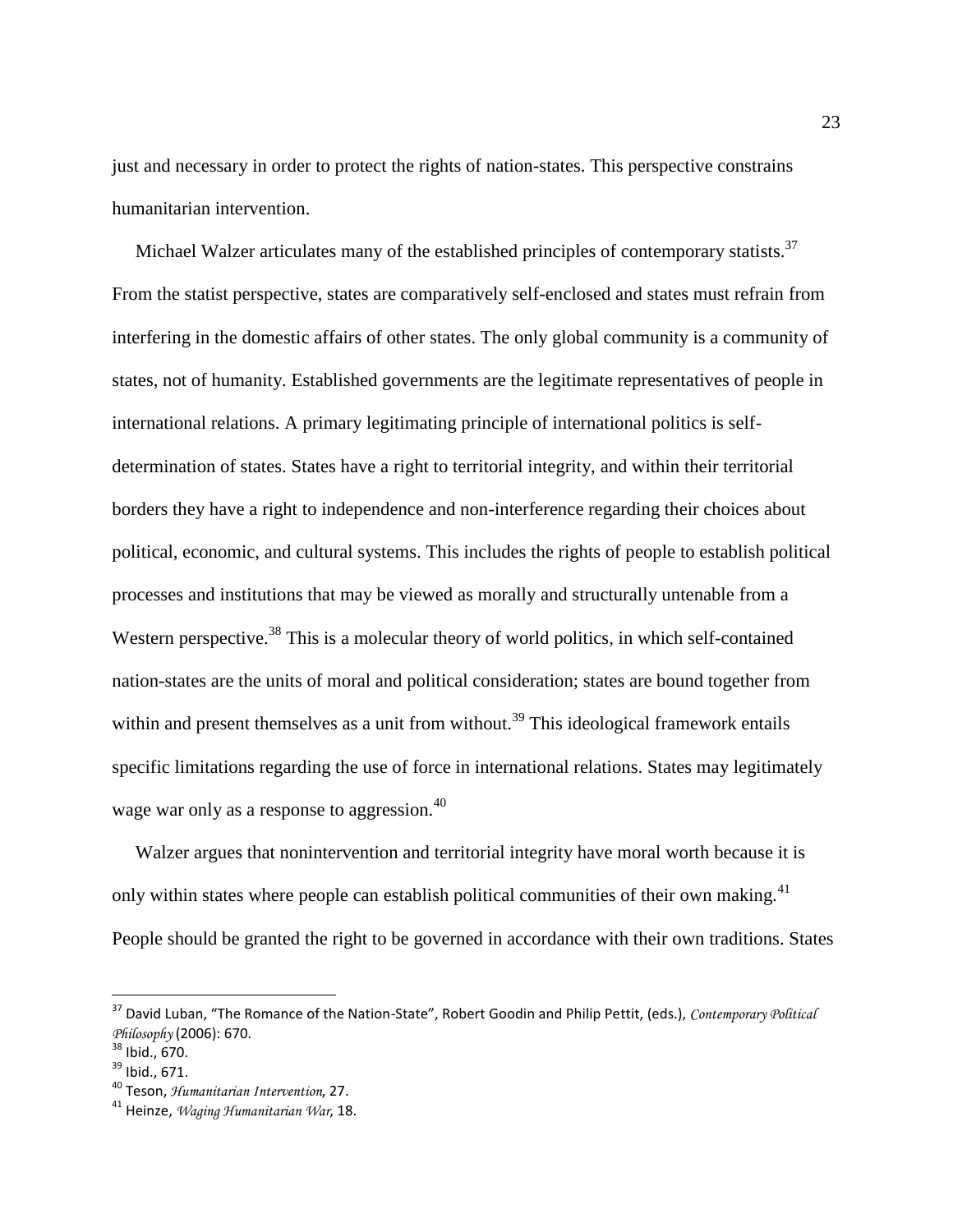have a right to an autonomous process of social development, as individuals have a right to independently establish and pursue private ends. Therefore, foreigners are in no position to challenge the internal actions and legitimacy of a state's institutions or actions because they simply lack the knowledge and understanding to adequately judge the political "fit" existing between the government and the governed in other states.<sup>42</sup> So long as there is a political community whose government fits its traditions and social order, the government must be granted legitimacy and sovereign jurisdiction over its citizens. <sup>43</sup> Sovereignty is more than just a functional principle of international relations. Sovereignty is linked to self-determination, and for many states and peoples, it is also a "recognition of their equal worth and dignity, a protection of their unique identities and their national freedom, and an affirmation of their right to shape and determine their own destiny."<sup>44</sup>

 Walzer maintains that independence from external military intervention is one of the highest goods for states in international relations – if not the highest good.<sup>45</sup> From this perspective nonintervention itself can be viewed as a necessary condition for the enjoyment of human rights.<sup>46</sup> There is a causal connection between the absence of foreign intervention and individual liberty. Human rights can only be established, enforced, and observed as the result of a purely domestic political process. Furthermore, it is argued, the modern international underpinning for this perspective is supported by a conventional interpretation of Articles 2(4) and 51 of the U.N. Charter which states a war is just if, and only if, it is a defensive war. $47$ 

 $42$  Ibid., 18.

<sup>43</sup> Ibid., 21.

 $44$  ICISS Report, 7

 $45$  Ibid., 22.

<sup>46</sup> Teson, *Humanitarian Intervention*, p. 32.

<sup>47</sup> Teson, *Humanitarian Intervention*, p. 28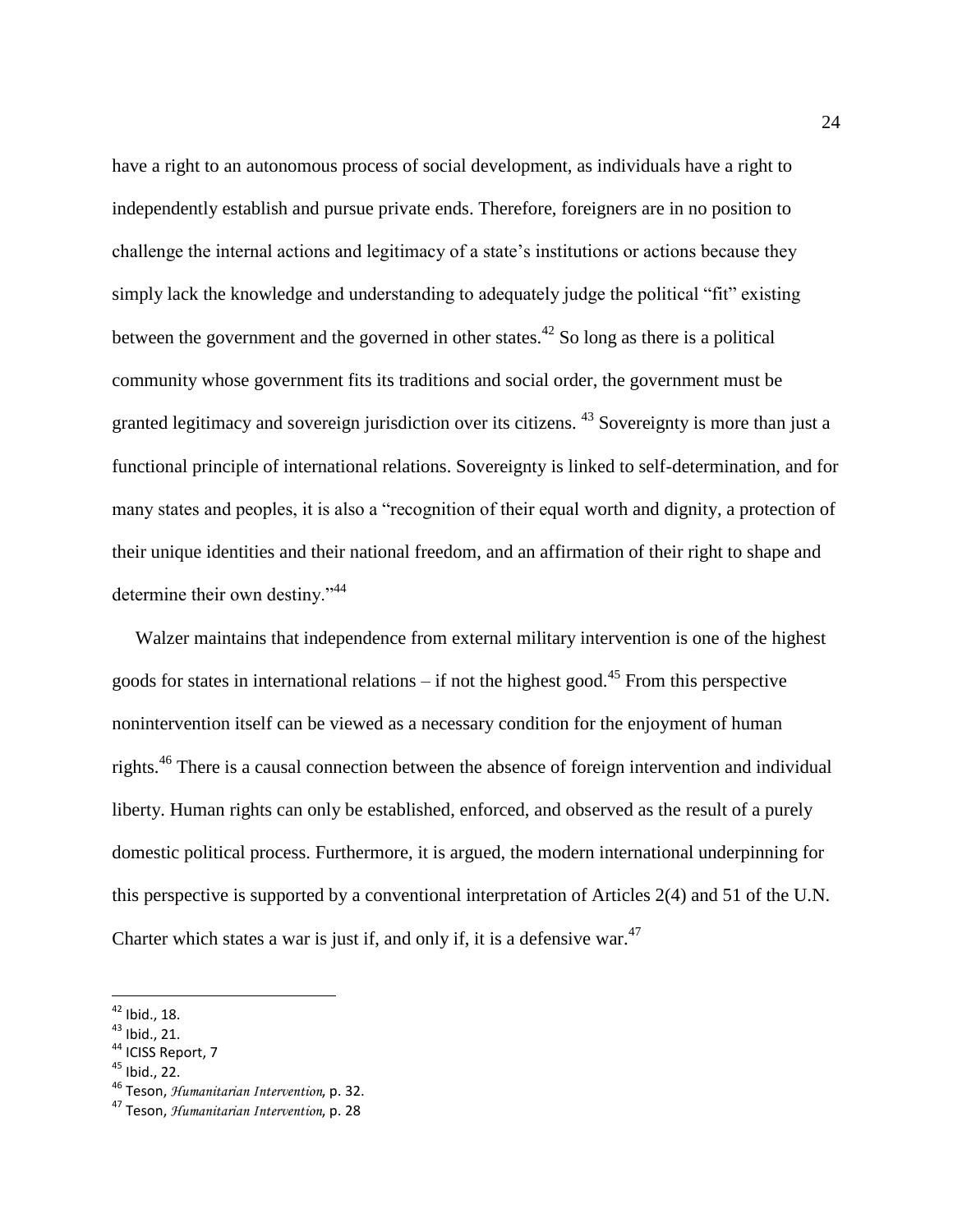Debates regarding the legitimacy of military actions (war) constitute "a two thousand year old conversation".<sup>48</sup> It is with great reluctance that many have acknowledged the position that under certain extreme circumstances the use of force is permissible. The Just War Theory (JWT) tradition represents an attempt to delineate these circumstances. The statist arguments regarding the legitimate use of force and coercion in the international order are also informed by their commitment to and interpretation of JWT. As noninterventionist restraints, the tenets of JWT that appear most relevant in guiding and assessing morally appropriate responses to humanitarian crisis are *jus ad bellum*. <sup>49</sup> Deliberations regarding humanitarian intervention essentially entail deliberations regarding the justice of resorting to war.

 The principles of *Right Intention* and *Just Cause* are tenets of JWT that stipulate the legitimate use of force must be motivated by just rather than expedient intentions such as a perceived strategic military advantage or economic gain: legitimate statist objectives. Initiating military actions for self-defense purposes is a legitimate act based upon the right intention requirement of JWT. It is morally acceptable when states act with the intent to defend themselves and halt aggression.

 What are we able to determine regarding the statist view of humanitarian intervention as an imperfect duty or a perfect duty? In the face of continuing global atrocities some statists appear to acknowledge the existence of an obligation to act but there is no indication they view the obligation as a perfect duty. A reformulation of the statist positions regarding human rights abuses and state sovereignty is evident. Walzer does state: "faced with the sheer number of recent horrors-with massacre and ethnic cleansing" in places such as Kosovo, Rwanda, Sudan

<sup>48</sup> Hehir, *Humanitarian Intervention*, pg 27.

<sup>49</sup> Ibid., p. 28.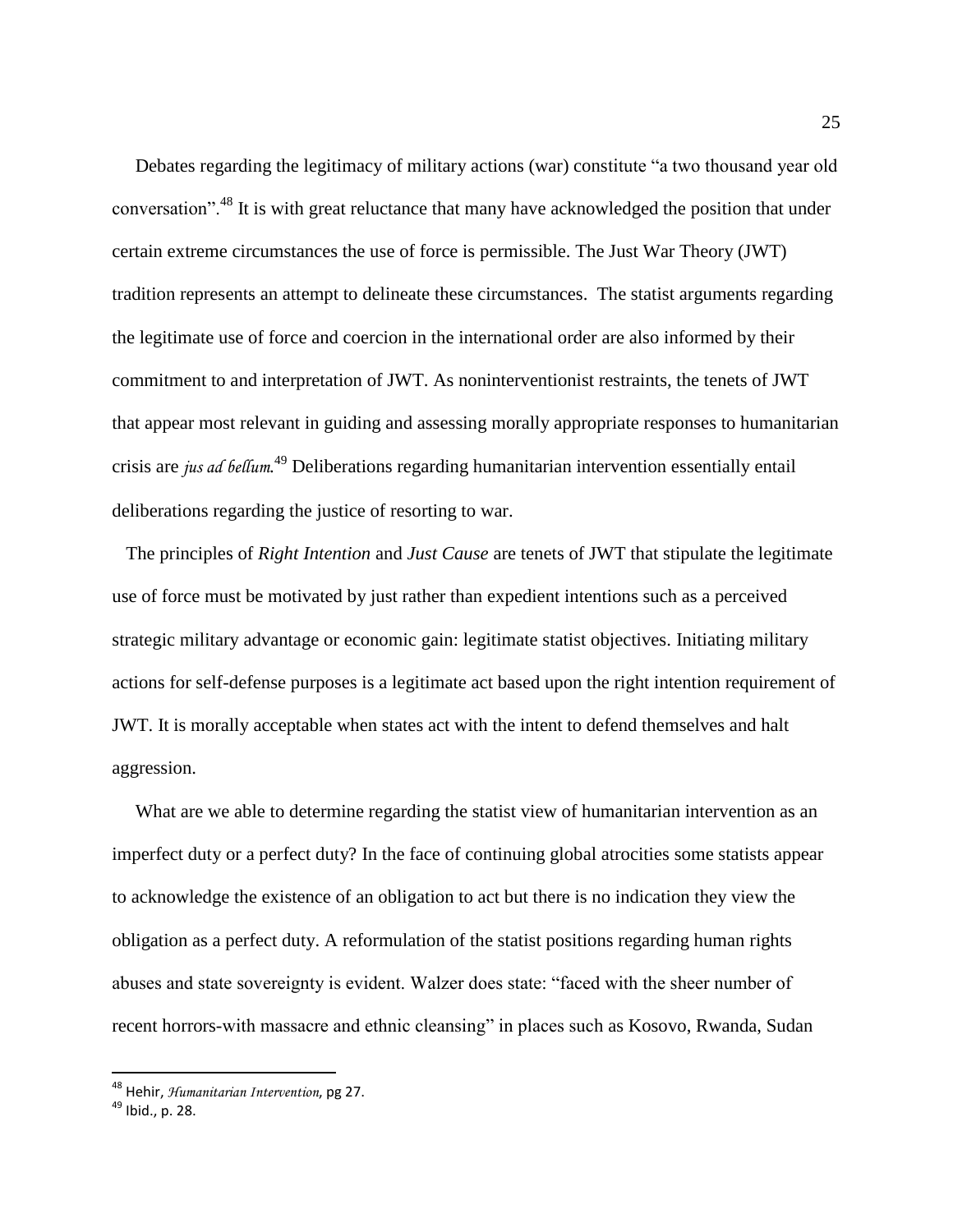(Darfur), and the Congo "more military intervention is necessary".<sup>50</sup> An emphasis on human rights and the need to address significant abuses has gained traction in the international community. Yet, a consensus regarding appropriate responses remains elusive. Walzer maintains a general presumption against intervention and strongly suggests that institutionalizing humanitarian intervention poses a threat to the stability of the international order.<sup>51</sup> While there may be some degree of convergence of opinions regarding the nature of duties and obligations and some acceptance of humanitarian intervention as an appropriate response to extreme human rights crises, there are still disagreements over the exact nature of the duty to rescue victims of abuse. Do states have a duty to rescue, or do they only have a right to rescue in some cases?

 Perhaps the position of some statists in the face of extreme human rights abuses is that there is a right (not a duty) of humanitarian intervention.<sup>52</sup> States have a discretionary right to intervene on behalf of victims of human rights abuses of the kind mentioned by Walzer. But they do not have to exercise that right, if their own citizens would be unduly burdened. If humanitarian intervention is viewed as a duty, it is held to be an imperfect duty, like the duties of charity and beneficence. There is no perfect or strict moral imperative to protect and rescue victims of mass murder and genocide. States may discharge these obligations at their own discretion and in a manner of their own choosing. Walzer's general orientation suggests that the idea "that there is no right to be protected against the consequences of domestic failure" still has validity in the 21<sup>st</sup> century.<sup>53</sup> This disposition allows states to avoid relatively moderate burdens to their own citizens by not acting even if others are being subjected to severe human rights abuses. Acting in

<sup>50</sup> Michael Walzer, *Arguing about War*, (2004): xii.

 $51$  Ibid., xii.

<sup>52</sup> J.L. Holzgrefe, (2003), "The Humanitarian Intervention Debate", in *Humanitarian Intervention: Ethical, Legal, and Political Dilemmas*, (2003): 26.

<sup>53</sup> Michael Walzer, *Just and Unjust Wars*, (2006): 88.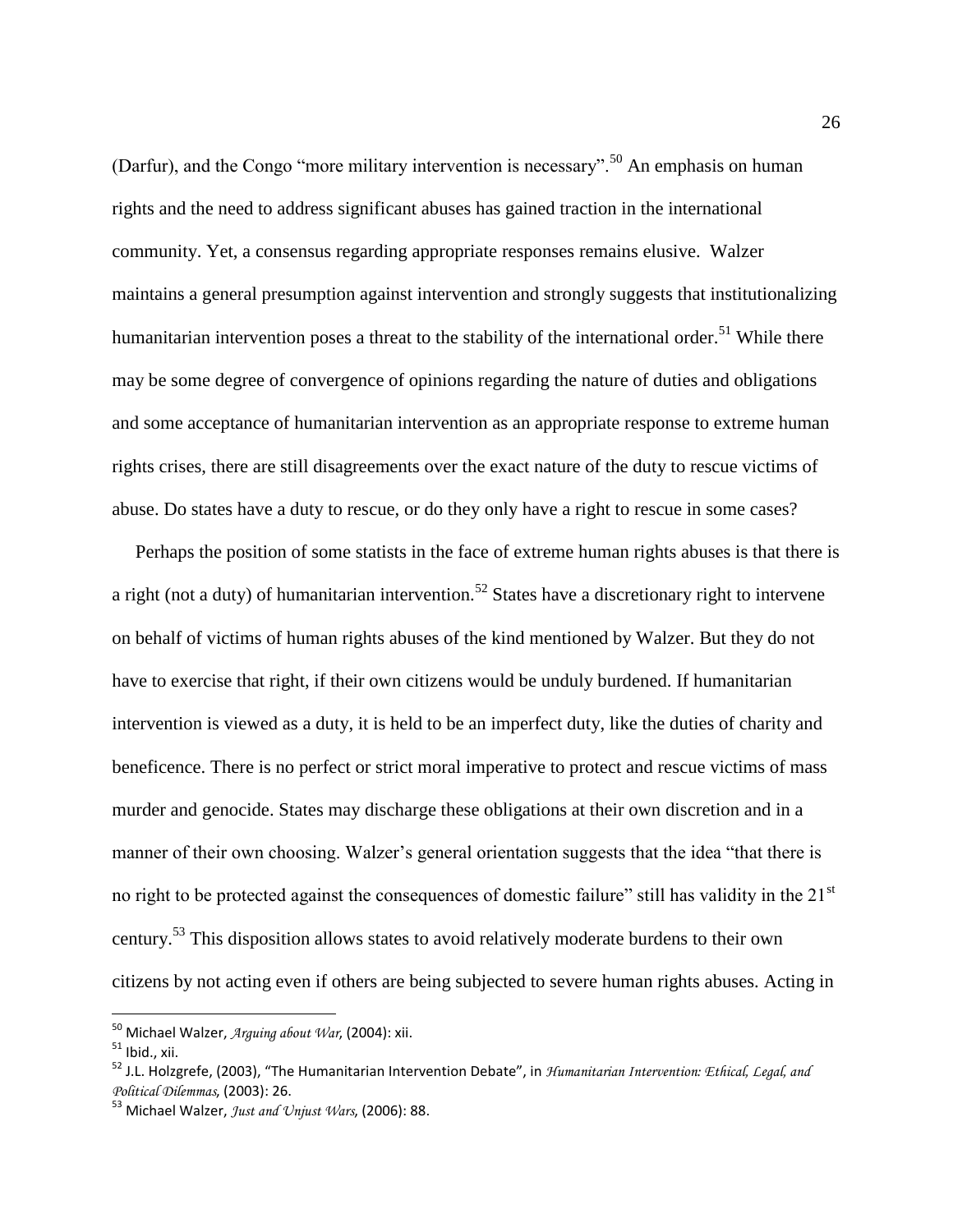the face of morally determinant humanitarian crises must be judged against national security and strategic advantage considerations. In other words, despite the urgency of having human lives hanging in the balance, states are still viewed as having the latitude to choose who to help, how to help and when to help. This is the essence of an imperfect duty. We may be obligated to aid persons in need, but we are not bound to fulfill this duty in any particular way or at any particular time. This perspective stands in contrast to the thesis of this essay; humanitarian intervention is a perfect duty in that the empirical circumstances surrounding specific human rights abuses generally dictate specific moral obligations: *what actions* must be taken, *when* they must be taken and *who* must take them to end human rights abuses.

 If states may discharge duties (or rights) at their own discretion and in a manner of the own choosing, then the victims of mass murder, ethnic cleansing and genocide possess no "right of humanitarian rescue". No person or state has a moral claim to be rescued. The general problem writes Michael Walzer, "is that intervention, even when it is justified, even when it is necessary to prevent terrible crimes – even when it poses no threat to regional or global stability is an imperfect duty – a duty that does not belong to any particular agent."<sup>54</sup> Somebody ought to intervene, but no specific state or society is morally bound to do so. And as we have seen in many humanitarian crises, no one acts. The statist orientation appears to reject the idea of universal obligations to humanity based upon the principle that human rights impose duties that are binding on all people, in all places, at all times.

 Although an imperfect duty of humanitarian intervention comports easily with the belief that states should privilege their strategic interests and the well-being of their own citizens over the well-being of foreigners, it can have terrible consequences as we have seen in Rwanda and

<sup>54</sup> J.L. Holzgrefe, "The Humanitarian Intervention Debate", 27.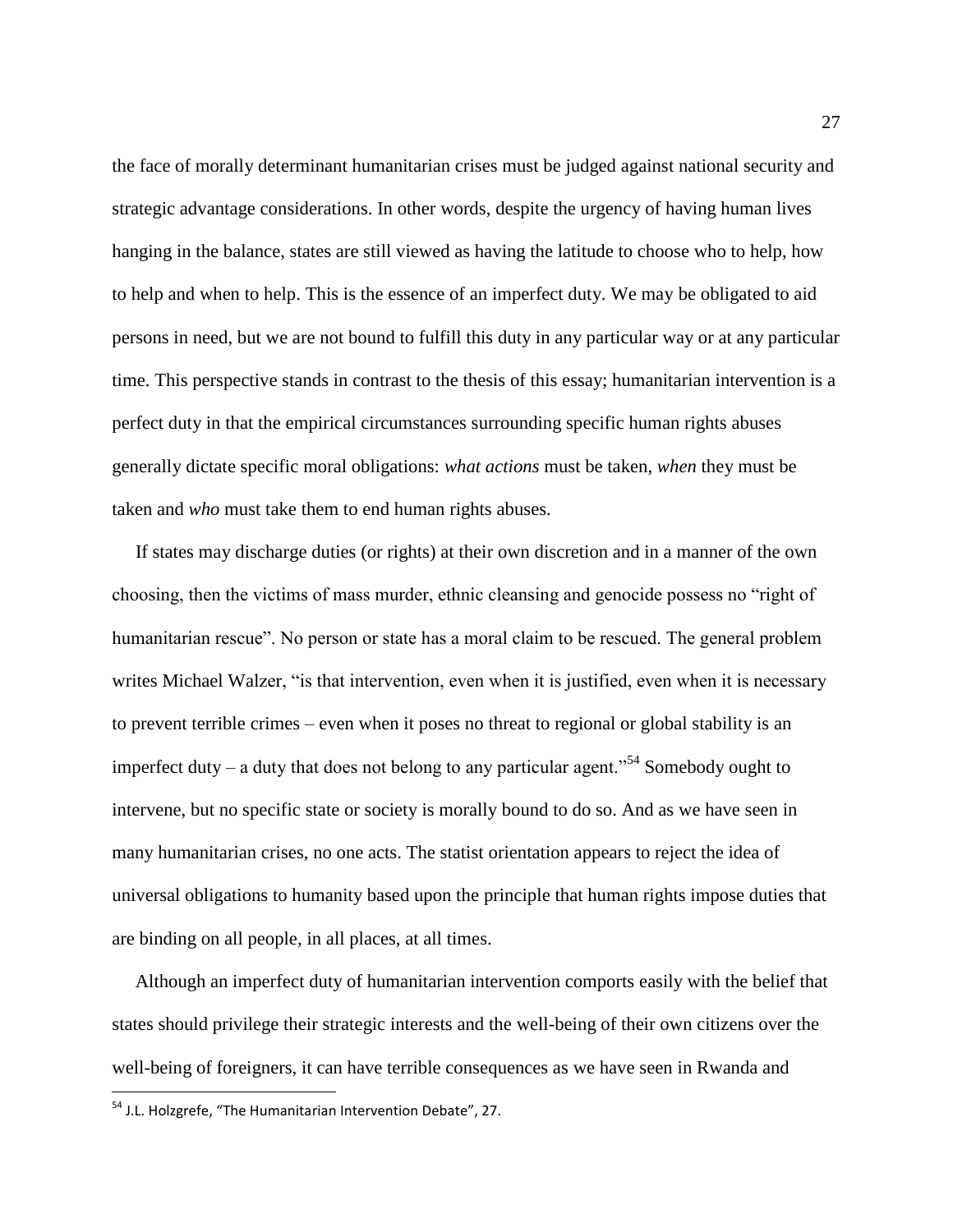Darfur.<sup>55</sup> Human rights and moral obligations are not given priority. This is not the case when it comes to the principles of cosmopolitanism. Although my position is largely in agreement with the cosmopolitan perspective, there are some critical differences when it comes to humanitarian intervention.

#### **Cosmopolitanism**

 "As a direct challenge" to statism, cosmopolitanism treats individuals instead of states as the principal subjects of international order and morality.<sup>56</sup> My contention that humanitarian intervention is a perfect duty appears to be consistent with a cosmopolitan perspective. There is, however, a divergence regarding when or under what circumstances humanitarian intervention is a moral imperative. To some extent, the difference is linked to the idea of a universal right to democracy. We will discuss this later.

 The rights of states under international law, from the cosmopolitan perspective, are properly derived from individual rights. The notion that states have an autonomous moral standing is rejected. Governments do not hold international rights that are independent from the rights of individuals who populate the state.<sup>57</sup> The sovereignty of the state is not absolute. Governments are obligated to serve human ends. They have instrumental value. In essence, cosmopolitanism suggests the distinction between internal and external legitimacy is morally unfounded. The internal legitimacy of a government is determined by whether its citizens view its rule and authority as valid. The external legitimacy of a government is based upon whether the international community in general views its rule and authority as valid. The cosmopolitan

 $55$  Ibid.

<sup>56</sup> Heinze, *Waging Humanitarian War*, 19.

<sup>57</sup> Teson, *Humanitarian Intervention*, 17.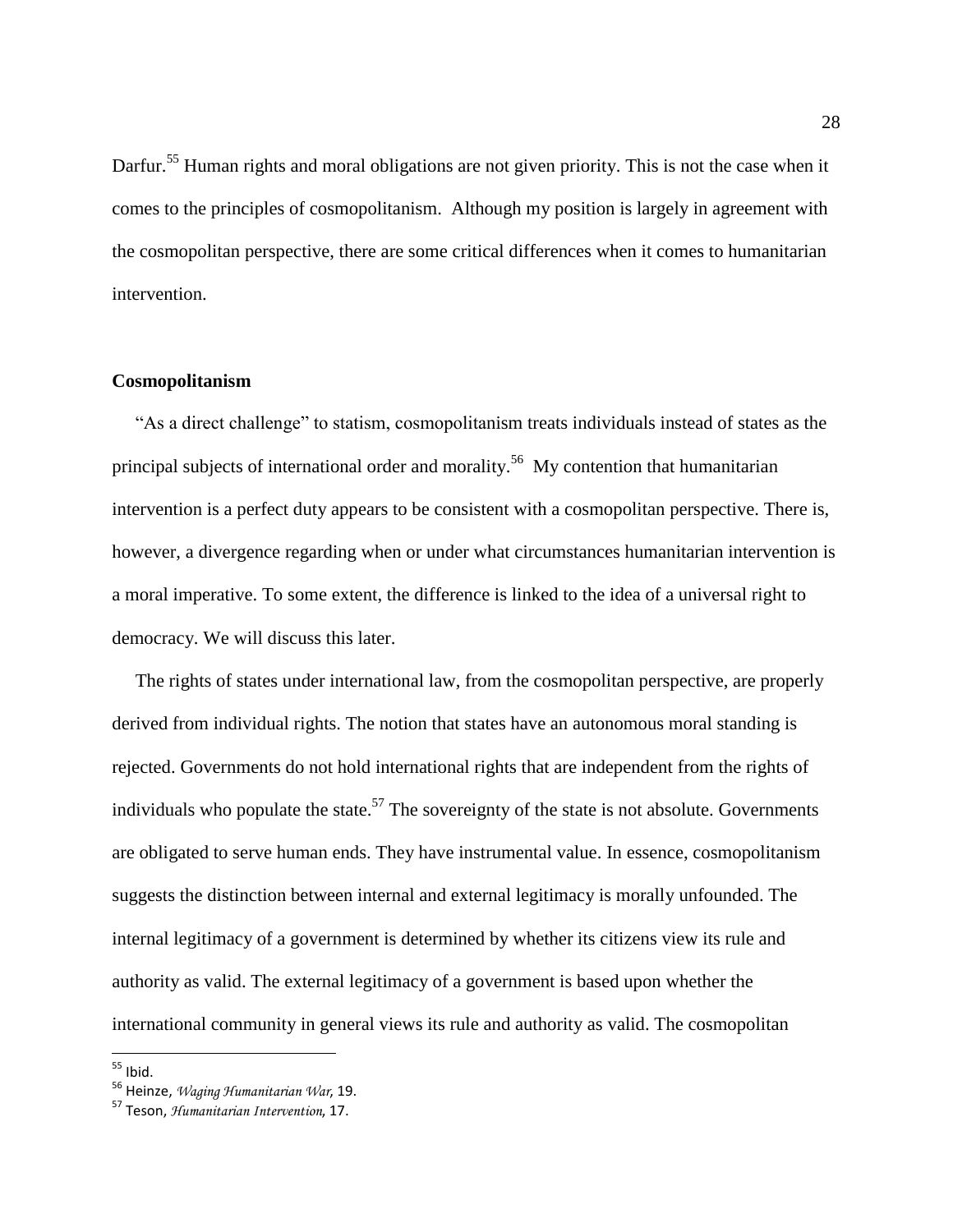conception of universal standards regarding legitimate rule suggests there should be no variation between the citizens of states and the international community regarding the question of legitimate rule and authority. "State borders and national or ethnic boundaries have no fundamental moral significance."<sup>58</sup> Borders and most of the arbitrary categorizations that divide humanity such as ethnicity and nationality are viewed as being artificial. Foreign states may intervene to uphold human rights without denying citizens their right to govern themselves: that is, the right to self-determination.<sup>59</sup> Humanitarian intervention can be supported as a moral obligation from this perspective. Cosmopolitanism entails the notion that "every human being has a global status as the ultimate unit of moral concern".<sup>60</sup>

 Accordingly, Teson argues, from a contemporary cosmopolitan perspective, that humanitarian intervention is "morally justified in appropriate cases".  $\delta$ <sup>1</sup> A major purpose of states and governments is to protect and secure human rights, that is, rights that all persons have by virtue of their nature as human beings.<sup>62</sup> A corollary of the argument is that, to the extent that state sovereignty has value, it has an instrumental, not an intrinsic, value. Sovereignty serves valuable human ends and should be understood as an instrumental value because it derives from a state's responsibility to protect the welfare of its citizens.<sup>63</sup> We all have the obligation to respect human rights by aiding and rescuing victims of human rights abuses, if necessary. Cosmopolitanism maintains that external actors have a right to intervene in the internal affairs of other states to support victims of extreme human rights abuse. In addition, it is important to note the

<sup>58</sup> Uwe Steinhoff, "Against Pogge's Cosmopolitanism", *Ratio*, no. 3, (September 2013): 340.

<sup>59</sup> Teson, *Humanitarian Intervention*, 32.

<sup>60</sup> Beitz, *Political Theory*, 199.

<sup>61</sup> Fernando Teson, "The Liberal Case for Humanitarian Intervention", in *Humanitarian Intervention: Ethical, Legal, and Political Dilemmas*, J.L. Holzgrefe and Robert Keohane, (eds.), (2003): 93.

 $62$  Ibid., 93.

<sup>63</sup> Ibid., 93.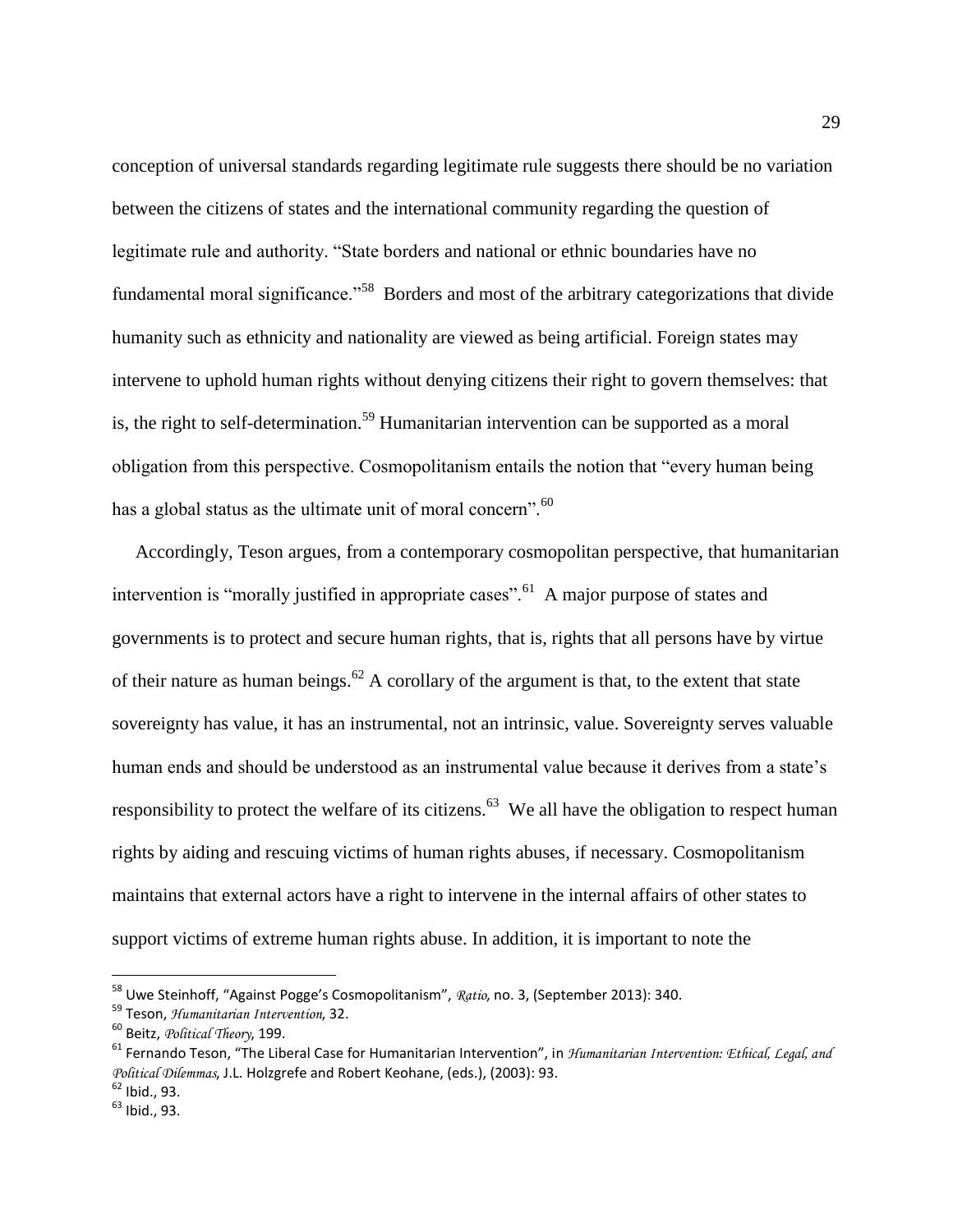perspective of humanitarian intervention advanced by Teson has much broader objectives than the humanitarian goals delineated in this essay.

 As has been noted, I agree with the moral status cosmopolitans assign human rights. The state, as an entity with instrumental value, should be bound by the human interest of the individuals that populate the state. Human interest should be the priority. At the same time, I disagree with the cosmopolitan conception of humanitarian intervention as a means to social/political engineering. Military intervention with the goal of establishing a particular form of governance in other states is unjustified. Intervening in an attempt to impose or establish democratic governance is extremely problematic and divisive. It has an imperial vein that almost all developing states will reject. Let us consider the United States invasion of Iraq in 2003, for example.

 In "Humanitarian Intervention: Lose Ends" Teson notes humanitarian intervention is justifiable as an instrument of "ending severe tyranny" and that "this standard does not necessarily require that genocide or a similar massive crime should be afoot".<sup>64</sup> The motive of rescuing victims of tyranny can justify humanitarian intervention. He finds intervention acceptable, for example, when "democratic revolutionaries need help" from a powerful neighbor to succeed.<sup>65</sup> Teson argues that the invasion of Iraq in 2003(Operation Iraqi Freedom) was morally justified as humanitarian intervention. "The act of intervention which brought an end to a reign of terror is justified for that accomplishment".<sup>66</sup>

 In the case of Iraq, Saddam Hussein indeed had a long history of barbaric human rights abuses. Yet, the context of the 2003 invasion must be considered. The U.S. and its allies had

<sup>&</sup>lt;sup>64</sup> Teson, "Lose Ends", 195.

<sup>&</sup>lt;sup>65</sup> Ibid., 194.

<sup>66</sup> Hehir, *Humanitarian Intervention*, 253.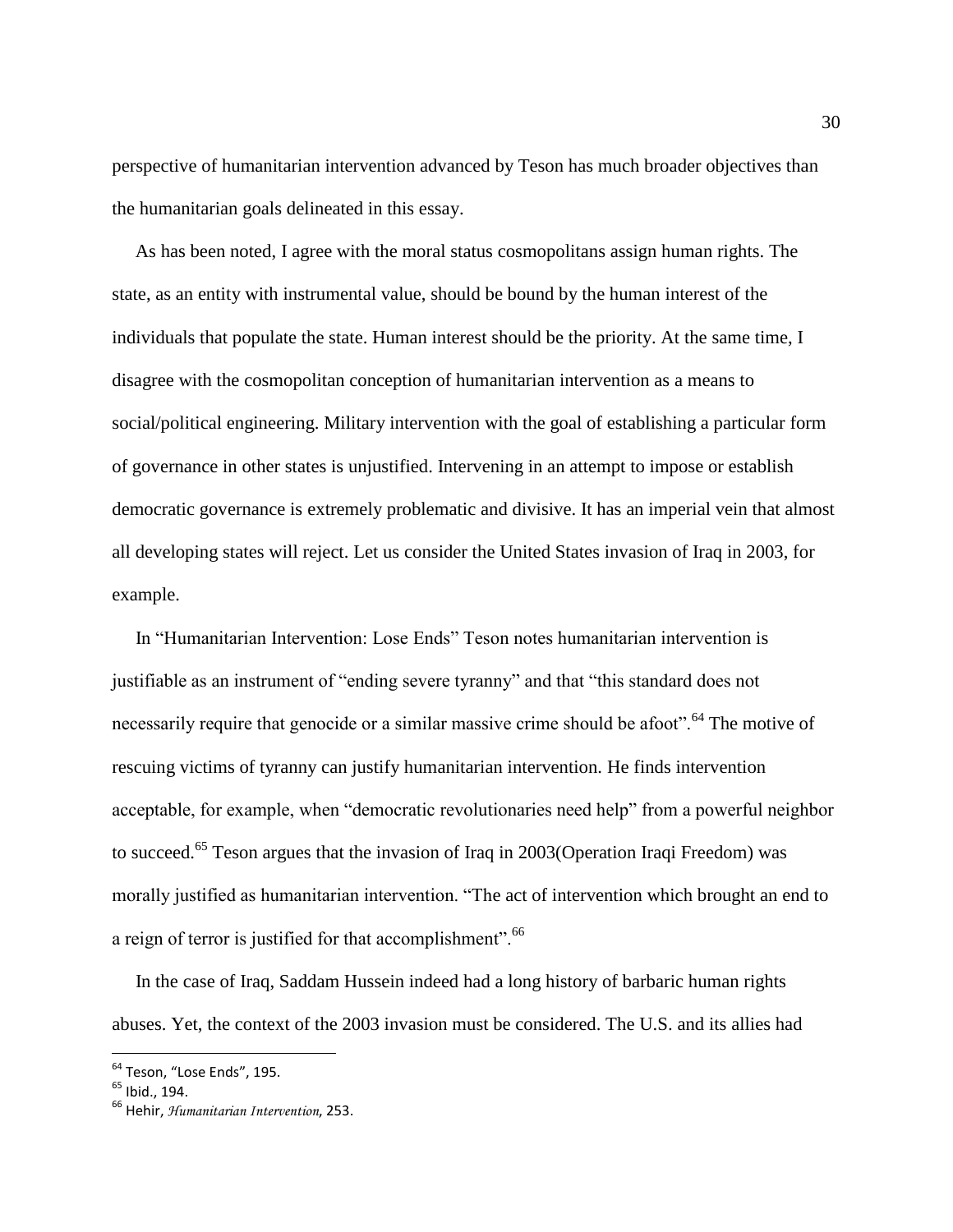been actively involved in actions aimed at restricting the actions of Saddam for years. After the Iraqi invasion of Kuwait in 1990 the U.S. led a United Nations mandated coalition that expelled the Iraqi army from Kuwait in 1991. In an effort to "contain" Saddam's brutality and punish him for violations of international law, the U.S. and the U.K. conducted air strikes against Iraq throughout the 1990s.<sup>67</sup> The containment aspects of this approach were generally effective, yet Saddam remained in power despite opposition forces being encouraged to overthrow the tyrant. In short, the antagonistic relationship between the U.S. and Iraq continued and grew in intensity following the  $11<sup>th</sup>$  of September, 2001 terrorist attacks. After these events, concerns regarding the threat of terrorism naturally played a greater role in U.S. foreign policy considerations. The threat of terrorism from failed states and rogue regimes became a growing concern. The calls for preventive actions intensified.<sup>68</sup> These U.S. security considerations were accompanied by proclamations regarding the moral imperative of acting to bring Saddam Hussein's tyranny to an end. In short, overthrowing Saddam in Iraq and establishing democratic rule would serve U.S foreign policy security objectives and humanitarian ends. The Iraqi political system would be reformed and the country would be become a model of democratic governance and liberalism in the region. Other Arab states would gravitate toward the establishment of these enlightened political institutions. Obviously I have presented a rather oversimplified account of the events. Yet the main point is, from the perspective of some cosmopolitans, one of the primary goals of humanitarian intervention should be regime change and the establishment of political systems modeled after liberal Western states.

<sup>67</sup> Hehir, *Humanitarian Intervention*, 246.

<sup>68</sup> Ibid., 247.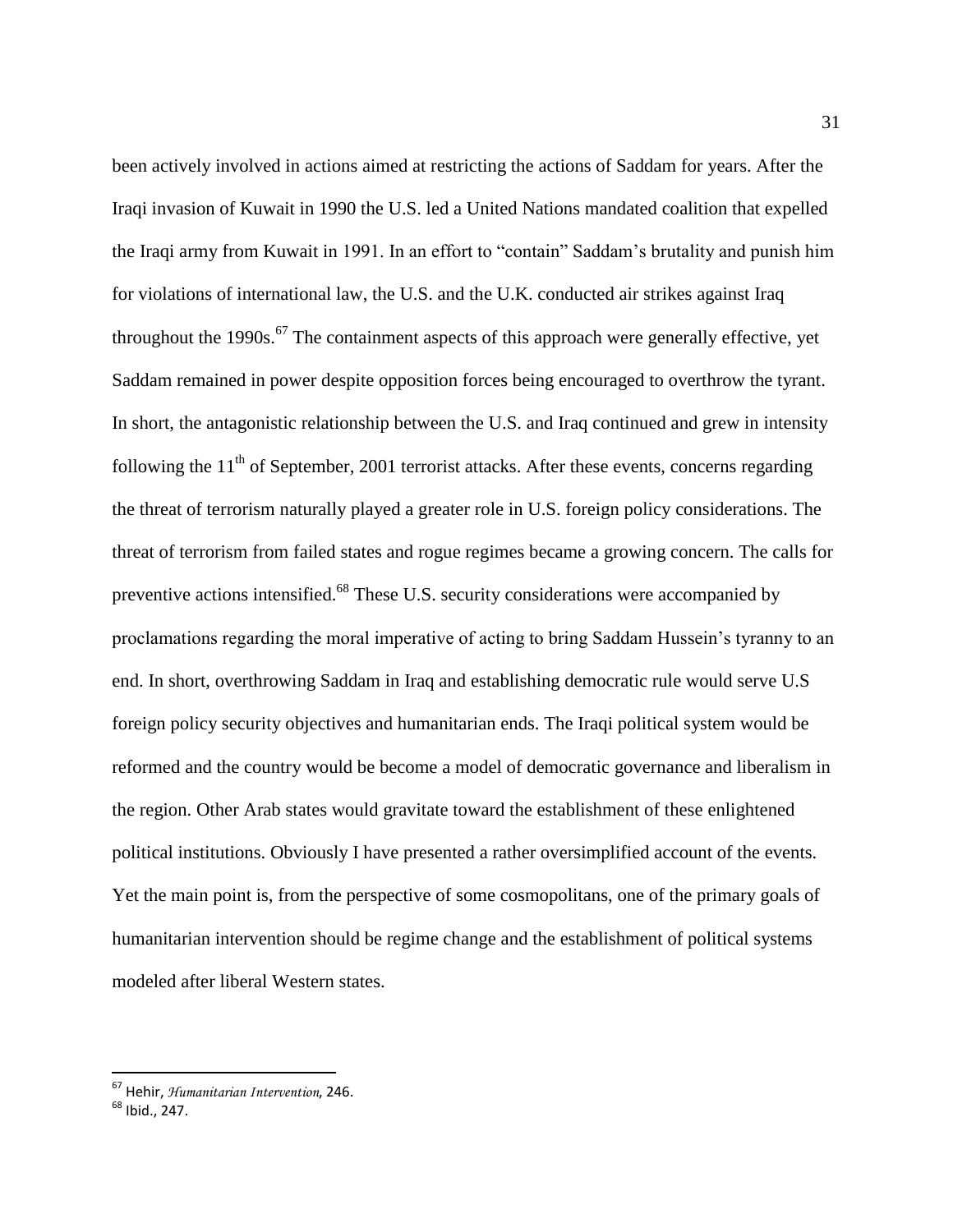This has not worked in Iraq. States are inclined to developed specific social, political and legal arrangements based upon their unique histories. Humanitarian intervention must always give consideration to the rights to states to develop and establish institutions and practices that respect human dignity and the sanctity of life in their own ways. Military force can be employed to stop brutal human rights abuses but it cannot be employed to establish political institutions that are humane and durable. Humanitarian intervention should address life threatening conflicts. "Democratization" should not be the objective.

 As noted earlier, humanitarian intervention as specified here excludes actions against the rights of communities to make choices regarding political, economic, and cultural systems. Restricting self-determination and ongoing political processes is not the aim. <sup>69</sup> The right to choose when it comes to political, economic, and cultural systems must be honored. Armed intervention aimed at reforming internal institutions so that they conform to "appropriate" principle of governance and justice is not acceptable. I see no moral imperative in supporting "reform interventions" aimed at liberalization.<sup>70</sup> Next, I consider some of my concerns regarding reform interventions and the overtly expansive nature of the cosmopolitan push for liberal democratic governance.

#### **Cosmopolitan Liberalism and Human Rights**

 Teson notes a regime is tyrannical when its violations of human rights are systematic, "not isolated or occasional". <sup>71</sup> He notes war crimes, mass murder, genocide and widespread torture as indicators of extreme tyranny. Other specific indicators of freedom (and tyranny) include

<sup>69</sup> Hehir notes in *Humanitarian Intervention* an array of definitions for humanitarian intervention, (2013): 21.

<sup>70</sup> Eric Heinze, (2009), *Waging Humanitarian War*, State University of NY Press, Albany NY. Pg 25.

<sup>71</sup> Teson, *Humanitarian Intervention*, 158.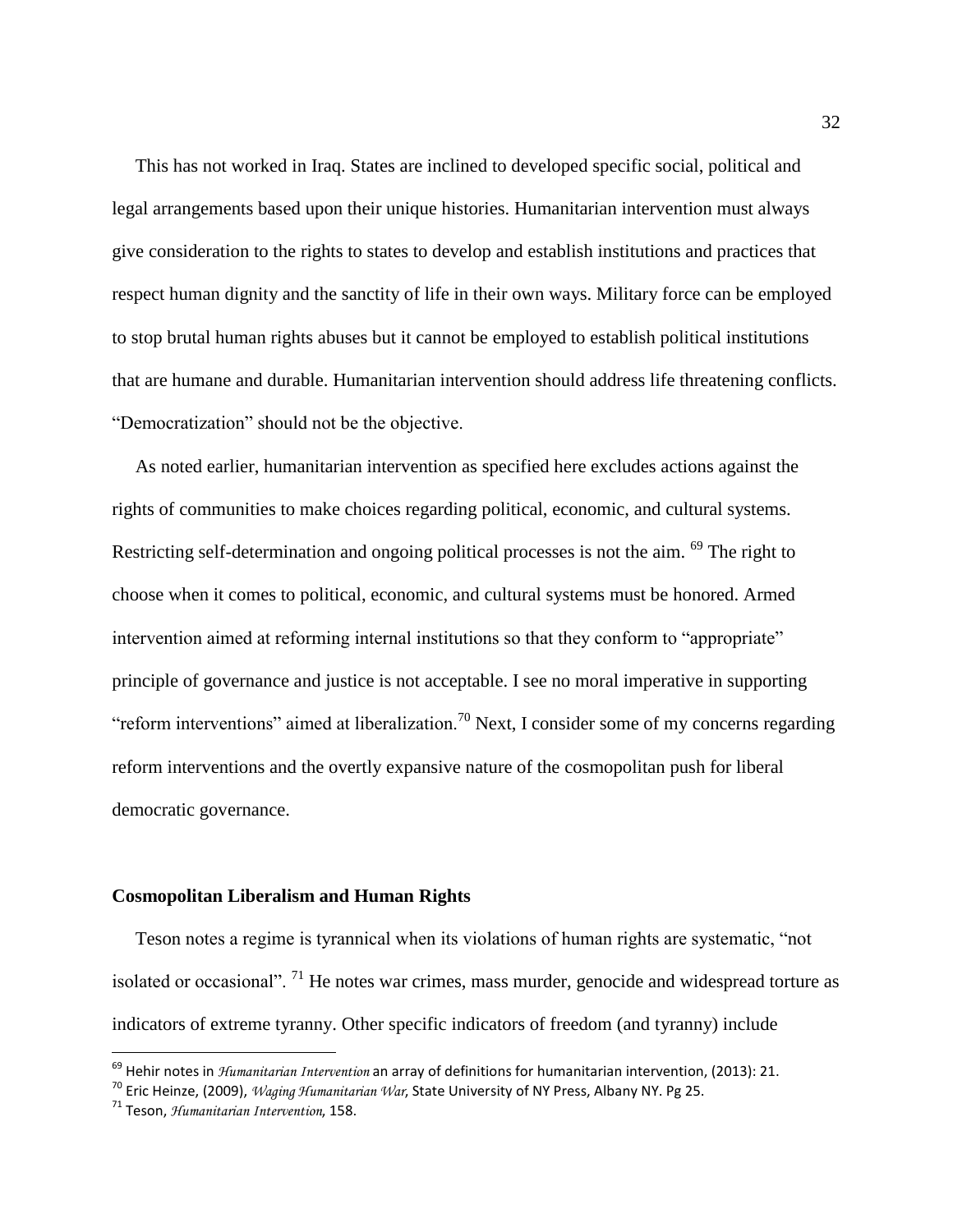arbitrary detention and torture, a lack of freedom of speech, an unfair judicial system, and state sponsored-kidnappings and murders. In general, "the test" is whether human rights violations are sufficiently widespread and pervasive. "There need not be any massive killings, no extermination camps, no genocide, no ethnic cleansing". $^{72}$ 

 Teson further states one measure of the appropriateness of military intervention in another state will be whether "the intervener helps set up a liberal constitution and secure democratic elections".<sup>73</sup> Again, I disagree with this perspective of humanitarian intervention. Forms of governance that respect human dignity and give priority to the minimal use coercion must be allowed to develop within national contexts. They cannot be external orchestrated or imposed. In addition, the focus is potentially shifted away from the primary duty to rescue victims of human rights abuses. If liberal democracy becomes paramount can we still claim that individuals instead of states are the principal subjects of international order and morality? The insistence upon liberalism makes the institutionalization of humanitarian intervention even more contentious. The prospects for obtaining any degree of consensus regarding rescuing and protecting victims of human rights are diminished.

 The cosmopolitan desire to spread liberalism is, to a large extent based upon, the belief that Western "democratic" governance is the most effective way to guarantee the sanctity of human rights. Teson states democratic rule "may well be a necessary condition" for enjoying human rights.<sup>74</sup> In like manner, the question is generally posed: "Is there a human right to democracy?" It is not my intent to address that question here. I merely contend that injecting the question of the value of liberal democratic governance into the humanitarian intervention debate is inclined

 $72$  Ibid., 159.

 $^{73}$  Ibid., 156.

 $^{74}$  Ibid., 180.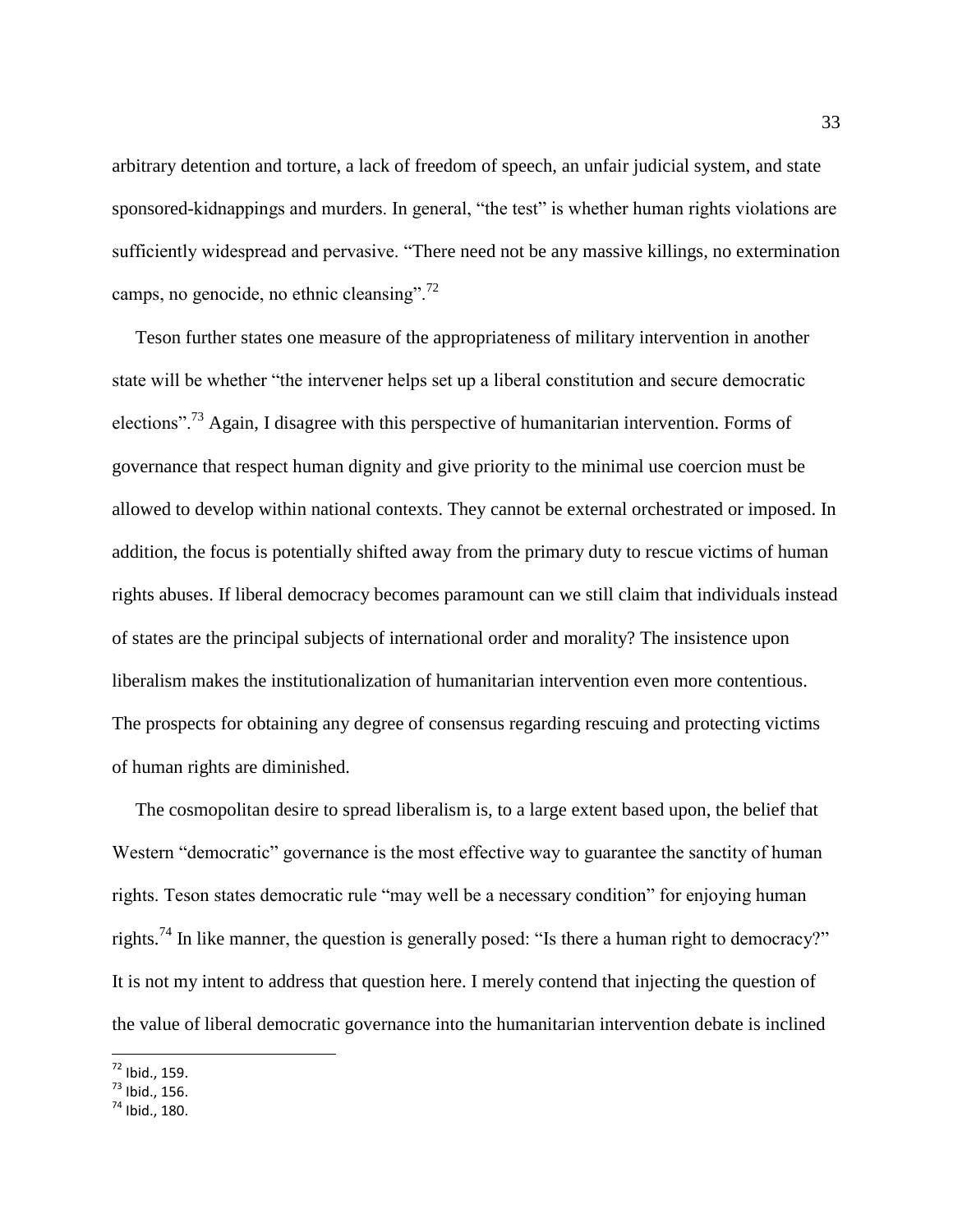to side track the focus on acting to protect victims of human rights abuses. Acknowledging that tyranny is abhorrent is not problematic. In contrast, attempting to export Western liberalism and its legalistic orientation has a divisive imperial tone.

 In contrast to acquiescing to liberalism as the universal guarantor of human rights Taylor notes the true issue is not a specific constitutional arrangement but a consensus regarding "certain norms of conduct".<sup>75</sup> Institutionalizing respect for human rights from this perspective is essentially viewed as an effective application of the doctrine of nonviolence, not as a call for a specific form of governmental structure with legalistic frameworks. The determining factor is a respect for the dignity of each person which in effect demands a minimal use of coercion in human affairs. Taylor references the Asian perspective of social/political organization which cautions people against the politics of anger and violence.<sup>76</sup> The Buddhist injunction to respect human dignity comes as a consequence of the fundamental value of nonviolence, not liberal constitutional structures. What is important is the fact that outcomes are consistent with the moral priority given to human individuals in Western thought. This is an outlook that converges with the belief that there is a moral obligation to institutionalize respect for human dignity. Yet, it is rather different from the standard cosmopolitan insistence upon the imperatives of liberalisms. To be sure, norms of conduct that give priority to human rights are established in various ways in different cultural, philosophical and religious traditions.

 Furthermore, from a global justice perspective, a different angle on democracy has emerged in arguments that international institutions themselves need to adopt democratic practices. For example, Secretary-General Boutros-Ghali contended that it is difficult to endorse democracy

<sup>75</sup> Charles Taylor, "A World Consensus on Human Rights", in *The Philosophy of Human Rights*, Patrick Hayden, ed, (2001): 411.

 $36$  Ibid., 419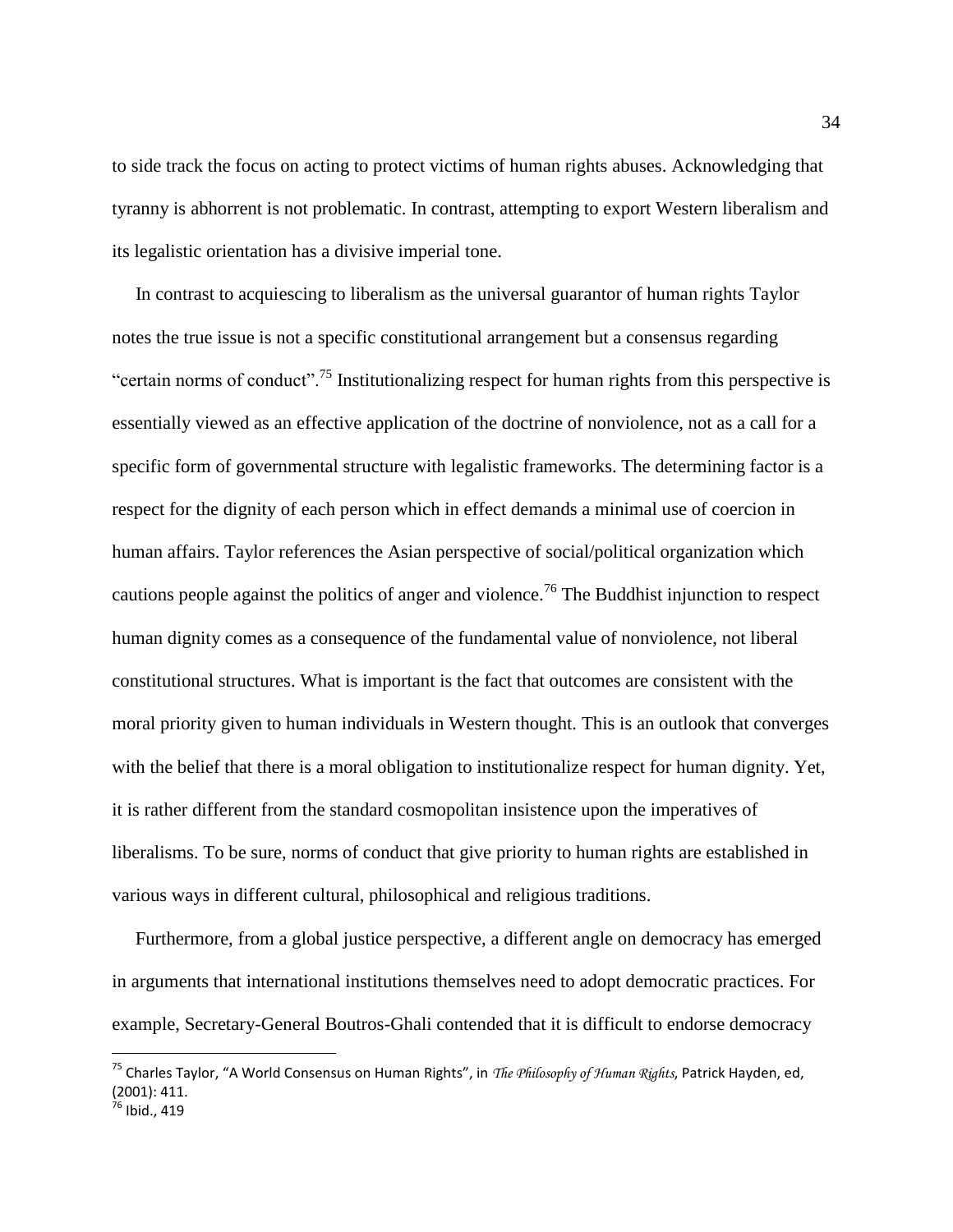within states if the international system is itself undemocratic."<sup>77</sup> The undemocratic structure of the United Nations Security Council needs reform. The World Bank and The International Monetary Fund consistently force repressive economic policies on developing states. International corporations operate in developing countries with little regarding for the interests of indigenous populations. Democratic input into global governance institutions appears to be overlooked by most proponents of spreading democracy. Those who advocate a right to democracy should consider the fact that just procedures should be institutionalized within all organizations and institutions that are increasingly cross-border or transnational, whether regional or global. The primary consideration in these regional and global institutional arrangements should be a commitment to establishing a consensus regarding universal norms of conduct that respect human dignity, not the global establishment of any particular model of governance. The need to devise new forms of transnational representation for the institutions of global governance is a critical global justice issue.<sup>78</sup> Held offers insight into this necessity.

 Held notes globalization contests the traditional resolutions of the key questions of democratic theory and practice at the state level.<sup>79</sup> This is a problem for defenders and critics of modern democratic systems in a world of regional and global interconnectedness. The very process of governance can escape the reach of the nation-state. National communities by no means exclusively make and determine decisions and policies for themselves, and governments

<sup>77</sup> Hilary Charlesworth, "Is There a Human Right to Democracy", in *Human Rights: The Hard Questions*, Cindy Holder and David Reidy, (eds.), (2013): 276.

<sup>78</sup> Carol Gould, "The Human Right to Democracy and its Global Import", in *Human Rights: The Hard Questions*, Cindy Holder and David Reidy, (eds.), (2013): 297.

<sup>79</sup> David Held, "Democracy: From City-states to a Cosmopolitan Order" in *Contemporary Political Philosophy*: *An Anthology*, (2006): 681.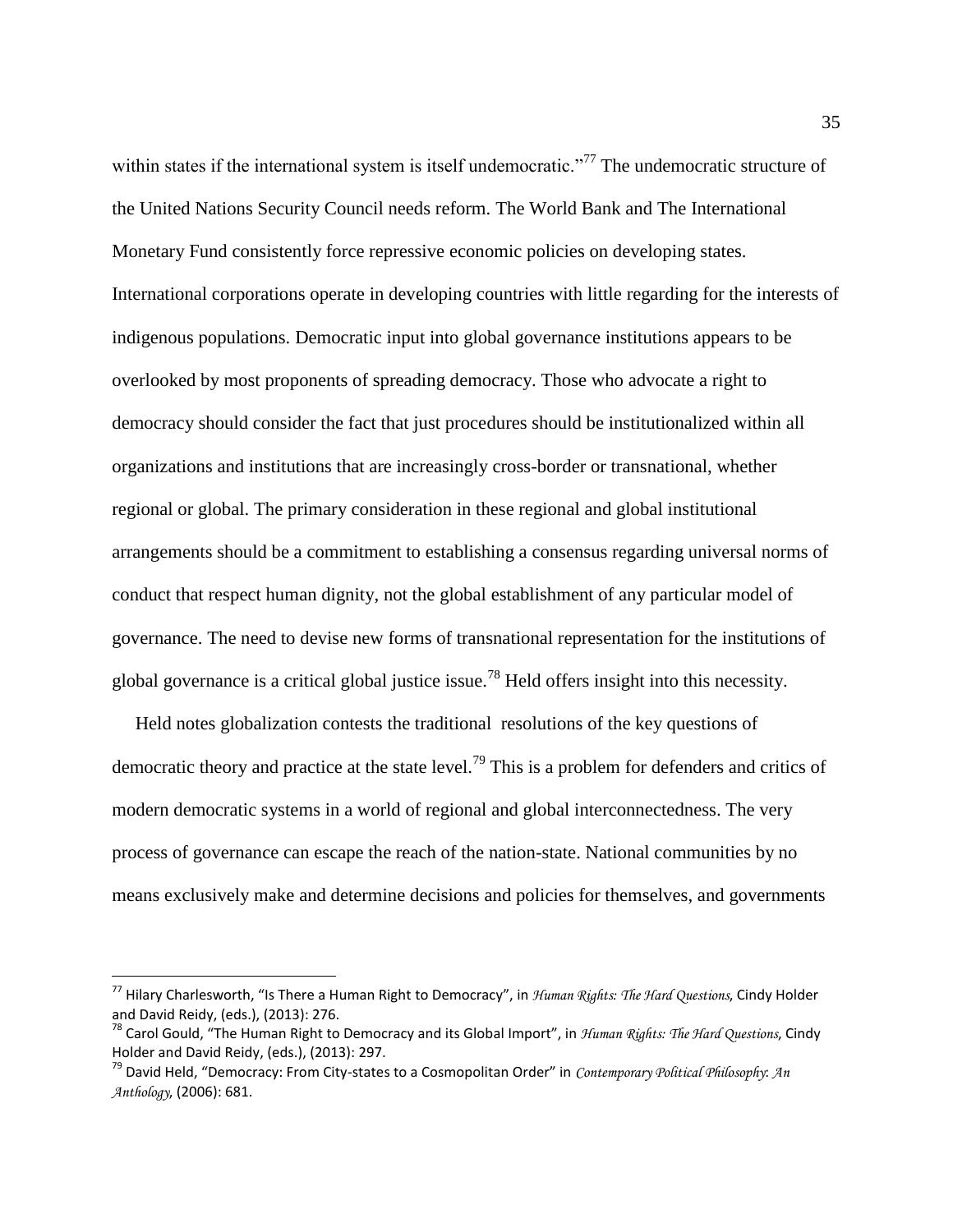by no means determine what is right or appropriate exclusively for their own citizens. People in the developing world are particularly subject to repressive forces beyond their borders.

 In addition, from an academic perspective developing world scholars have suggested that the colonial-era distinction between civilized and uncivilized states is reproduced in the modern distinction between liberal democratic and illiberal undemocratic states. This is viewed as providing a disguise for intervention rather than promoting human rights.<sup>80</sup> There are concerns about "the imperial project of remaking the world to suit the most powerful" while marginalizing other critical areas of collective decision making that impact conditions that prompt humanitarian crises. For the developing world, the idea of democracy has invoked concepts such as selfdetermination, permanent sovereignty over natural wealth and resources, the right to development, and the principles of solidarity which calls for the distribution of the costs of global challenges in accordance with basic principles of equity and social justice. $81$ Democratization, for many in the developing world, is a term that has imperial overtones, signaling the imposition of alien forms of governance that respond to the dictates of global financial institutions (such as the IMF and the World Bank) rather than local conditions. The idea of a human right to democracy implies that there are universal democratic standards that can be applied to all national contexts. This is controversial not only because of its links to colonialism, but also because of the respect international law traditionally accords to local political, social, and religious arrangements."<sup>82</sup> Rawls has also articulated the importance of respecting "nonliberal" societies.

 $^{80}$  Charlesworth, "Is There a Right to Democracy", 278.

 $81$  Ibid., 272.

 $82$  Ibid.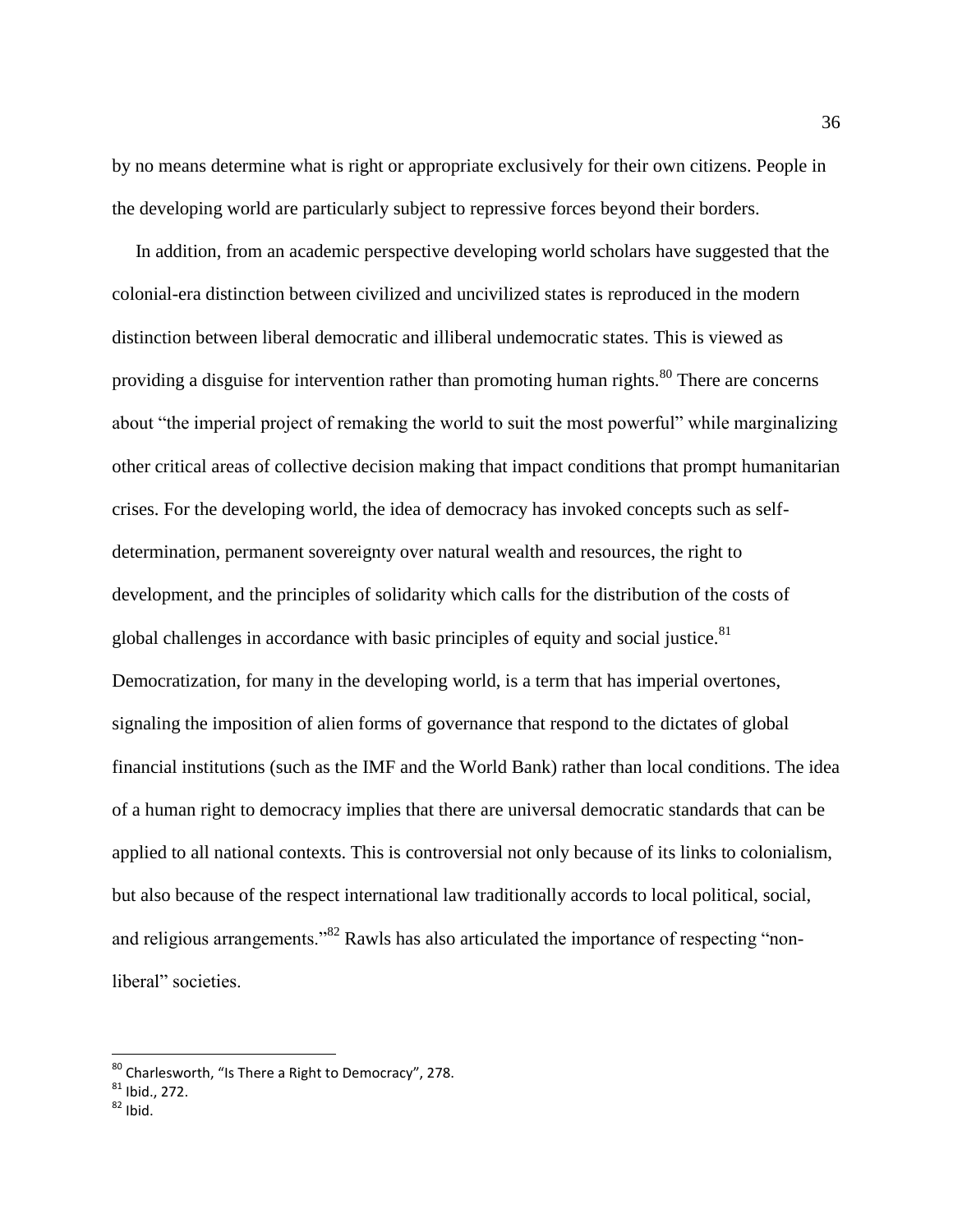Rawls notes the need to refrain from exercising military, economic and political sanctions in order to force other states to change practices and policies we may disagree with. He believes there should be consideration given to the fact that there are various ways besides liberalism of ordering a society, provided a non-liberal society's basic institutions meet certain specified conditions regarding human dignity and respect for the sanctity of human life. $83$  Given the diversity of political and social arrangements throughout the world Rawls' call for tolerance is appropriate and just. This perspective suggests the cosmopolitan tendency to judge other societies by how closely their practices and institutions mirror liberal political traditions is unjustified. Rawls indicates determining whether or when another state is an appropriate target of sanctions is not a task to be taken lightly. Misguided actions to sanction non-liberal states run the risk of denying them a due measure of respect and self-determination. Putting unreasonable external pressure on other states to democratize is often counterproductive. Furthermore, liberal societies should not hastily determine that other states are unable to reform themselves and establish norms of conduct that respect human rights in ways that are consistent with their own social, religious and political traditions.<sup>84</sup>

 Finally, as it relates to the values of liberal democracy and global justice, cosmopolitans are inclined to offer another hypothesis that is questionable. Teson states the reason for giving prominence to democratic legitimacy and rule is "democracies are more peaceful". Therefore, a rule requiring democratic governance advances support for the cause of human rights and the idea of a lasting world peace. "Tyrannies are more aggressive; moreover, the difference in

<sup>83</sup> Rawls, *The Law of Peoples*: 59.

 $84$  Ibid., 61.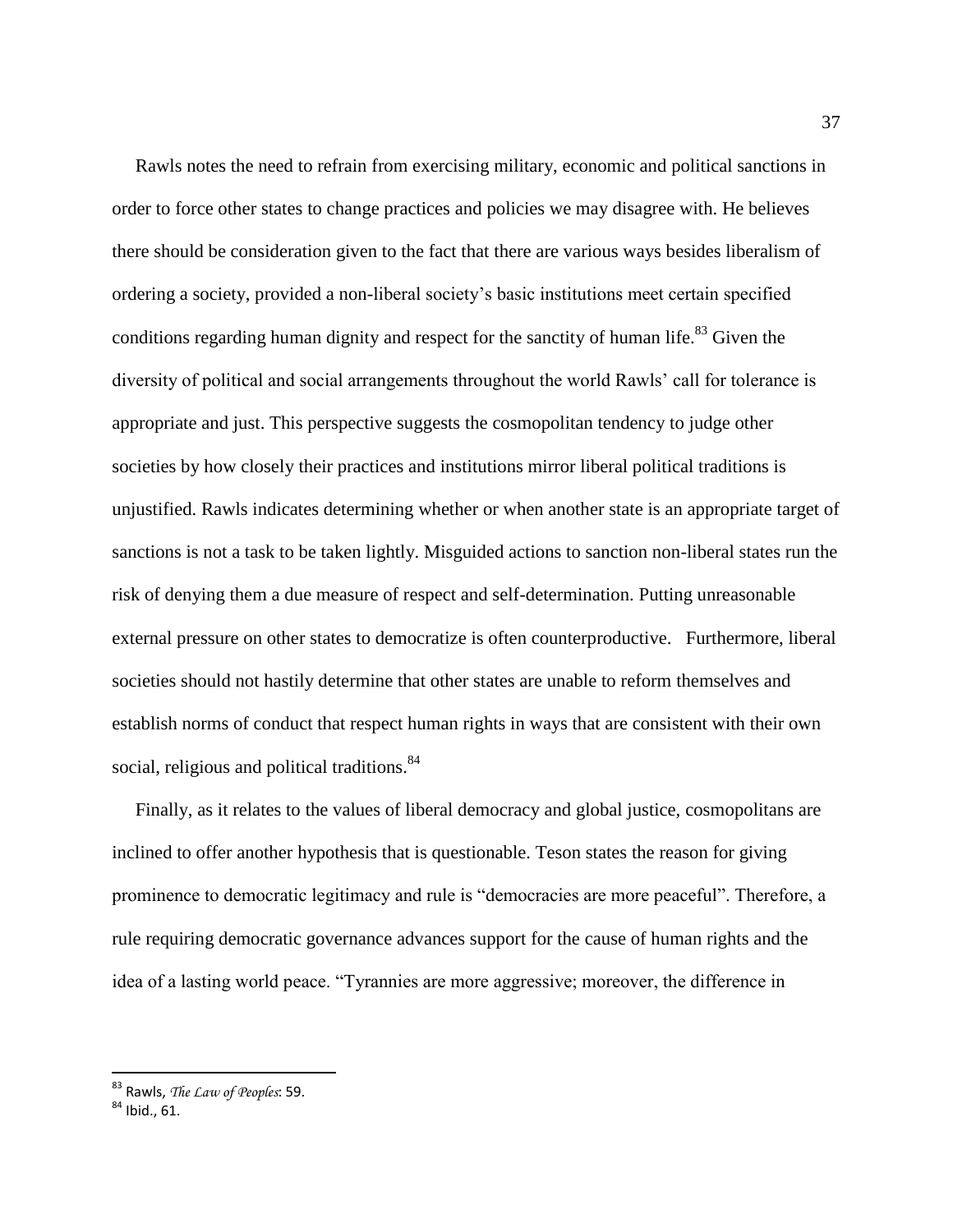regimes-the coexistence of liberal and illiberal regimes-is a major cause of conflict."<sup>85</sup> Real world events do not support this contention. Shue and Rodin cites sources indicating that in the 1950s and the early 1960s the United States, a "liberal democracy", used its military power or paramilitary power on average of once every eighteen months either to prevent a government deemed undesirable from coming to power or to overthrow a revolutionary or reformist government considered inimical to America's interests. The United States' interventions were not preemptive attacks but aggressive preventive wars.<sup>86</sup> In these preventive actions there were no imminent threats. Aggressive military action was often initiated based upon vague calculations regarding potentially adverse shifts in the cold-war balance of power.

 Beyond my objections to the liberal democratic imperative, I oppose aspects of Teson's perspective of humanitarian intervention based upon its consequentialist orientation. His position seems to entails ambiguity when it comes to humanitarian intervention and taking actions in morally determinant situations. I go into greater detail regarding my objections to consequentialism later in the section addressing objections to humanitarian intervention. While delineating the case against tyranny and the imperatives of liberal democracy, Teson seems to hedge his commitment to the priority of rescuing victims of extreme human rights abuses. "There are, unfortunately, no mechanical prescriptions".<sup>87</sup> In sum, he advocates a right to intervene, not a duty to intervene. The consequentialist considerations, in contrast to the moral imperatives, are evident. He states the general principle is that we all have a duty to rescue victims of tyranny if we can do so at a "low cost". "If, on the other hand, the cost rises, the duty

<sup>85</sup> Teson, *Humanitarian Intervention*, 181.

<sup>86</sup> Henry Shue and David Rodin, *Preemption: Military Action and Moral Justification*,(2007): 4.

<sup>87</sup> Teson, *Humanitarian Intervention*, 158.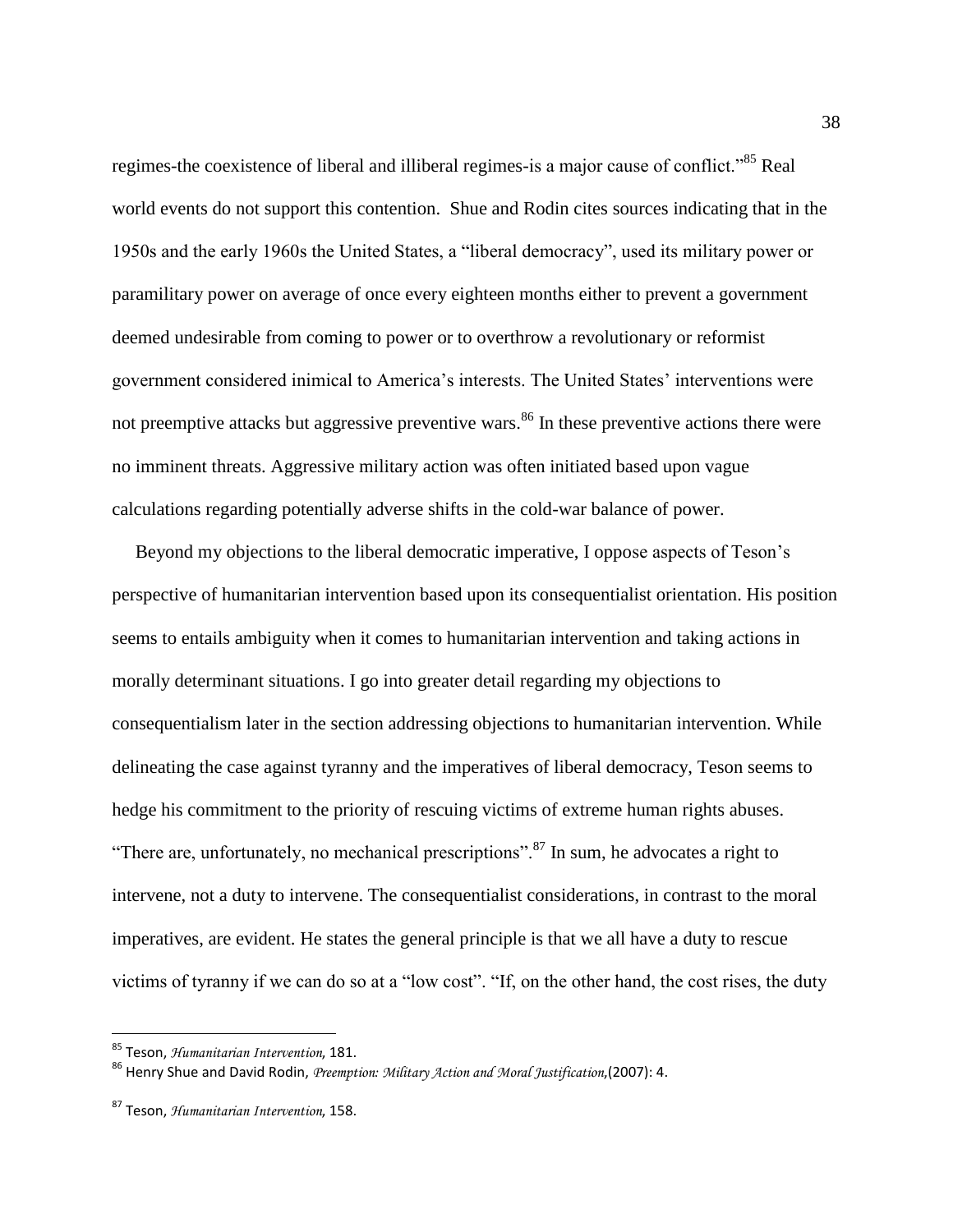turns into permission."<sup>88</sup> Teson states we may, but do not have to, rescue victims of tyranny when doing so would be costly. The question must be asked, exactly how do those who favor cost-benefit approaches make morally authoritative decisions regarding not initiating humanitarian intervention to save victims of genocide. Are the costs considerations consistent with the consequentialist proclamation that all humans are "morally equal"? In any event, humanitarian intervention is not a perfect duty from this cosmopolitan perspective. Essentially, from Teson's perspective the estimated costs of fulfilling a duty can transform that duty into a right. I disagree.

 It appears to me that moral duties are essentially immutable. Granted, there are often very good justifications offered for not fulfilling a duty. If that be the case, then the agent should acknowledge that she has determined for very good reasons not to fulfill the duty. Perhaps an agent might determine that fulfilling a duty involves risks to her safety and welfare that she is not willing to take. An agent might have an unfavorable opinion about the people who may benefit from her fulfilling an obligation. Nevertheless, an agent cannot, based upon consequentialist calculations, decide to turn the duty into a right. Teson acknowledges there is a general duty to assist victims of grievous injustice.<sup>89</sup> But the agent must analyze the costs of intervening. Again, the costs analysis, according to Teson, will determine if humanitarian intervention is a duty or a right. As I have noted, life-and-death moral obligations carry too much weight to be flipped. The agent should let the moral imperative of the obligation stand and simply admit that she has determined not to fulfill the obligation.

<sup>&</sup>lt;sup>88</sup> Ibid., 154.

 $89$  Ibid., 153.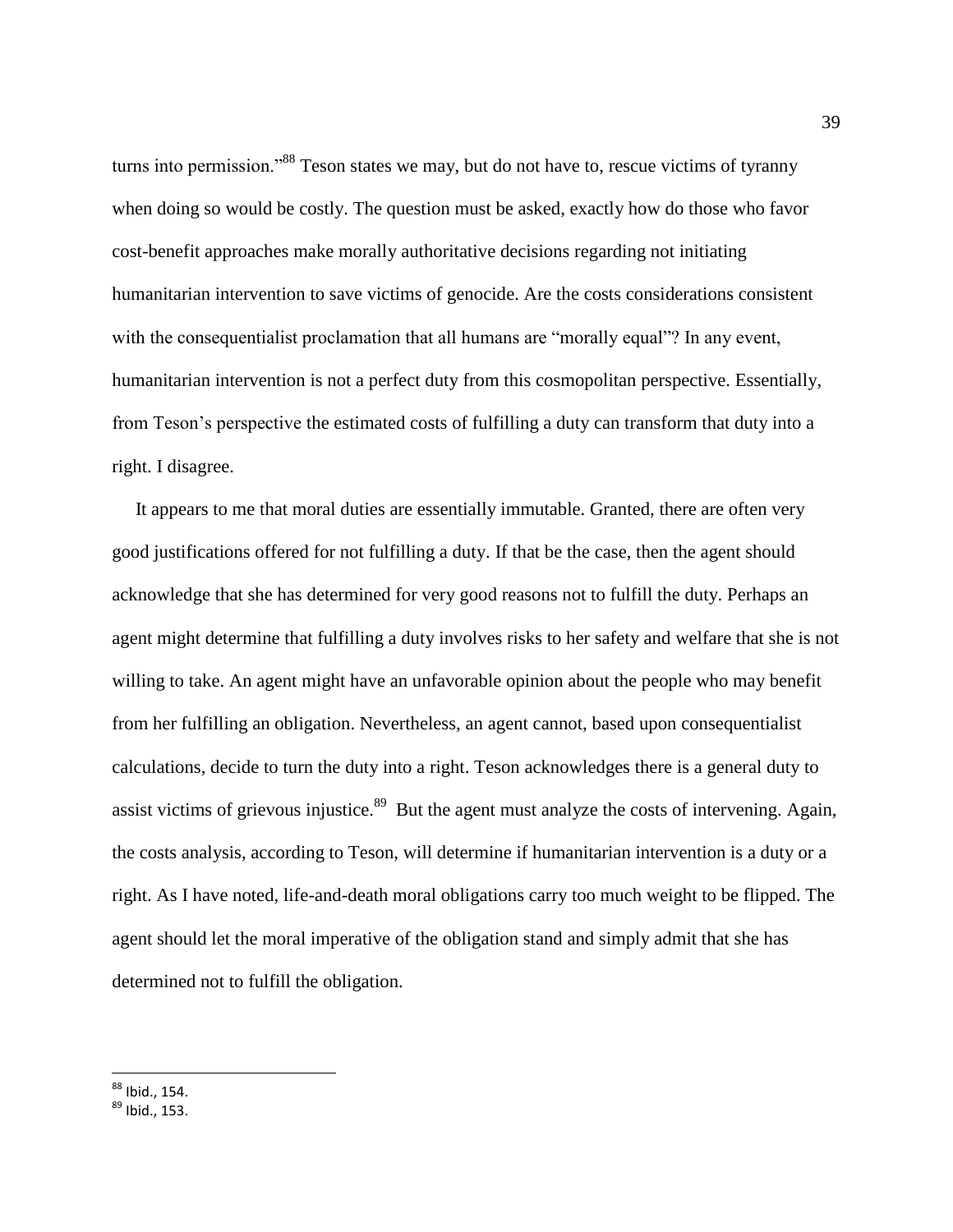Next, we give further consideration to my position which is situated between the noninterventionist orientation of statism, on the one hand, and the cosmopolitanism mission of spreading liberalism, on the other.

### **Chapter 5: Global Justice and Moral Obligations**

 Moral deliberations regarding acceptable responses to severe human rights abuses require a consideration of the concept of duty. Kant offers significant insights into the source and nature of moral obligations.<sup>90</sup> The rational human will is the true source of moral laws and duties. Kant contends rational agents are naturally capable of formulating moral laws. These moral laws are universal and they are unconditionally binding. The essential nature of universal moral obligations rests upon the intrinsic worth of human willing. Rational agency facilitates the recognition of universal moral duties. Rational agency has intrinsic value as a moral guide.

 The supreme standing of rational beings with a capability to legislate universal obligations is central to Kantian morality. Their very nature makes them ends-in-themselves. This being the case, the only moral obligations that bind all men are essentially those of their own wills. The will is "designed by nature to give universal laws".<sup>91</sup> Kantian morality stipulates that humanity is an end-in-itself and we have a duty to act in a manner consistent with this principle.<sup>92</sup> The principle of humanity as an end-in-itself places a "supreme limiting condition" on the actions of every man.<sup>93</sup> Our rational nature, in framing our individual desires to be treated not as objects or means to an end, will recognize this necessity as a universal obligation, or "categorical

<sup>90</sup> Immanuel Kant, *Fundamental Principles of the Metaphysic of Morals*, (1785): 49.

<sup>&</sup>lt;sup>91</sup> Ibid., 49.

 $92$  Ibid., 47.

<sup>93</sup> Ibid., 49.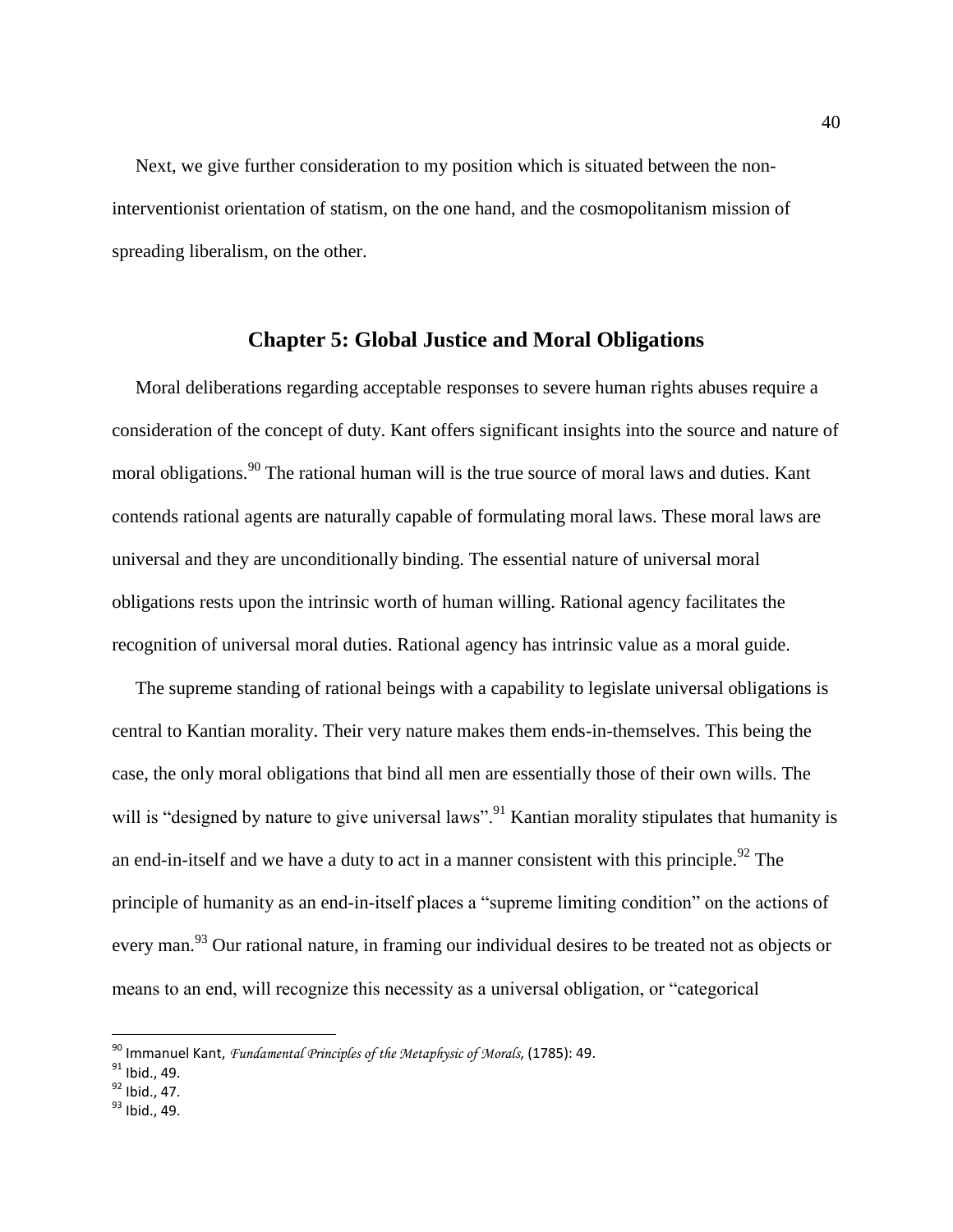imperative."<sup>94</sup> In a sense, there would be a rational universal convergence regarding the idea of the sanctity of humanity and the resulting moral obligations. Rational beings are ends-inthemselves and cannot be used as means to an end. People cannot be measured or accounted for in the same way we determine the value of objects. Morality categorically stipulates that we have no basis for measuring the worth of human beings in the same way we may measure the worth or cost of objects. I essentially agree with this Kantian perspective regarding humanity as an end-initself.

 From a deontological perspective the demands of moral obligations often contrast with actions that maybe expedient based upon cost-benefit calculations. Consideration of costs versus benefits, as we have seen with Teson, will generally determine states have a duty to intervene only if the costs are not significant. In sum, it is often determined that a moral obligation to aid and rescue victims of human rights abuses is incommensurate with the traditional statist priority of maximizing national security, and not overburdening its own citizens.

 We have noted ethicists divide moral duties into two classes: duties of perfect and of imperfect obligation. The duties of perfect obligation are distinguished by virtue of the existence of correlative rights.<sup>95</sup> There is a correlation between perfect and imperfect rights, and perfect and imperfect duties. We have perfect rights to our lives; everyone therefore has a duty not to kill us, for example. We have similar rights to our bodies, so that no one has a right to use them without our consent. The use of force to protect these rights is viewed as morally acceptable.<sup>96</sup> The JWT tradition stipulates using military force to prevent and correct grave injustices is morally

<sup>&</sup>lt;sup>94</sup> Ibid., 46.

<sup>95</sup> John Stuart Mill, *On Liberty & Utilitarianism*, (1859): 217.

<sup>96</sup> J.B. Schneewind, *The Invention of Autonomy*, 132.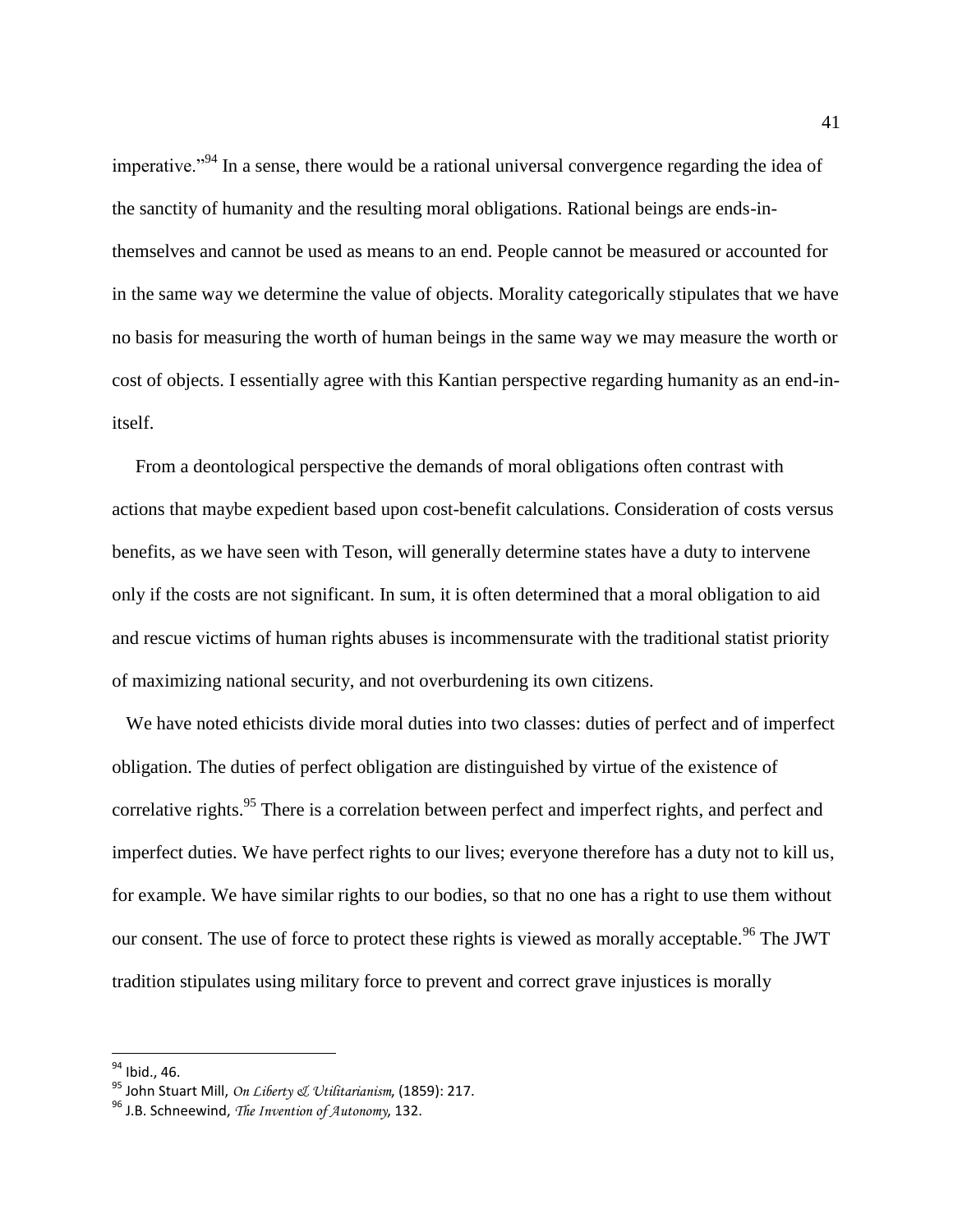acceptable. It is acknowledged that everyone has a right to self-defense. The right to survival is universal.

When we call anything a person's right, we in turn acknowledge that a just society ought to take measures for securing it on her behalf if needed, and should not leave it to chance, or to her own powers. To have a right, as thusly conceived, is to have a claim that a just society is morally obligated to defend.<sup>97</sup> Acknowledging basic human rights as universal clearly leads to support for the belief that all members of the international community are at a minimum morally justified in using force to protect victims of extreme rights abuses. International standards of conduct for states and individuals are detailed in the Universal Declaration of Human Rights; the four Geneva Conventions and the two Additional Protocols on international humanitarian law in armed conflict; the 1948 Convention on the Prevention and Punishment of the Crime of Genocide; and the adoption in 1998 of the statue for the establishment of an International Criminal Court.<sup>98</sup>

 If humanitarian intervention in cases of specific, grievous violations of human rights are a perfect duties, then the international community has a moral obligation to seek the institutionalization of the practice. Millions of human beings continue to face life threatening circumstances as a result of civil wars, insurgencies, state repression and state collapse. The experience and aftermath of Somalia, Rwanda, Srebrenica and Kosovo, as well as interventions and non-interventions in a number of other places, are a clear indication that the tools, devices

<sup>97</sup> Mill, *On Liberty & Utilitarianism*, 222.

<sup>98</sup> ICISS Report, 6.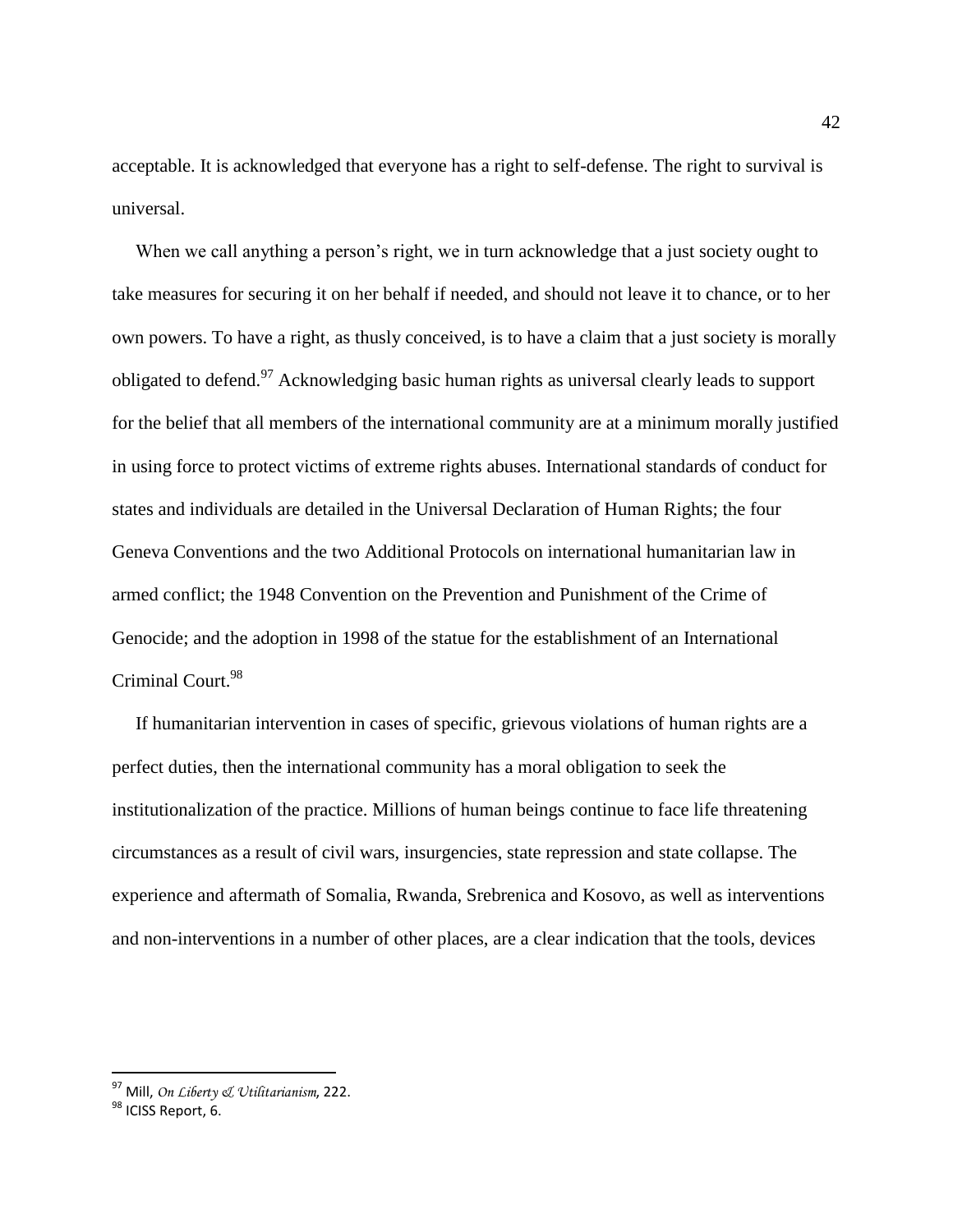and thinking of international relations need to be comprehensively reassessed, in order to safeguard human rights in the  $21<sup>st</sup>$  century.<sup>99</sup>

### **Moral Claims Beyond Human Rights**

 In our consideration of human rights we have noted a narrow definition, or special class, of human rights that justify humanitarian intervention. There are situations where there is or is likely to be mass intentional killing of innocents whom cannot protect themselves. This may initially seem problematic but we can address this concern by considering what Churchill references as "separability" in identifying moral obligations.<sup>100</sup> In discussing what distinguishes theories of human rights from the justification of human rights Churchill employs the concept of "separability" to make the point that legitimate moral obligations go beyond what might be considered a human rights. Just because something has not be accepted and defined as a human right does not mean that it is not a critical moral concern. The point is that while human rights are justified as an indispensable part of our moral lives, they should be regarded as "coextensive" with the realm of morality concerning duties and obligations.<sup>101</sup> "It is a great, but now common, mistake to think that, because we see rights as especially important in morality, we must make everything especially important in morality into a right".<sup>102</sup> A strong conception of human rights ought to draw boundary line and show how important elements of compensatory, distributive and retributive justice fall outside the proper scope of human rights.<sup>103</sup> Identifying and establishing moral obligations must go beyond human rights considerations. Decisions regarding

<sup>&</sup>lt;sup>99</sup> ICISS Report, 11.

<sup>100</sup> Churchill, "Global Human Rights", 12.

 $101$  Ibid.

 $102$  Ibid.

<sup>103</sup> Ibid., 12.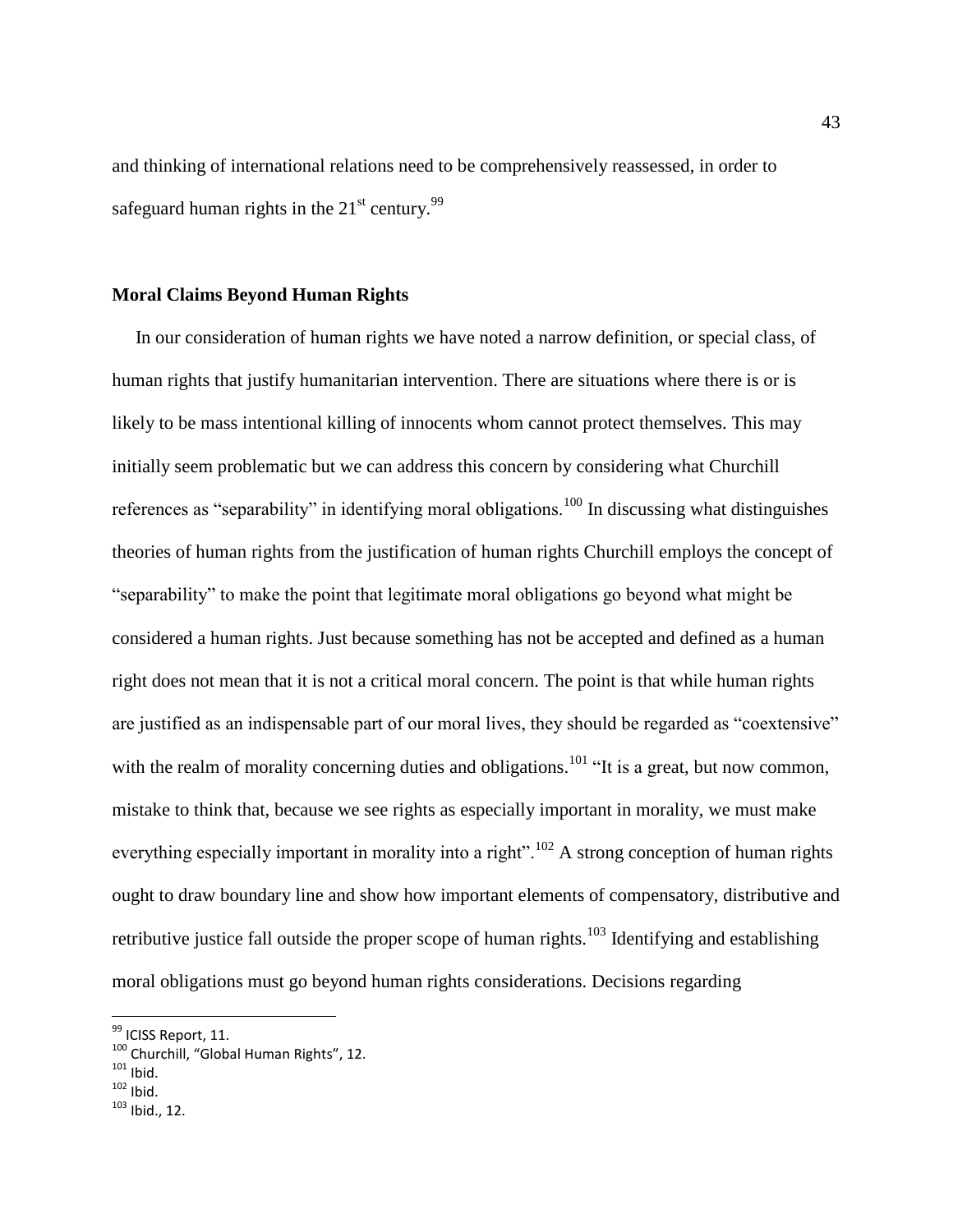humanitarian intervention entail the application of ethical principles. Historical developments and contextual considerations have relevance. Therefore, narrowing the scope of human rights, when considering humanitarian intervention, does not narrow the scope of legitimate moral obligations. Employing some of concepts of Shue regarding moral duties and giving consideration to the historical aspects of global injustices add weight to the concept of humanitarian intervention as a perfect duty.

Shue notes a critical distinction among duties beyond the perfect/imperfect distinction.<sup>104</sup> "The complete fulfillment of each kind of right involves the performance of multiple kinds of duties."<sup>105</sup> Shue's conception serves to expand and delineate critical aspects of moral obligation in the international arena. Shue tenders a tripartite typology of duties. He contends for every basic rights there are three types of duties all of which must be performed if basic rights are to be fully honored.<sup>106</sup> The three basic duties that correlate with every right are  $(1)$  duties to avoid depriving, (2) duties to protect from deprivation, and (3) duties to aid the deprived. For every person's human right to physical security, for example, there are three correlative duties. They are: (1) duties not to eliminate a person's security-avoid depriving; (2) duties to protect people against deprivation of security by others-protect from deprivation, and (3) duties to provide for the security of those unable to provide for their own security-aid/rescue the deprived. With this typology in mind, we shall now add some historical context to our analysis in order to delineate moral obligations based upon global justice. Shue's topology should help us in identifying which states may have specific obligations and why they may have these obligations. The typology is useful in adding context to specific humanitarian crises that will be examined.

<sup>104</sup> Henry Shue, "Basic Rights", in *Contemporary Political Philosophy: An Anthology* (2006): 308.  $105$  Ibid.

 $106$  Ibid.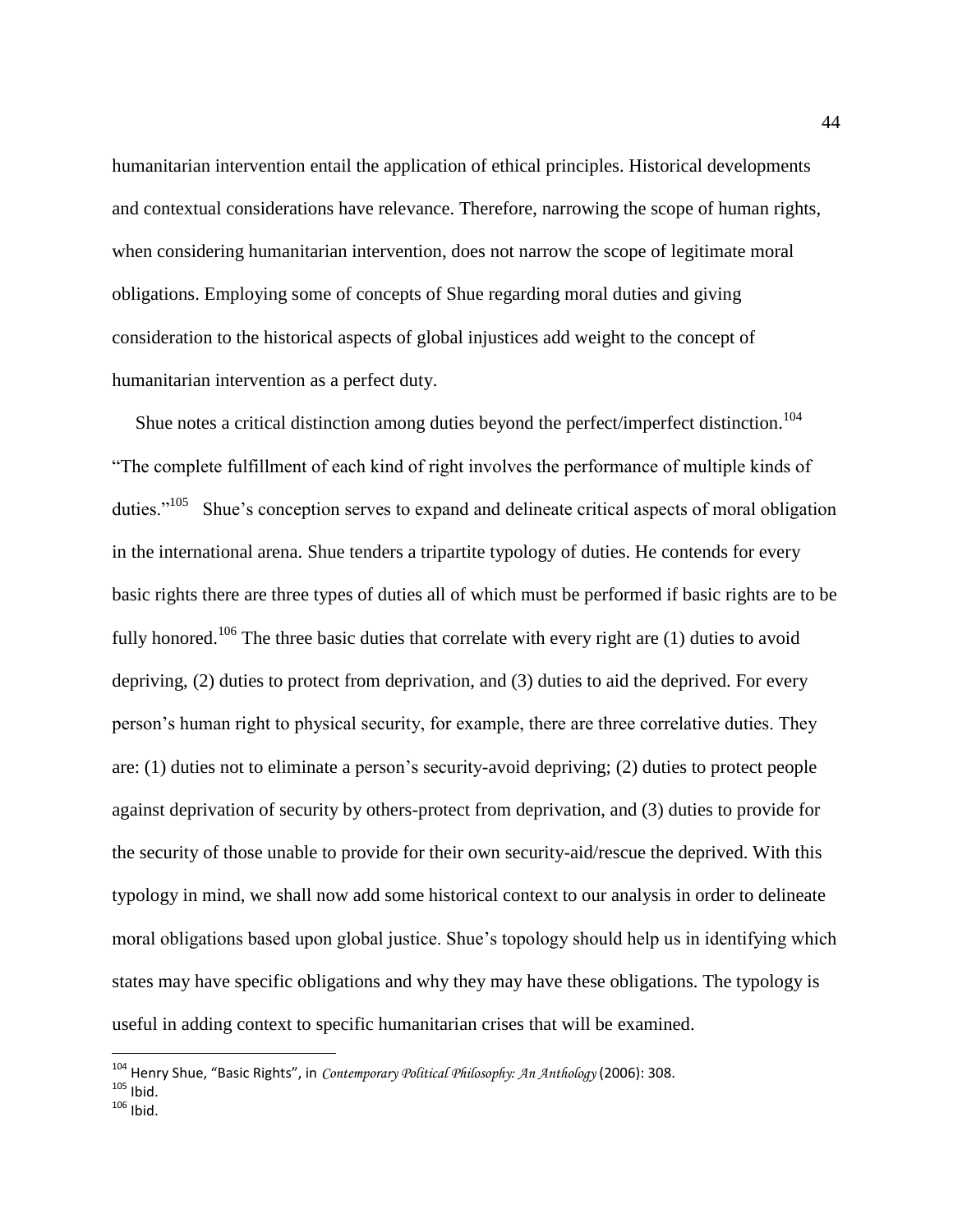Held explains that the global consolidation of the modern international system resulted from the expansion of European powers.<sup>107</sup> Key features of the modern states system such as the centralization of political power, the expansion of administrative rule, and the emergence of massed armies, became prevalent features of the entire global order. The diffusion of European power was accompanied by expanding capitalistic economic structures. "Eventually the objectives of war became linked to economic objectives: military endeavor and conquest became more directly connected with the pursuit of economic advantage."<sup>108</sup> In sum, the global expansion of the Western nation-state system became inseparable from the statist focus on national security and strategic advantage-including economic gain.

 The globalization of economic life and national security objectives have not by any means been a morally just process affecting each region and country in a similar or equal way. From the outset, this process has involved great costs for the autonomy and independence of many. The disorganizing effects of Western rule on a large number of small societies and the interlinked degradation of the non-European world are well documented. In fact globalization has been characterized both by hierarchy, unevenness and injustices. It has been dominated by those constellations of economic power concentrated in the West and North.<sup>109</sup> The social and political conditions surrounding mass violence and wars in the developing world are linked to these historical developments. Walzer notes the need for a "specification of the context" regarding wars and mass violence. $110$ 

<sup>107</sup> David Held. "Democracy: From City-states to a Cosmopolitan Order" in *Contemporary Political Philosophy*: *An Anthology*, (2006): 683.

<sup>108</sup> Ibid., 684.

 $109$  Ibid., 684.

<sup>110</sup> Michael Walzer, *Just and Unjust Wars*, (1977): 25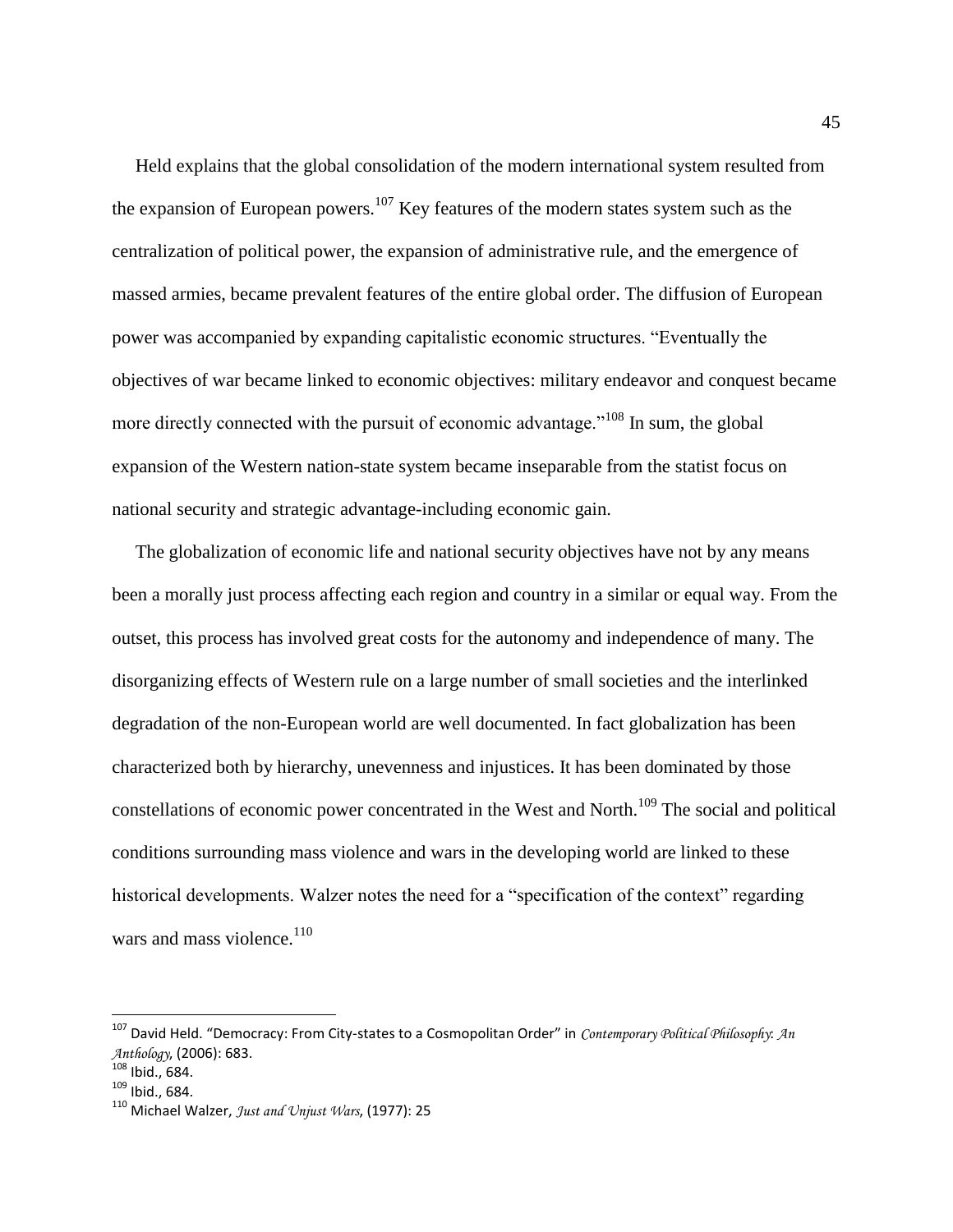Western states are directly linked to the circumstances and conditions threatening human rights in the developing world. How do we explain repressive governments that foster humanitarian crises and mass human rights abuses? Why is the developing world plagued by the lack of functioning state governments with authority over their entire territory? "A long history of slavery, colonialism, racism, oppression, exploitation, cold war manipulation, militarization, conscription, protectionist trade policies, and so on provides important parts of the explanation."<sup>111</sup> Many developing states do not have the capability and resources required to effectively protect lives and maintain public order.

 Let us now return to the tripartite analogy of Shue and consider how it relates to defining moral obligations in the  $21<sup>st</sup>$  century global order. Even for observers who are only willing to consider a very narrow delineation of human rights as substantive, it is virtually impossible to ignore the historical circumstances contributing to the inability of governments to uphold their duty to protect. Western states have failed in meeting their moral obligation to avoid depriving. Likewise, the moral obligation to protect from deprivation has not been met. Humanitarian intervention provides a means to fulfill the duty to aid or rescue the deprived. It is an answer to the question of *what actions* are morally appropriate in cases of humanitarian crises. These considerations are factors determining the nature of Western obligations. When people take actions that are sufficient to bring about an undesirable effect, especially one that there is no particular reason to think would have otherwise occurred, it is perfectly normal to consider their actions to be a specific cause of the harm. Making attempts to rectify harm is morally justified. Colonialism and imperialism clearly involved human rights abuses. They are directly linked to most of the life threatening humanitarian crises in the developing world.

<sup>111</sup> Michael Selgelid, (2011) "Global Health Justice", *The Morality and Global Justice Reader*, 216.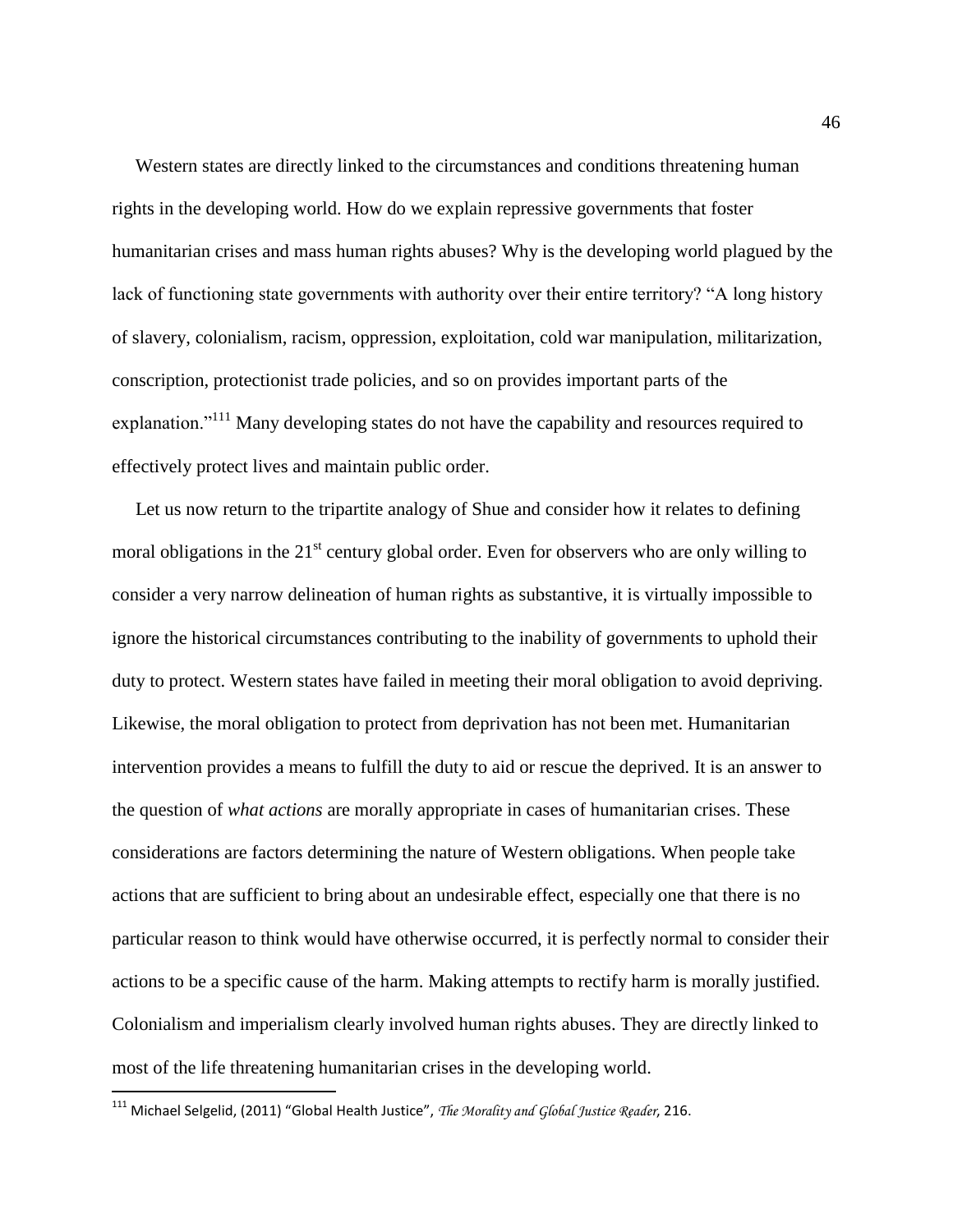Both colonialism and imperialism were forms of conquest that were expected to benefit the West economically and strategically. The day to day work of government might be exercised indirectly through local assemblies or indigenous rulers who paid tribute, but sovereignty rested with the colonizers. The system of colonial domination, which involved some combination of slavery, quasi-feudal forced labor, or expropriation of property, is antithetical to the basic "Enlightenment principles" of self-government and humanity as an end-in-itself.<sup>112</sup> Indigenous populations were denied autonomy in their ability to make choices regarding core values: religion, aesthetics and ethics. Governments wielding political power in the developing world were structured in ways that systematically undermined the human dignity of indigenous populations. The colonial/imperial system was structured to benefit the Western states and transfer resources from the periphery to Western metro-poles.<sup>113</sup> How are these historical realities related to human rights obligations now? What can we conclude regarding specific cases of mass murder, ethnic cleansing and genocide in the modern era? The cases of Rwanda and Sudan are important in this regard.

 In 1994 the genocide in Rwanda resulted in the range of 500,000 to 1,000,000 deaths for the 100 days of bloodshed.<sup>114</sup> The genocide centered on the two major groups of Rwandans: Hutus and Tutsis. There is much to suggest that these ethnic distinctions are contrived "state-enforced political identities".<sup>115</sup> In 1933 the Belgians introduced ethnic identity cards which essentially froze the ethnicity of Rwandans and embedded ethnic differences into the political system. Prior

<sup>112</sup> Margaret Kohn, (2014) "Colonialism", *The Stanford Encyclopedia of Philosophy*, (2014): 4.

<sup>113</sup> Ibid,. 9.

<sup>114</sup> Hehir, *Humanitarian Intervention*, 204.

 $115$  Ibid.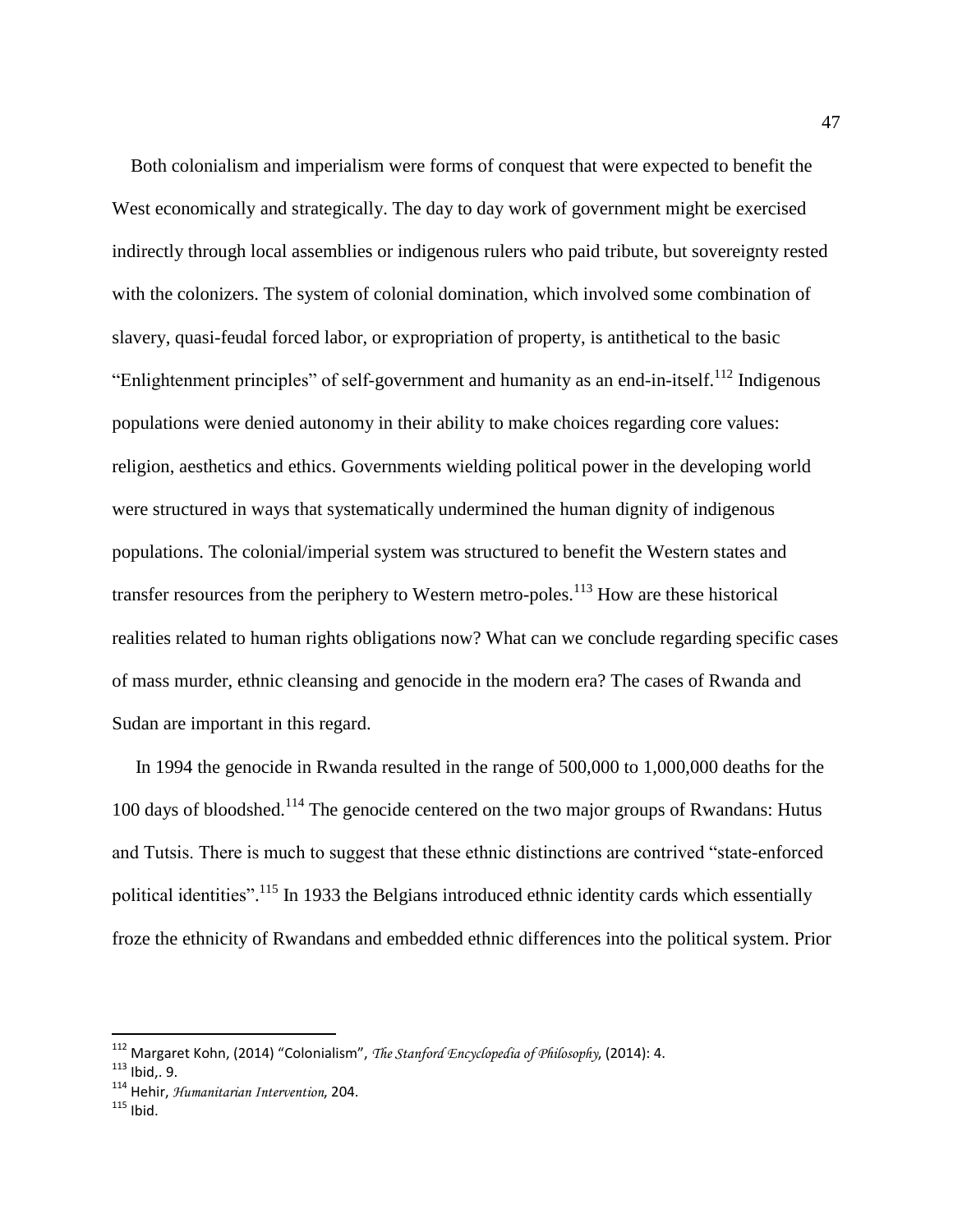to colonial administration the distinction between the Tutsis and Hutus was not deeply embedded. $^{116}$ 

 Other factors in the genocide are telling. One of the explanations given for the violence is resource scarcity and increased social tensions as groups struggled to survive the economic impacts of globalization.<sup>117</sup> The fact that for at least three years prior to the genocide the international community was deeply involved in Rwanda must be considered. The structural adjustment programs of the World Bank and the International Monetary Fund (IMF), the pressure put upon leaders to "democratize" and the externally brokered Arusha Accords suggests to some that international involvement contributed to circumstances that threatened human security. In June 1990 the World Bank and the IMF forced Rwanda to implement structural economic adjustments which resulted in the currency being devalued by two-thirds.<sup>118</sup> The democratization pressures from the international community caused the governing party to legalize opposition parties, and ultimately introduce contentious coalition partners, at the same time the government was trying to wage war, manage a collapsing economy, and negotiate with hostile insurgents. The peace delegations at Arusha were largely controlled by external parties, and represented neither those in charge of the government nor the Rwandan military although the Arusha Accords formally ended the civil war.<sup>119</sup> These factors contributed to the breakdown of Rwandan society. Rather than blame the external parties and international financial agencies, the Hutu extremists portrayed the Tutsis as the cause of Rwanda's problems and economic decline. The Tutsis were the primary target in the genocide.

 $116$  Ibid., 201.

 $117$  Ibid., 205.

<sup>118</sup> Ibid., 206.

<sup>119</sup> Tom Dannenbaum, "War and Peace in Rwanda", in *Stopping Wars and Making Peace: Studies in International Intervention*, Kristen Eichensehr and W. Michael Reisman, (eds), (2009), 77-78.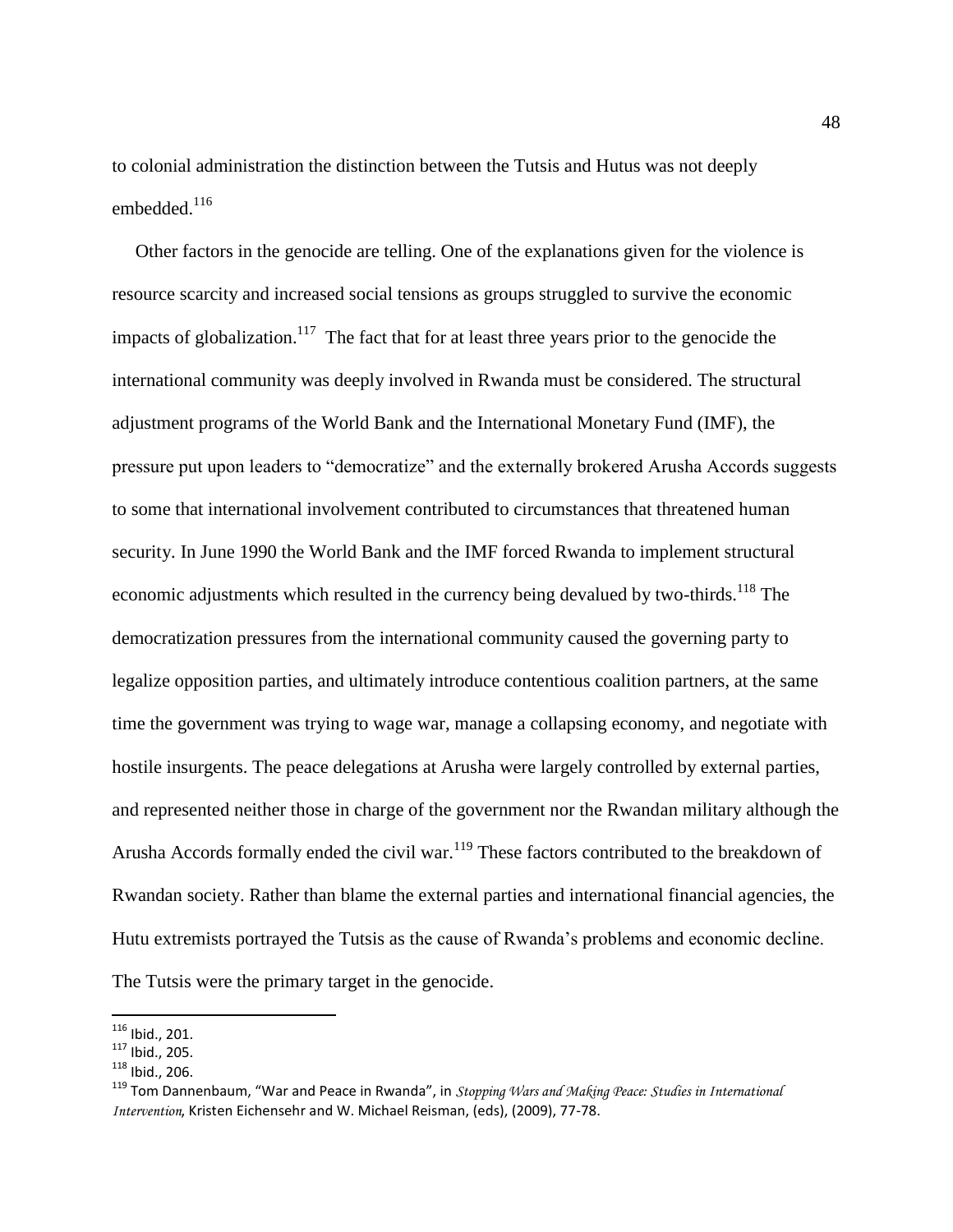The genocide in Sudan must also be considered in terms of the impact of colonialism and its lingering effects. The borders of post-independence Sudan owed more to the legacy of the British occupation (1899-1956) than to any demographic trends or topography. Establishing borders and map-making by colonial powers in Africa has been an ongoing contributor to state dysfunction. The north and south regions of Sudan have been in a near perennial state of conflict. In 1983 a civil war erupted claiming some 2 million lives.<sup>120</sup> In the  $21<sup>st</sup>$  century a systematic campaign of ethnic cleansing was pervasive. By mid-2004, based largely upon World Health Organization information and other reports, Darfur was described within the UN system and Western states as "the most serious humanitarian emergency in the world today".<sup>121</sup>

 Humanitarian intervention is about aiding the deprived but when we give adequate consideration to the global structure of the international order it is clear that the West has not avoided depriving, nor have we protected persons from deprivation. Colonial and imperial powers have disregarded the human rights of people in the developing world and actively fostered deprivation. Can we totally separate these past injustices from the current moral imperatives of humanitarian intervention? Some of the past rights violations are directly linked to the existence of circumstances that are fostering humanitarian crises. Those deprived have legitimate claim to rights in these circumstances. Based upon the standards of morality and universal entitlements propagated by fundamental Western moral principles, the developing world is owed a duty of justice as a result of the harm that has been done. The deontological conception of humanity as an end-in-itself is a central principle. This is the same principle that

 $120$  Ibid., 266.

 $121$  Ibid., 267.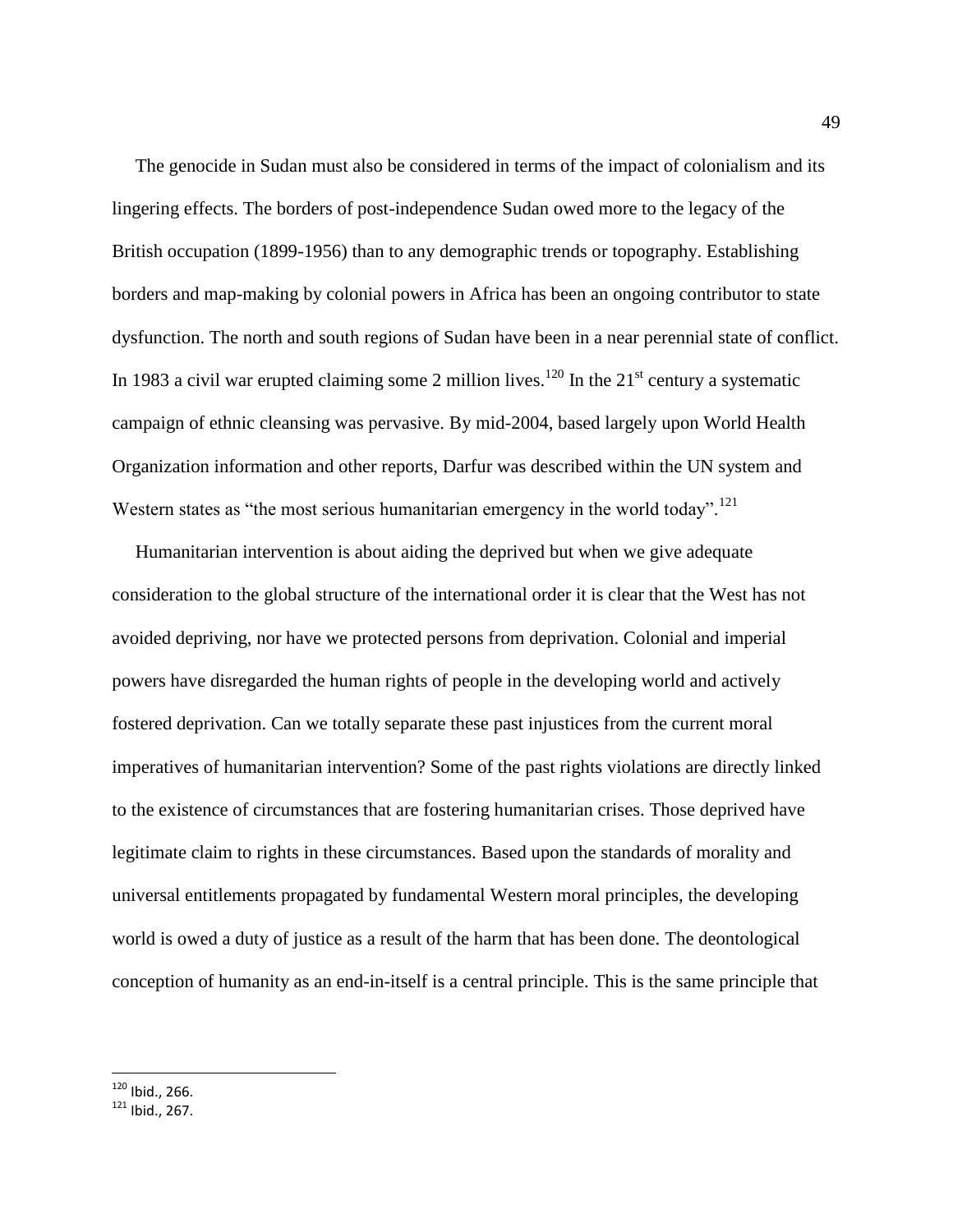places "supreme limiting conditions" on the treatment of individuals. The same principle should guide us in morally justifying humanitarian intervention.

 A systematic pattern of behavior on the part of Western states has unequivocally caused harm to many developing states. Without these morally improper infringements there is no particular reason to think many of these life threatening circumstances would have occurred otherwise. The duty to protect and aid/rescue are now moral imperatives. "It is duties to aid that often have the highest urgency, because they are often owed to persons who are suffering the consequences of failures to fulfill both duties to avoid and duties to protect."<sup>122</sup> It seems reasonable to conclude that the states that have actively fostered life threatening circumstances now have an obligation to make a commitment to addresses the problems. They have an obligation to commit resources to an international effort.

## **Chapter 6: Preemption:A Duty to Protect and Rescue**

 Preemptive humanitarian intervention can play a critical role in the global community meeting moral obligations to protect and rescue. It can also address the need to bring international norms in line with the demand to protect human rights and halt barbaric human rights abuses. States with the capacity have an obligation to ensure that threats to humanity that are distant do not become imminent and those that are imminent do not actually become deadly. Adequate military power is the most basic aspect of state capacity. If an agent does not have the minimum resources required it is not a suitable agent of intervention. Resources are a critical factor in determining who must act.

<sup>&</sup>lt;sup>122</sup> Shue, "Basic Rights", 313.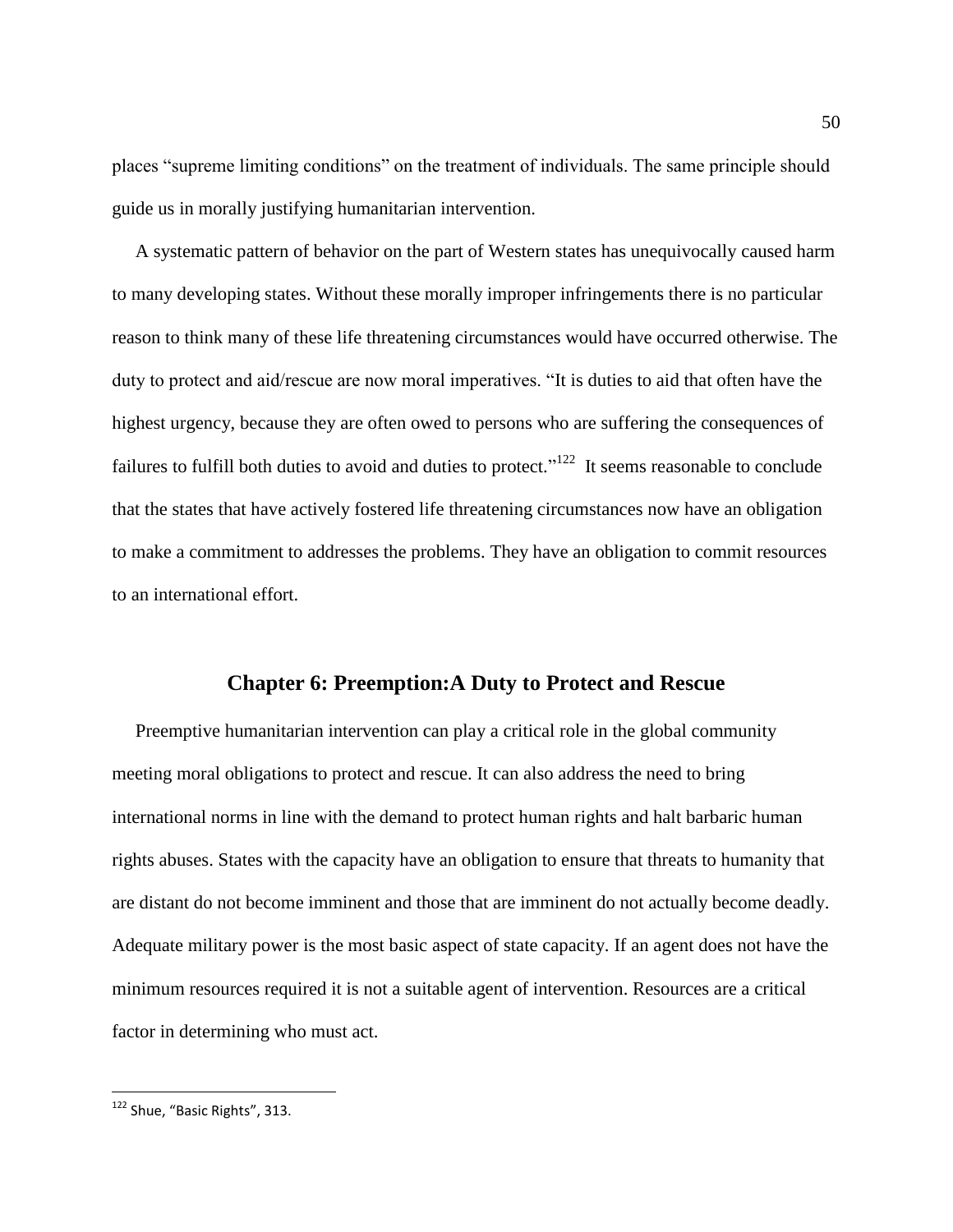Furthermore, the international community must "act early, decisively and collectively against the threats of crimes against humanity".<sup>123</sup> Crimes against humanity include mass murder, ethnic cleansing and genocide. When is preemptive humanitarian intervention morally permissible? It appears such actions could have a made a tremendous difference in Rwanda, Darfur, and Kosovo.

 Early actions would have made a great difference in Rwanda. Perhaps 250,000 Rwandans were killed in the first two weeks, which equates to a figure of some 17,500 deaths per day.<sup>124</sup> Romeo Dallaire, commander of UNAMIR, United Nations Assistance Mission for Rwanda, made several requests for reinforcements and permission to act against those planning genocide in January 1994, prior to the actual start of the genocide. UN officials refused his request for a more robust campaign against those planning genocide.<sup>125</sup> No other states initiated significant preemptive actions at the time. Official observers have agreed that early military intervention – within two weeks of the initial violence – by a force of  $5,000$  could have made a significant difference in the level of violence in Rwanda and that there was a window of opportunity for the deployment of this force in April 1994.<sup>126</sup> In the case of Rwanda it is likely that 5,000 troops could have averted the slaughter of a half-million people.<sup>127</sup>

 The case of Darfur is instructive, also. The coverage of the unfolding disaster in Darfur by the media, NGOs and UN fact-finding missions in 2003 was such that the violence which followed was not unexpected. The human rights abuses were consistently highlighted. By mid-2004 the

<sup>&</sup>lt;sup>123</sup> United Nations, "A More Secure World: Our Shared Responsibility", United Nations Report (2004): 3.

<sup>124</sup> Hehir, *Humanitarian Intervention*, 203.

 $125$  Ibid.

<sup>126</sup> Ibid., 210.

 $127$  Ibid.,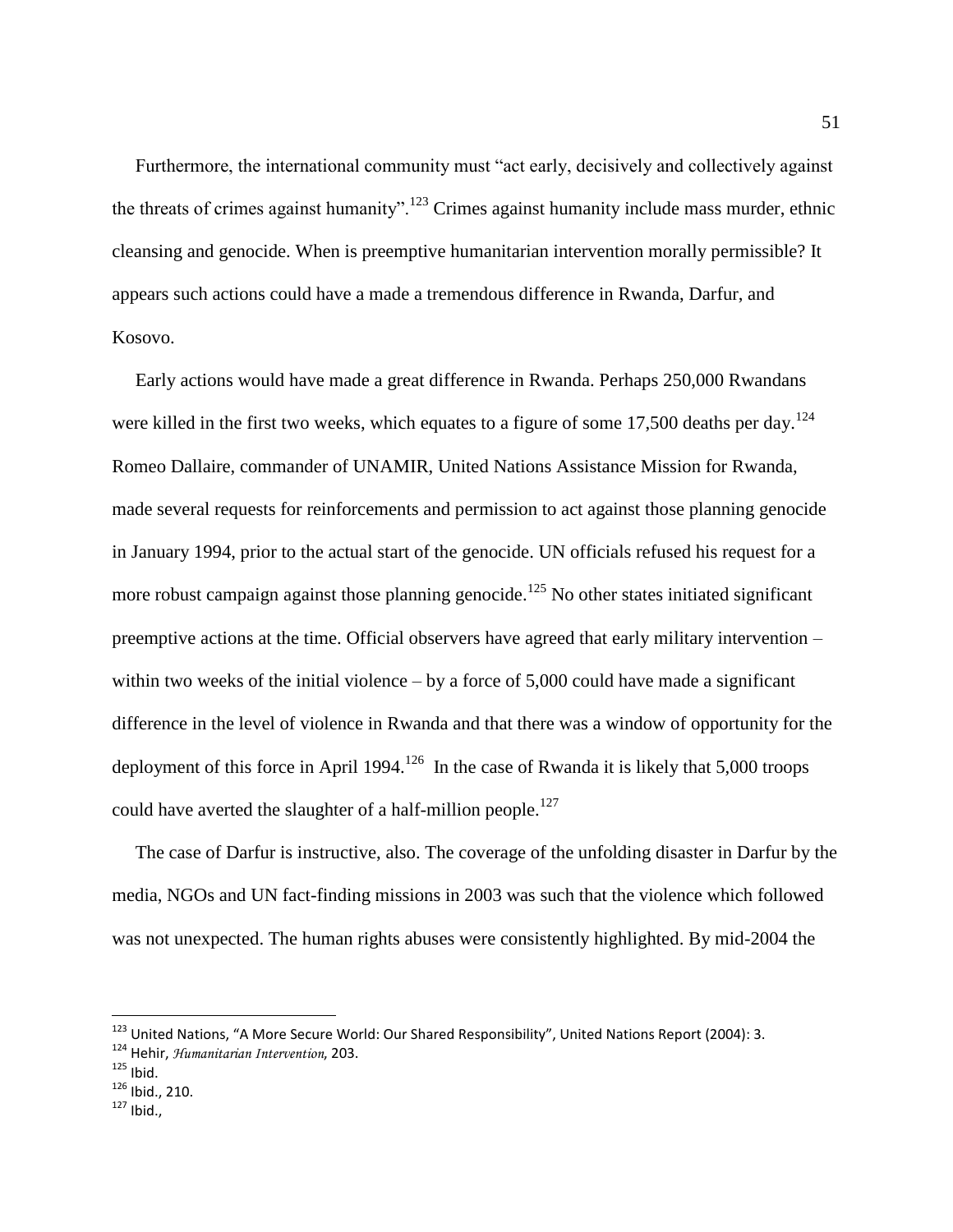World Health Organization estimated that between 240 and 440 people were dying every day.<sup>128</sup> Again, it is believed an intervening combat force would have had little trouble stopping killings by the Janjaweed. A well led-African combat force with Western support would have made it possible to stop some of the abuses.<sup>129</sup>

 Given that Kosovo's explosive potentiality was so widely discussed, it is morally problematic that it did not receive the attention its reputation should have commanded. Finally, by the autumn 1998 Resolution 1199 was passed empowering the Security Council to act under Chapter VII of the UN Charter.<sup>130</sup> Again, more decisive actions prior to the worst abuses could have saved lives.

 Considering the worst human tragedies of the past century, what stands out in each case is fact that there were warning signs. Violence of such magnitude takes planning and preparation, and unfolds within a communal social and political context.<sup>131</sup> Mass systematic human rights abuses require planning, propaganda and the mobilization of substantial human and material resources. They require permissive conditions, both domestically and internationally.<sup>132</sup> "In circumstances where the loss of life is imminent the deployment of international military assets and armed forces may be able to save lives by stopping the direct killing of civilians and allowing for safe zones to be established.<sup> $133$ </sup> In morally determinant circumstances the time to act is *now.*

 Information regarding life threatening conflicts is widely available now. The International Crisis Group (ICG) is a new type of NGO dedicated exclusively to monitoring and reporting on

<sup>&</sup>lt;sup>128</sup> Ibid., 267.

<sup>129</sup> Ibid., 273.

<sup>130</sup> Ibid., 226.

<sup>&</sup>lt;sup>131</sup> United Nations, "Implementing the Responsibility to Protect", UN Report to the Secretary General, (2009): 6.  $132$  Ibid., 13.

<sup>133</sup> Ibid., 18.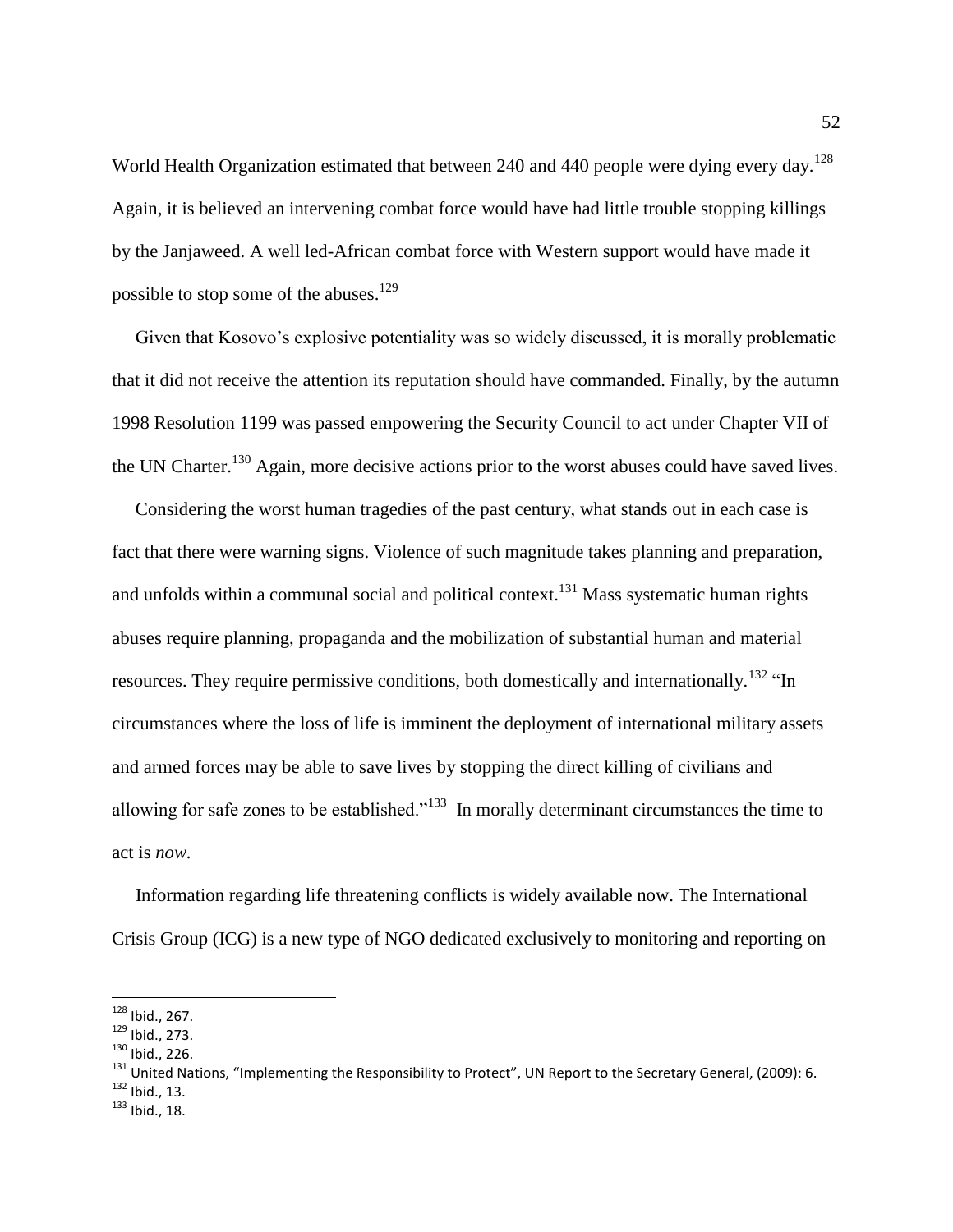areas of the world where conflict appears to be emerging.<sup>134</sup> Early warning is a critical aspect of preemptive humanitarian intervention. "To be an effective component of national security strategy preemption requires 'exquisite intelligence'".<sup>135</sup> This is another critical component of the state capacity factor. And it has been noted capacity is critical in identifying who must act. Having knowledge that human rights catastrophes are brewing and gathering momentum will increase the chances of being able to take effective actions to avert them.<sup>136</sup>

 Preemption as referenced here constitutes a first strike against an enemy who has not yet attacked but whose attack is clearly imminent. The argument for preemption presumes a morally determinant situation in which there will be no time to react if one waits. Preemption is distinct from and more widely accepted than preventive war. Preemption is viewed as justified only when there is an overwhelming necessity of self-defense leaving virtually no time for deliberation and no latitude regarding the need for a military response.<sup>137</sup> Danger to life is imminent in the sense that it can be made manifest within hours or weeks unless action is taken to halt it. Waiting could very well result in a situation in which there is no military option that would succeed in reducing or eliminating the threat. Preemptive intervention is also justified when military force is necessary in the sense that only military force can accomplish the job.<sup>138</sup>

 Is it ever the case that an overwhelming necessity of self-defense leaves no time for deliberation and no latitude regarding the need for preemptive military responses? In answering this question we must consider the reality that mass violence, in general, and wars, in particular,

<sup>134</sup> ICISS report, 26.

<sup>&</sup>lt;sup>135</sup> Colin Gray, "The Implications of Preemptive and Preventive War Doctrines: A Reconsideration", U.S. Strategic Studies Institute, (2007): 36.

<sup>136</sup> Thomas Weiss, *Humanitarian Intervention*, pg,viii.

<sup>&</sup>lt;sup>137</sup> Neta Crawford, "The False Promise of Preventive War: The 'New Security Consensus' and a More Insecure World", Henry Shue & David Rodin (eds.), *Preemption: Military Action and Moral Justification*, (2007): 118. <sup>138</sup> Ibid., 119.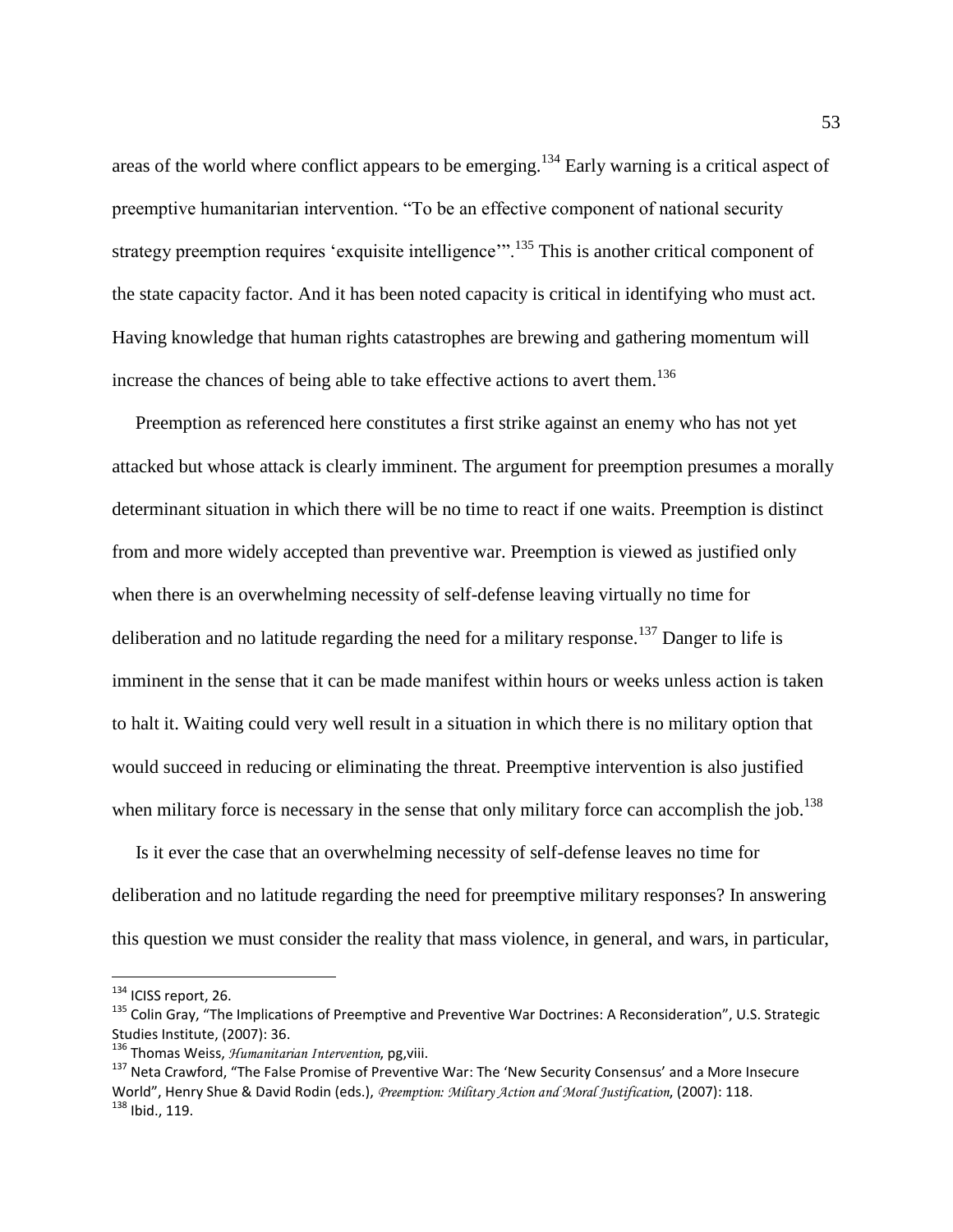have long "political and moral pre-histories".<sup>139</sup> Walzer employs an analogy in explaining how military actions may be justified in the fact of imminent threats.<sup>140</sup> A nation under threat is like an individual hunted by an enemy who has announced his intention of killing or injuring him. Surely, sure a person would be justified in surprising his hunter, with a preemptive attack, if he is able to do so. In sum, there are life threatening circumstances with which no nation or people can reasonably be expected to live.

 Military action can be morally legitimate as an anticipatory measure in response to clear evidence of likely large scale killing. Without the possibility of anticipatory action, the international community would be placed in the morally untenable position of being required to wait until genocide begins, before being able to take action to stop it.<sup>141</sup> Creating an environment of pending mass murder makes an adversary morally liable to military attack. Planning and preparing for mass human rights abuses, especially where there is a historical occurrence of such, makes states or other actors morally liable to military attack.<sup>142</sup>

Preemption is not controversial in dire circumstance.<sup>143</sup> The decision to commit atrocities and go to war has already been made by the enemy. Preemption in morally determinant circumstances is a self-defensive survival strategy. At times it may be a desperate option of last resort prior to receiving an attack that one is absolutely certain is on its way. Self-defense if morally justified.

<sup>139</sup> Michael Walzer, *Just and Unjust Wars*, 82.

<sup>140</sup> Ibid., 85.

<sup>141</sup> ICISS Report, 33.

<sup>142</sup> David Luban, "Preventive War and Human Rights", (eds.) Henry Shue & David Rodin, *Preemption: Military Action and Moral Justification,* (2007): 191.

<sup>&</sup>lt;sup>143</sup> Colin Grav. "The Implications of Preemptive and Preventive War Doctrines, (2007): v.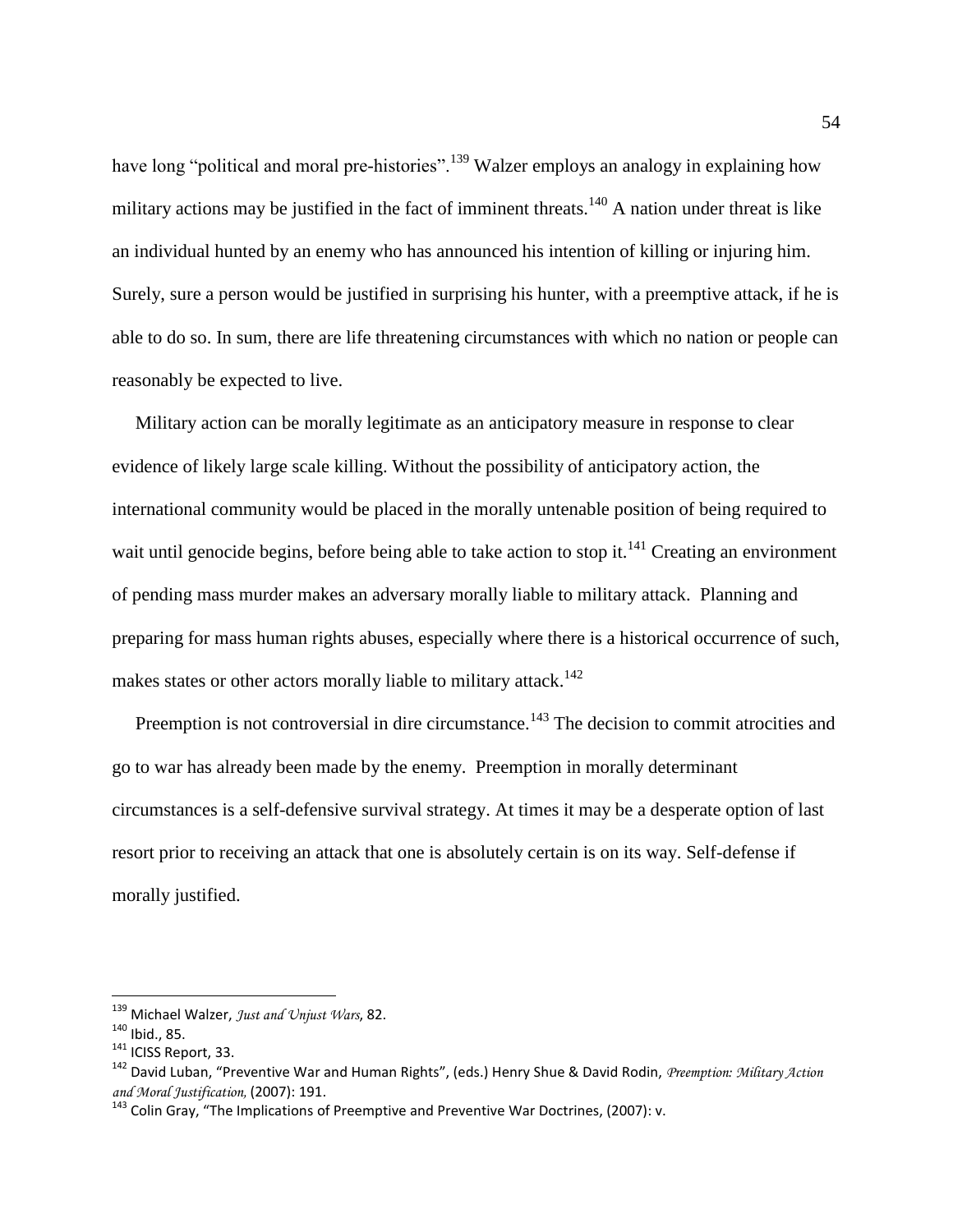The emerging principles of the Responsibility to Protect (R2P) are relevant in considering preemption and moral obligations.<sup>144</sup> R2P is not merely a responsibility to react after tragedy has occurred. "The responsibility to protect means not just the responsibility to react, but the responsibility to prevent..."<sup>145</sup> Humanitarian intervention is a morally justified act in fulfilling the duty to rescue when major harm to civilians is occurring or imminently apprehended, and the state in question is unable or unwilling to end the harm, or is itself the perpetrator.

### **Chapter 7: Objections to Humanitarian Intervention**

 We will consider the objections to humanitarian intervention from four perspectives: relativism, legalism, consequentialism and realism. I'll outline the general objections of these perspectives then offer a reply.

#### **Relativism: The Problem of Moral Consensus**

 Noninterventionists, from a relativist perspective, are inclined to contend that moral deliberations in general, and liberal rights discourse, in particular, represent the efforts of hegemonic states inappropriately attempting to extend the sphere of authority of liberaldemocratic values to social contexts in which those values do not hold. The desire of all people to shape and determine their own destiny is essential.<sup>146</sup> Attempting to universalize human rights and institutionalize humanitarian intervention is a form of moral imperialism. Humanitarian intervention continues a desire to deny the equal worth and dignity of the institutions and

<sup>144</sup> Henry Shue and David Rodin, *Preemption: Military Action and Moral Justification*,(2007): 19.

 $145$  Ibid.

<sup>&</sup>lt;sup>146</sup> ICISS Report, 7.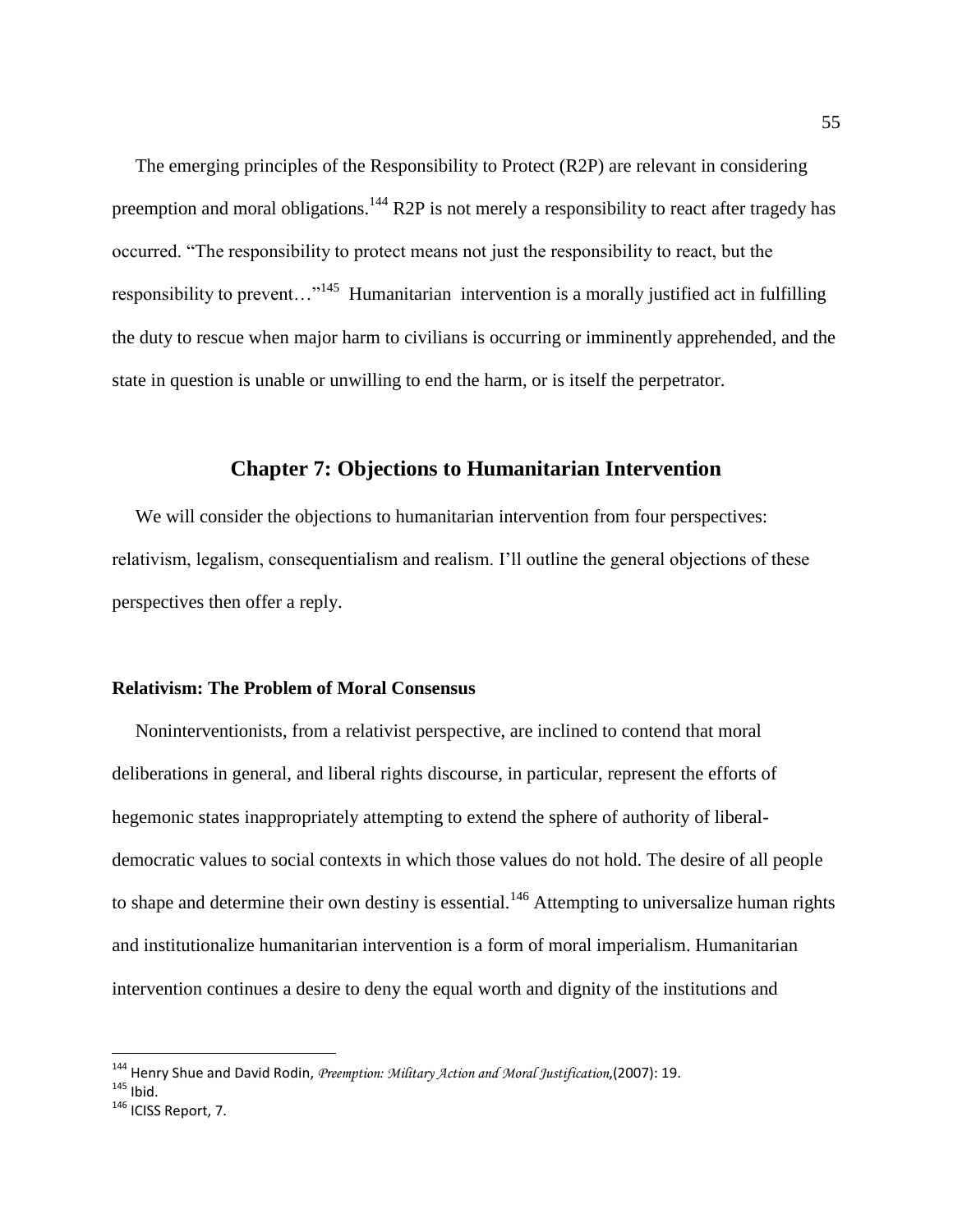practices of people in the developing world. Taking military actions to force Western values on other states is morally problematic. The global community must respect the right to selfdetermination and be mindful of the fact that local traditions and practices may have intrinsic value.

 In reply to the concerns of relativists, it should be noted that ethical/moral relativism itself is theoretically problematic as it lacks coherency when it comes of moral judgments. If relativism is true, then the case for humanitarian intervention and universal moral principles in general, becomes quite problematic. A defense of humanitarian intervention must reject relativism.<sup>147</sup> Furthermore, we should recall how humanitarian intervention was defined earlier. The purpose of humanitarian intervention is the deployment of military forces into life threatening conflicts in order to protect victims and ensure access to them for humanitarian reasons. Humanitarian intervention as noted here is understood to not involve actions against the general social and cultural practices of the target state, nor attempts to restrict the ongoing political independence of any state. The goal is to address massive human rights violations and prevent widespread human suffering. Acknowledging that those from the outside with a duty to aid must completely recognize and respect the sovereignty and traditions of the counties concerned and must attempt to find solutions to deadly conflict within the parameters of indigenous institutions is not problematic. $148$ 

 The moral foundations of current international institutions and conventions do not support a relativistic perspective. The claim that one has a legitimate political or cultural tradition that supports mass murder and genocide is unfathomable. Mill notes: "One aspect of every system of

<sup>147</sup> Teson, *Humanitarian Intervention* , 36-37.

<sup>148</sup> ICISS Report, 25.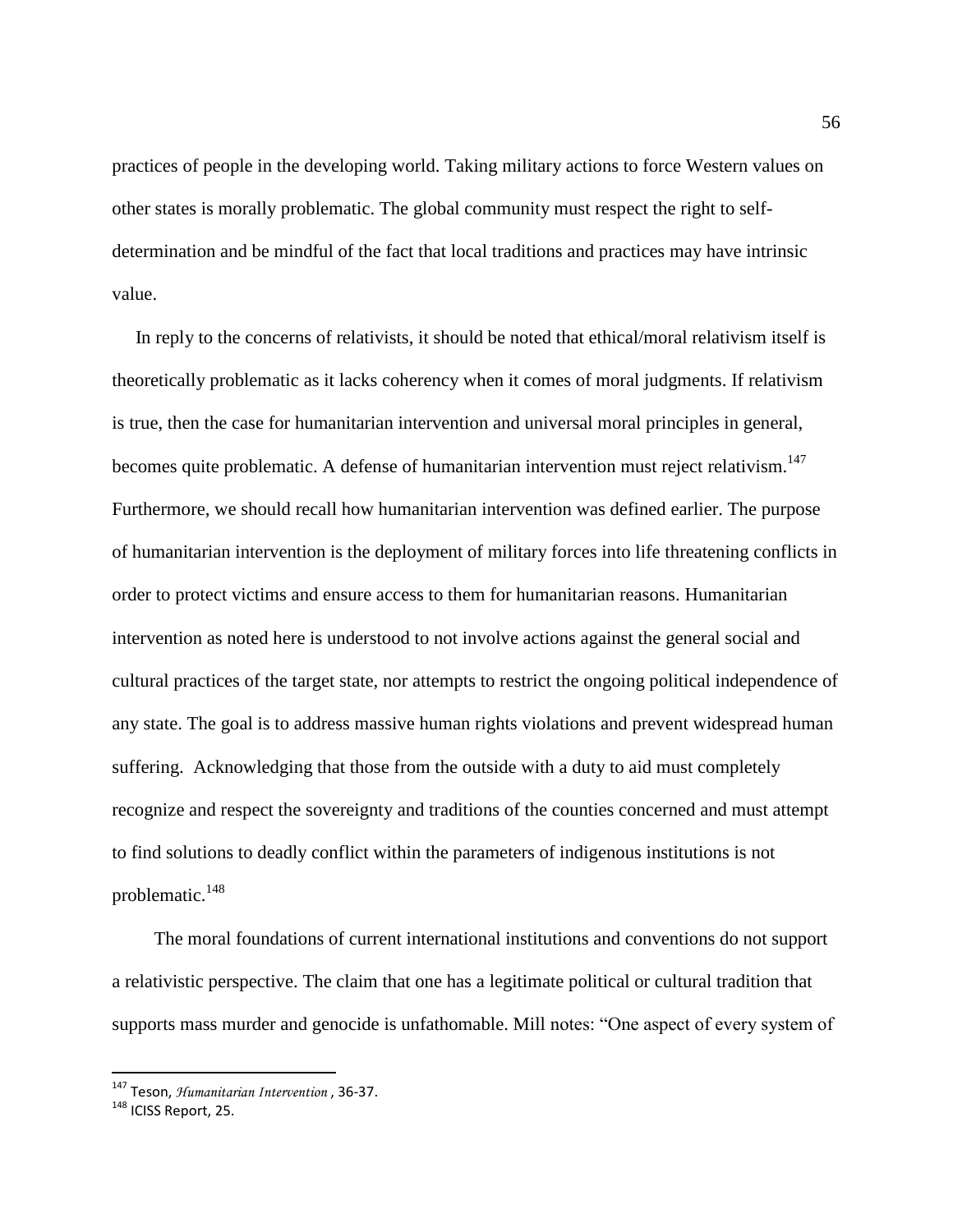morals is that they all enjoin to abstain from whatever is manifestly pernicious to human agency in particular and society in general."<sup>149</sup> Also, we have defined human rights in such a way were it should not be impossible to imagine a consensus on this "narrow definition". And we have acknowledged that rights to choices regarding political, economic, and cultural systems must be honored. Armed intervention aimed at reforming internal institutions so that they conform to Western principles of justice and liberalism is not justified. There is no moral obligation to support "reform intervention". A perfect duty to intervene is only sustainable in cases of morally determinant humanitarian crisis. Overthrowing tyranny and institutional reforms are not sufficient causes. Domestic political processes and institutions are entitled to enough leeway for autonomous resistance and self-determination within limits.

#### **Legalism: Maintaining a Stable Global Order**

 Legalists emphasize maintaining a stable international order by acting in accordance with formally authorized multilateral actions. They demonstrate an unwavering commitment to the restraints of JWT and the necessity of United Nations authorized multilateral actions. International customs and agreements are paramount from a legalistic perspective. Humanitarian intervention in general and preemptive intervention in particular is viewed as posing risks in a world full of perceived potential threats. The risks to the stability of the global order and the norm of non-intervention on which it continues to be based is simply too great for the institutionalization humanitarian intervention and preemptive military action. Legalists believe permitting humanitarian intervention in too many instances creates a prescription for global

<sup>149</sup> John Stuart Mill, *On Liberty* & *Utilitarianism*, 177.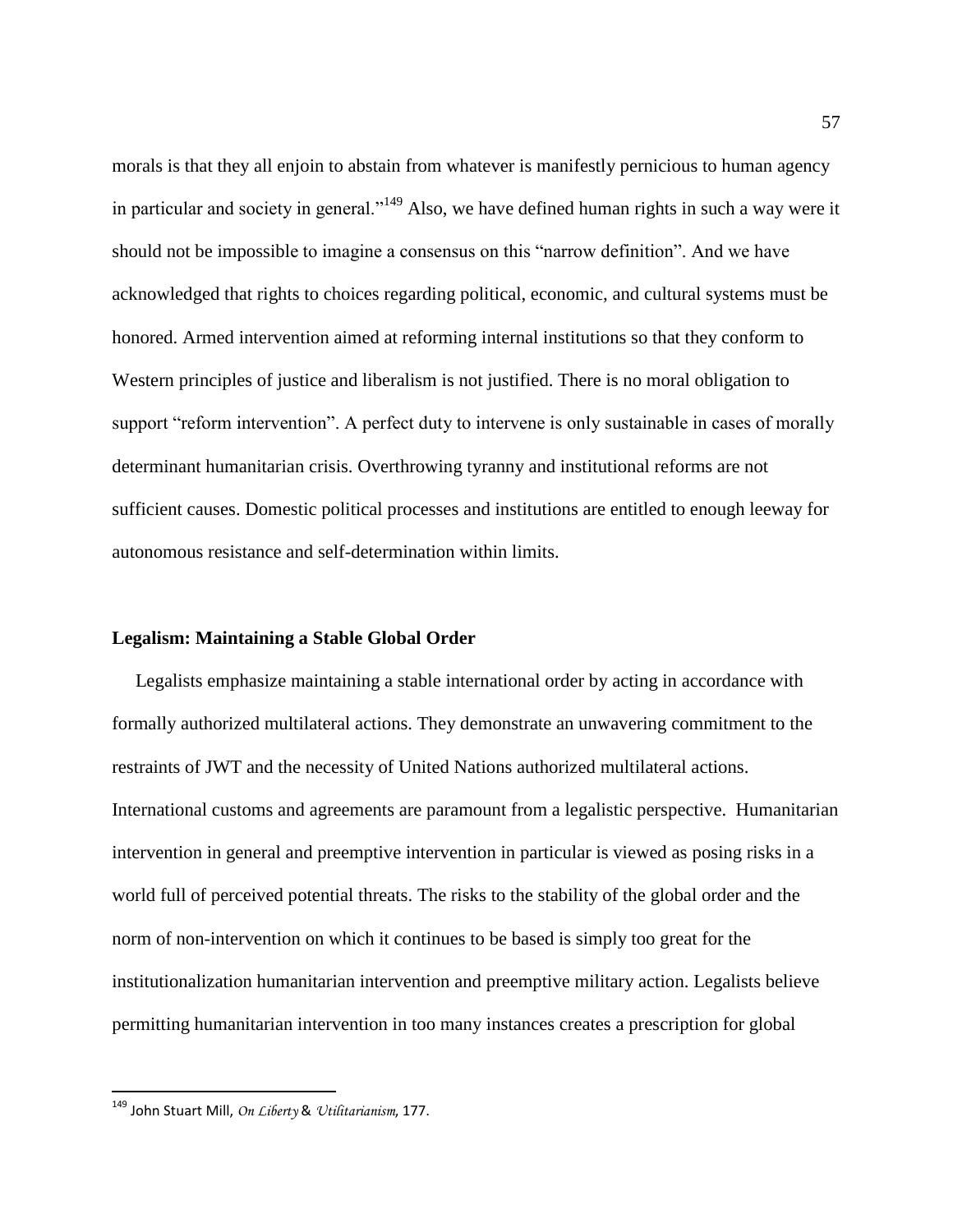instability.<sup>150</sup> The argument is made that allowing preemptive humanitarian intervention is likely to lead to a disastrous proliferation of conflicts around the globe. In addition, aggressive military actions are essentially unlawful from an international perspective.<sup>151</sup> Legalists are also inclined to contend that the inherently speculative character of the military action makes it subject to error and abuse.<sup>152</sup> There are continuing fears about a "right to intervene" being formally acknowledged.

 How should we address legalists concerns? Their objection to preemptive war does not consider the possibility that well-designed institutions for decision-making could address the problems that would otherwise make it irresponsible for a state to initiate humanitarian intervention.<sup>153</sup> Institutional checks and balances must be constructed around the practices we determine to be morally justified.

 In considering the stability of the international order, "any event or process that lead to largescale death or lessening of life chances and undermines the state as the basic unit of the international system is a threat to international security."<sup>154</sup> Incorporating humanitarian intervention as an acceptable response to international crises is likely to increase global security rather than destabilize the global community. In an interdependent world the existence of fragile and failed states that can only maintain internal order by means of gross human rights violations can constitute risks to people everywhere.<sup>155</sup> Again, Rwanda provides an example. The chaos in the region after the genocide contributed directly to two civil wars in Zaire in 1996 and 1998-

 $^{150}$  Neta Crawford, "The False Promise of Preventive War", 91.

<sup>151</sup> David Rodin, "The Problem with Prevention" in *Preemption: Military Action and Moral Justification*, 170.

<sup>152</sup> Allen Buchanan, "Justifying Preventive War", 130.

<sup>153</sup> Ibid., 131-132.

<sup>&</sup>lt;sup>154</sup> UN Report, "A More Secure World", 2.

 $155$  ICISS Report, 5.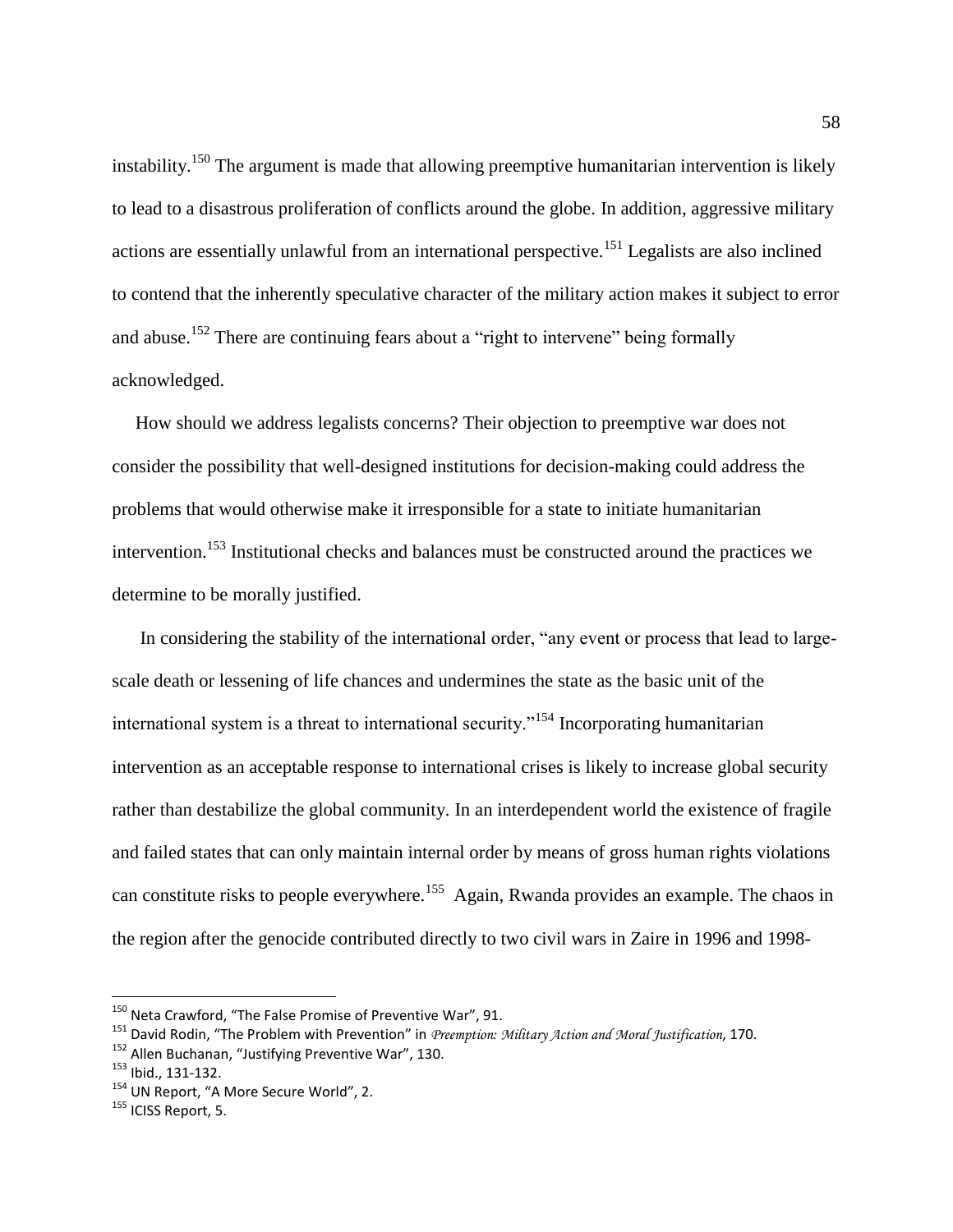2003 that killed more than 3 million people (most by disease) and destabilized the entire great lakes region.<sup>156</sup> Maintaining a non-interventionist posture based upon legal considerations, in addition to being morally problematic at times, does not automatically promote a stable global order. Furthermore, like the case of NATO's intervention in Kosovo, humanitarian intervention can be considered "illegal", yet at the same time, morally justified. It is quite possible for customs and laws to lack sound moral foundations.

#### **Consequentialism: Outcomes versus Moral Obligations**

 Consequentialists are inclined to make decisions regarding the morality of humanitarian intervention with considerations given to costs and outcomes. Focusing upon outcomes, they are inclined to question whether the intervening forces have the ability to stay the course and point to the fact that anarchical conditions may continue after intervention. Somalia in 1993 – 1994, and Haiti 1994 are examples given.<sup>157</sup> The inadequacy of institution-building efforts after interventions is often cited. Humanitarian intervention does not end with the termination of an emergency. Consequentialists may ask, why start in the first place when the work will not be completed? The consideration of whether the application of military force does more harm than good requires applying consequentialist ethics. The real difficulty lies in determining whether using the military will help bring about a better outcome than the alternatives.

 Consequentialists may raise some valid concerns. Yet it appears they offer no significant guidance for responding to morally determinant situations. Determining morally appropriate responses is quite different from attempting to calculate the likely outcomes of acting, or not

<sup>156</sup> Hehir, *Humanitarian Intervention,* 209.

<sup>157</sup> Weiss, *Humanitarian Intervention*, 90.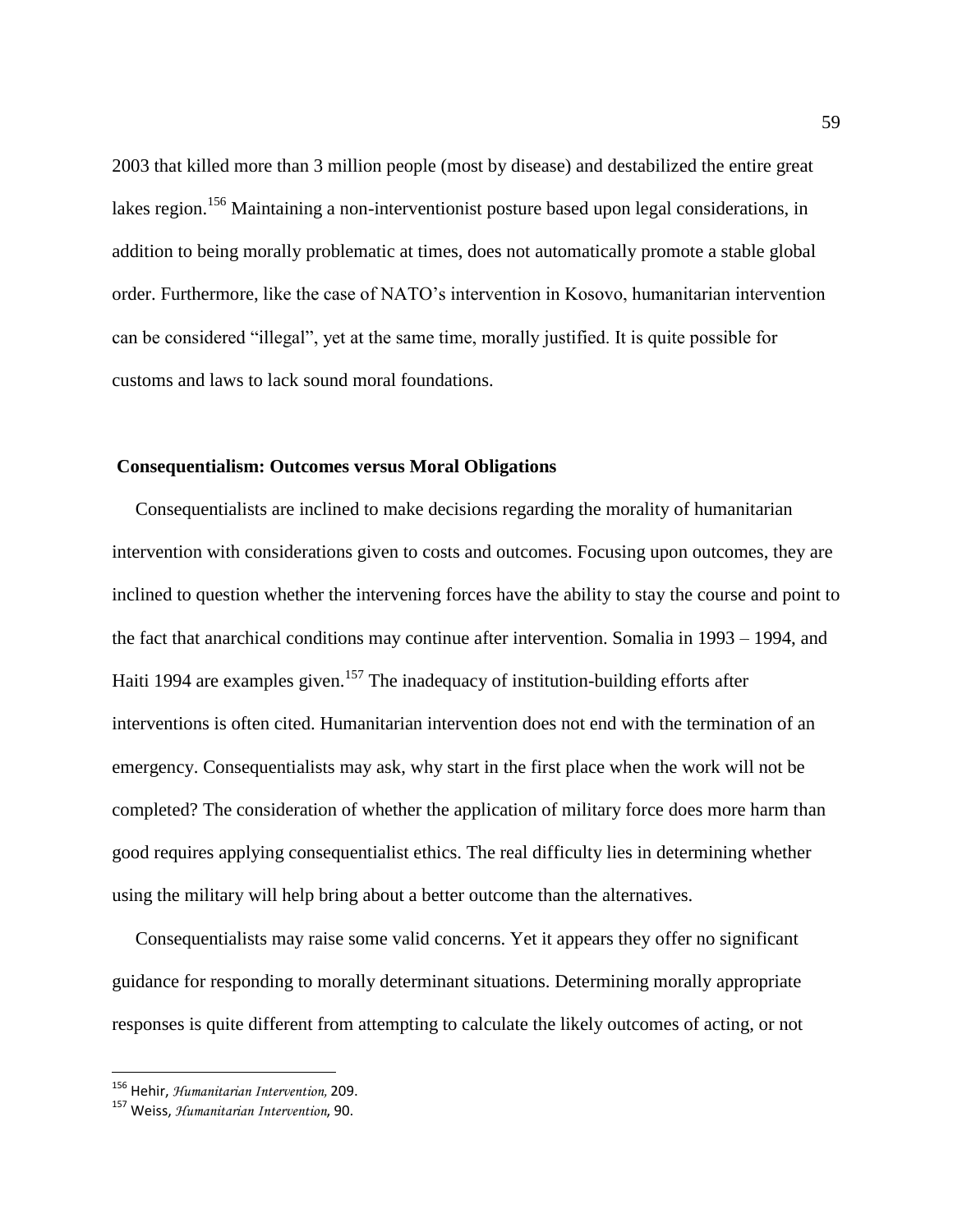acting. Furthermore, there are significant quantitative problems regarding the actual measurement of costs and benefits. The question of attaching a value to human life must also be considered. We must be mindful of the weight of moral imperatives versus procedural considerations.

In addition, I am inclined to agree with Rodin's assessment of consequentialism.<sup>158</sup> He notes: "Consequentialism suffers from debilitating epistemological problems that renders it effectively useless as a moral theory of war".<sup>159</sup> In general, consequentialist reasoning cannot yield substantive conclusions regarding the moral justifications of war.<sup>160</sup> The Kantian principle of humanity as an end-in-itself must be considered. From a deontological perspective the demands of duty will often contrast with actions that maybe expedient based upon consequentialist calculations. How would a consequentialist perspective give weight to global justice and the historical considerations that we have determined are critical to our current moral obligations?

#### **Realism: The Prospects of a Just Global Order**

 Realists are inclined to view the struggle for power and the struggle for survival as identical. For this reason they argue that states do not act on the basis of moral concerns, such as human rights violations abroad. States are primarily obligated to enhance their own security and economic well-being. As a result, realists are inclined to believe the use of the military in humanitarian crises is bound to reflect the grand strategies of powerful states.<sup>161</sup> This perspective is evident in some of the criticisms of NATO's actions. Critics argue that NATO's intervention

<sup>&</sup>lt;sup>158</sup> David Rodin, "The Problem with Prevention", 143.

 $159$  Ibid.

 $160$  Ibid., 145.

<sup>161</sup> Weiss, *Humanitarian Intervention*, 91.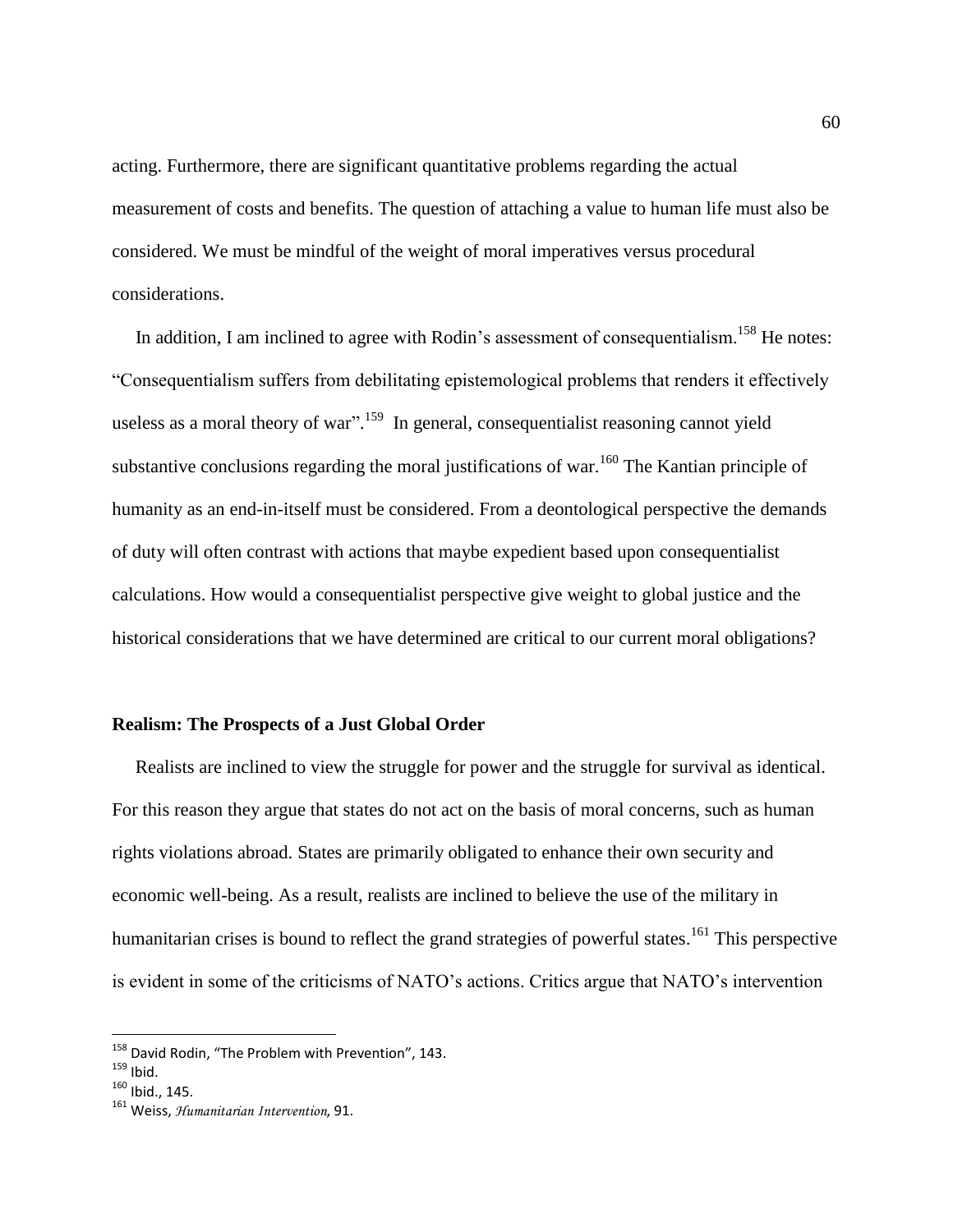was inspired by the desire to proliferate capitalism and project power into Eastern Europe: Operation Allied Force was "all about U.S. global hegemony" and not based upon any moral imperative to aid the Kosovar Albanians.<sup>162</sup>

 The realist perspective that the global community is locked in a world order that precludes actions based upon moral reasoning does not address legitimate rights claims based upon universal human rights and global justice. The realist argument rests solely upon the way the world *is*, as they see it. Furthermore, the realist objections to considering altruistic actions in international relations display a lack of concern for the sanctity of humanity. We must give moral weight to what *ought* to be as opposed to a particular perspective focused upon what *is*. Moral deliberations regarding humanitarian intervention as a perfect duty are not utopian. Yet, they may require us to intellectually step away from the real. In contrast to the realist perspective, Kantian moral principles advise us to seek the true nature of universal moral obligations neither in the nature of man nor in the circumstances of the world.<sup>163</sup> A conception of humanitarian intervention based upon moral obligations assumes that a just social order can in due course be achieved. The desired end of a just international order cannot be undermined simply by pointing out that it currently does not exist. There is no evidence that it is somehow given in the nature of things that people cannot develop institutions and practices capable of halting mass human rights abuses.<sup>164</sup> Establishing universal moral standards and developing a framework for the implementation of strategies to address human rights abuses is critical for the global community.

<sup>162</sup> Hehir *Humanitarian Intervention*, 234.

<sup>163</sup> Kant, *Metaphysics of Morals*, 5.

<sup>164</sup> Charles Beitz, *Political Theory and International Relations,* 156.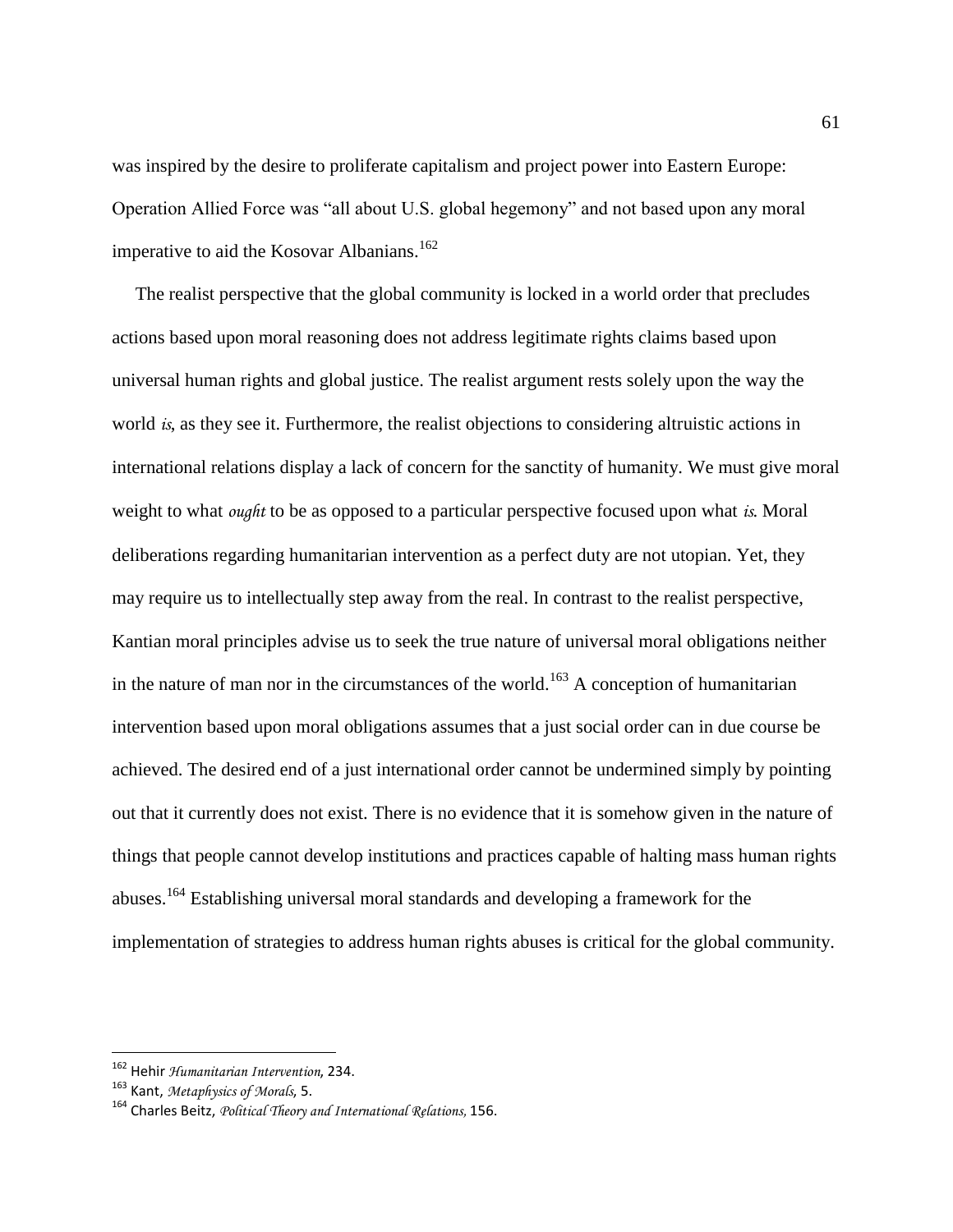## **Concluding Comments**

 Humanitarian crises are morally determinant situations. We must recognize and act upon our duty to aid and rescue victims of severe human rights abuses. The global distribution of organizational and military capacity makes identifying agents that have the ability to respond to humanitarian crises rather unproblematic. This answers the *who* question. In circumstances where defenseless civilians are facing the threat of death from those bent on a brutal campaign of ethnic cleansing the question of what *particular action* must be taken to save innocent lives is not problematic: military intervention is generally their only hope. The question of *when* action must be taken is not difficult to answer when the threat of genocide is imminent. Actions must be taken immediately. The circumstances will determine we must act, what actions we must take and when. Humanitarian intervention is a perfect duty in the face of human rights abuses.

 Our global community has evolved. The old norms are morally deficient. The statist position that in morally determinant situations we have a right to intervene, but not a duty to intervene is no longer morally tenable. The cosmopolitan position that we should intervene to promote democratic governance has an air of cultural and political imperialism. What has been offered in this essay moves us away from the statist past, yet moderates the cosmopolitan push for an aggressive spread of liberalism. Circumstances now demand that the international community change its basic mindset from a "culture of reaction" to that of a "culture of prevention."<sup>165</sup> Preemptive humanitarian intervention presents itself as a moral necessity we must institutionalize.

<sup>&</sup>lt;sup>165</sup> ICISS Report, 27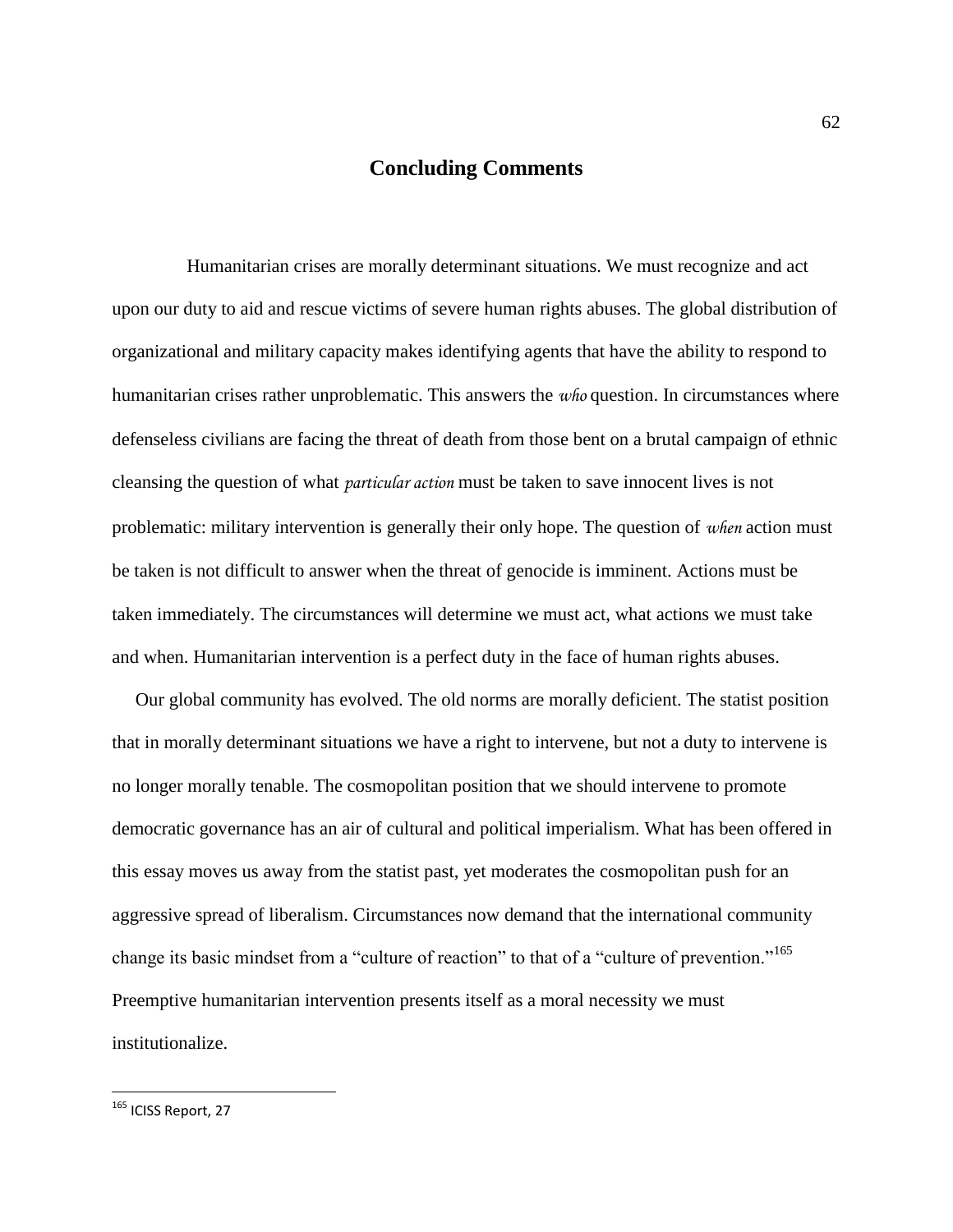## **References**

Beitz, Charles, *Political Theory and International Relations*, Princeton University Press, Princeton NJ, 1979.

Boylan, Michael. *Morality and Global Justice: Justifications and Applications*. Westview Press, Boulder, CO., 2011.

Boylan, Michael ed. *The Morality and Global Justice Reader*. Westview Press, Boulder, CO., 2011.

Buchanan, Allen. "Justifying Preventive War", *Preemption: Military Action and Moral Justification,* Henry Shue and David Rodin (eds), Oxford University Press, New York, 2007, 126 - 142.

Charlesworth, Hilary. "Is There a Human Right to Democracy", *Human Rights: The Hard Questions*, Cindy Holder and David Reidy (eds), Cambridge University Press, Cambridge, UK, 2013, 271- 284.

Churchill, Robert Paul. "Global Human Rights", Boylan, Michael ed.*, The Morality and Global Justice Reader*, Westview Press, Boulder,CO. 2011,7-25.

Cranston, Maurice. "Human Rights, Real and Supposed", Patrick Hayden ed, *The Philosophy of Human Rights*, Paragon House, St. Paul, MN. (2011), 163-173.

Crawford, Neta. "The False Promise of Preventive War: The 'New Security Consensus' and a More Insecure World*", Preemption: Military Action and Moral Justification*, Henry Shue and David Rodin eds, Oxford University Press, New York, 2007, 89 – 125.

Dannenbaum, Tom. "War and Peace in Rwanda", *Stopping Wars and Making Peace: Studies in International Intervention*, Kristen Eichensehr and W.Michael Reisman (eds), Martinus Nijhoff Publishers, Leiden, The Netherlans, 2009: 76-119.

Feinberg, Joel, "The Nature and Value of Rights", *The Philosophy of Human Rights*, Patrick Hayden ed, Paragon House, St.Paul, MN, 2001, 174-186.

Gordon, John-Stewart. "On Justifying Human Rights", Boylan, Michael ed*, The Morality and Global Justice Reader*, Westview Press, Boulder,CO., 2011, 27-49.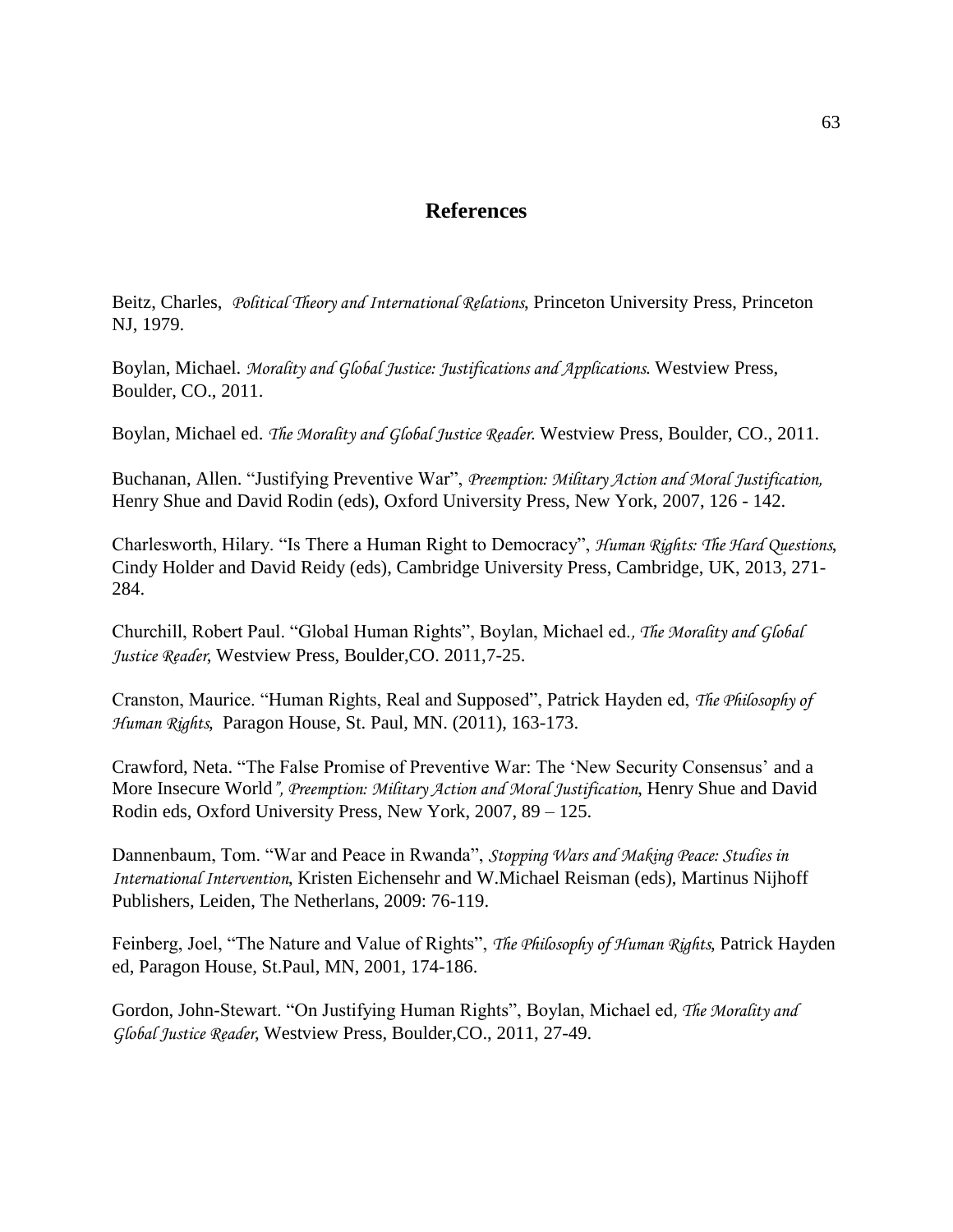Gould, Carol. "The Human Right to Democracy and its Global Import", *Human Rights: The Hard Questions*, Cindy Holder and David Reidy (eds), Cambridge University Press, Cambridge, UK, 2013, 285-300.

Gray, Colin. "The Implications of Preemptive and Preventive War Doctrines: A Reconsideration", United States Strategic Studies Institute, U.S. Government, July 2007.

Hehir, Aidan. *Humanitarian Intervention: An Introduction , 2nd edn* (New York: Palgrave Macmillan. 2013.

Heinze, Eric. *Waging Humanitarian War: The Ethics, Law and Politics of Humanitarian Intervention*, State University of New York Press, Albany, 2009.

Held, David. "Democracy: From City-states to a Cosmopolitan Order". E. Robert and Pettit, Philip eds, *Contemporary Political Philosophy: An Anthology, (2nd edition)*, Blackwell Publishing, Malden MA. 2006,(674 – 696).

Holzgrefe, J.L. "The Humanitarian Intervention Debate", *Humanitarian Intervention: Ethical, Legal, and Political Dilemmas*, J.L.Holzgrefe and Robert Keohane eds, Cambridge University Press, New York, 2003, pgs. 15 – 52.

Igneski, Violetta. "Perfect and Imperfect Duties to Aid", *Social Theory and Practice*, Vol.32, No3 (July 2006).

Kant, Immanuel. *Fundamental Principles of the Metaphysic of Morals* , Martino Publishing, Mansfield Centre, CT., originally 1785.

Kohn, Margaret. "Colonialism", The Stanford Encyclopedia of Philosophy (Spring 2014 Edition), Edward N. Zalta(ed.), URL  $=$ [<http://plato.stanford.edu/archives/spr2014/entries/c](http://plato.stanford.edu/archives/spr2014/entries/)olonialism/>.

Luban, David. "Preventive War and Human Rights, *Preemption: Military Action and Moral Justification*, Henry Shue and David Rodin eds, Oxford University Press, New York, 2007, 171 - 201).

Martin, Rex. "Are Human Rights Universal?" (59-74), Cindy Holder and David Reidy, eds, *Human Rights: The Hard Questions* , Cambridge University Press, Cambridge, United Kingdom, 2013.

Mill, John Stuart. *On Liberty* & *Utilitarianism,* .Bantam Dell, New York. (1993), originally 1859.

Nickel, James. "Human Rights", *The Stanford Encyclopedia of Philosophy (Winter 2013 Edition*), Edward N. Zalta (ed.), URL =< [http://plato.stanford.edu/archives/win2013/entries/rights-human/>](http://plato.stanford.edu/archives/win2013/entries/rights-human/).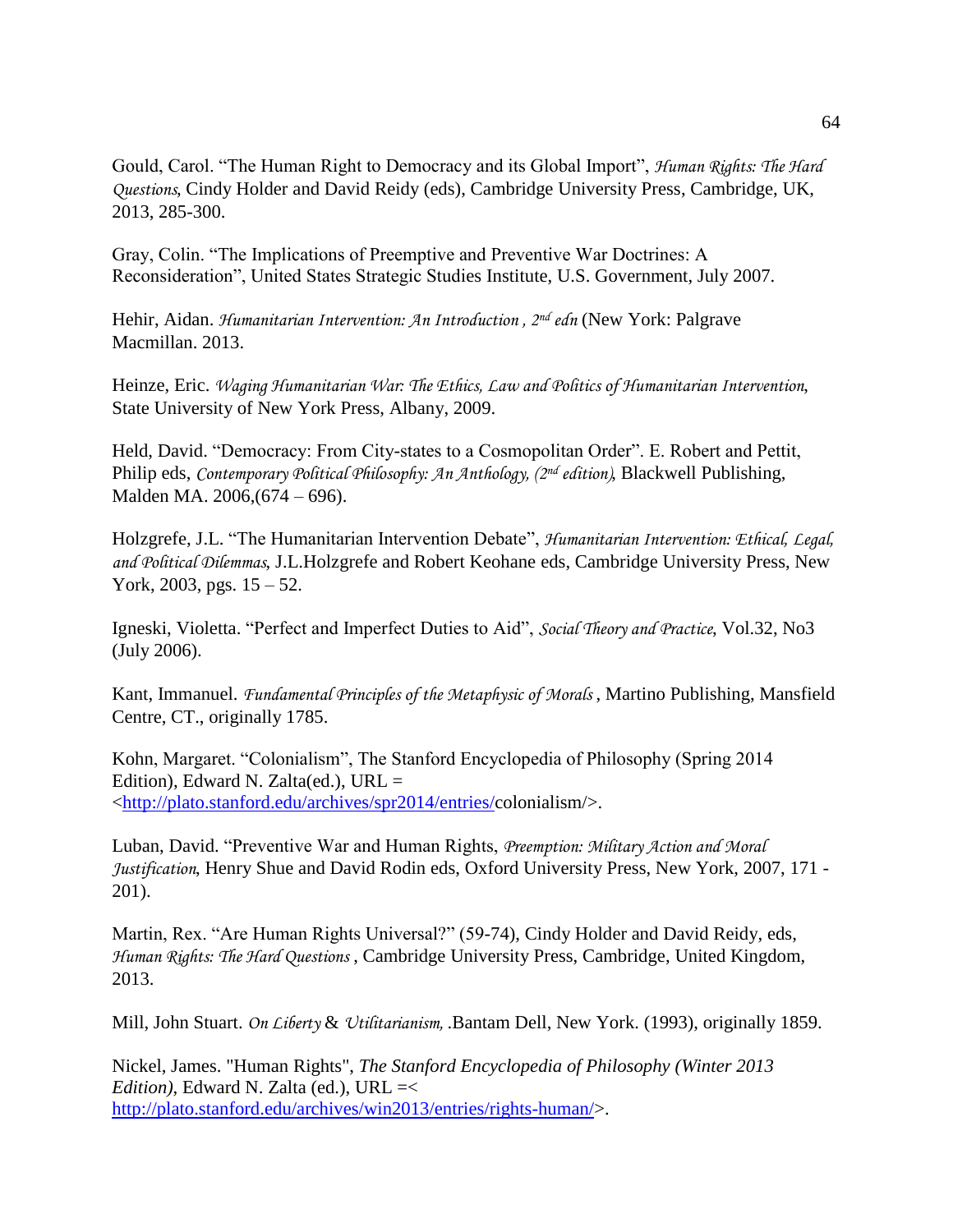Rainbolt, George. "Perfect and Imperfect Obligations**",** *Philosophical Studies*, 98 (2000) 233-256. Kluwer Academic Publishers.

Rawls, John. *The Law of Peoples*, Harvard University Press, Cambridge MA, 1999.

Rodin, David. "The Problem with Prevention", *Preemption: Military Action and Moral Justification,* Henry Shue and David Rodin eds, Oxford University Press, New York, 2007, 143 - 170.

J.B. Schneewind*, The Invention of Autonomy: A History of Modern Moral Philosophy*. Cambridge University Press, New York. 1998.

Selgelid, Michael. "Global Health Justice", Michael Boylan ed., *The Morality and Global Justice Reader*. Westview Press, Boulder ,CO, (2011), 211-228.

Steinhoff, Uwe, "Against Pogge's 'Cosmopolitanism'", *Ratio* (new series) XXVI 3 September 2013, 329 – 341.

Shue, Henry. "Basic Rights", *Contemporary Political Philosophy: An Anthology, 2nd edition*, Robert Goodin and Philip Pettit eds, Blackwell Publishing, Malden MA, 2006, 302 – 316.

Taylor, Charles. "A World Consensus on Human Rights", *The Philosophy of Human Rights*, Patrick Hayden ed, Paragon House, St.Paul, MN, 2001, 409-423.

Teson, Fernando, *Humanitarian Intervention: An Inquiry into Law and Morality, 3rd edition,* Transnational Publishers, Ardsley NY, 2005.

Teson, Fernando. "Humanitarian Intervention: Loose Ends", *Journal of Military Ethics*, Vol. 10, No.3, September 2011.

Walzer, Michael, (2006) *Just and Unjust Wars: A Moral Argument with Historical Illustrations*, 4<sup>th</sup> ed., Basic Books, New York. 2006.

Thomas G. Weiss, *Humanitarian Intervention: War and Conflict in the Modern World , 2nd Ed*., Polity Press, Malden, MA, 2014.

Alexander, Larry and Moore, Michael , "Deontological Ethics", *The Stanford Encyclopedia of Philosophy* (Spring 2015 Edition), Edward N. Zalta (ed.), URL = <http://plato.stanford.edu/archives/spr2015/entries/ethics-deontological/>.

Alex J. Bellamy and Paul D. Williams, "The UN Security Council and the Question of Humanitarian Intervention in Darfur", *Journal of Military Ethics*, Vol. 5, No. 2, 2006,144-160.